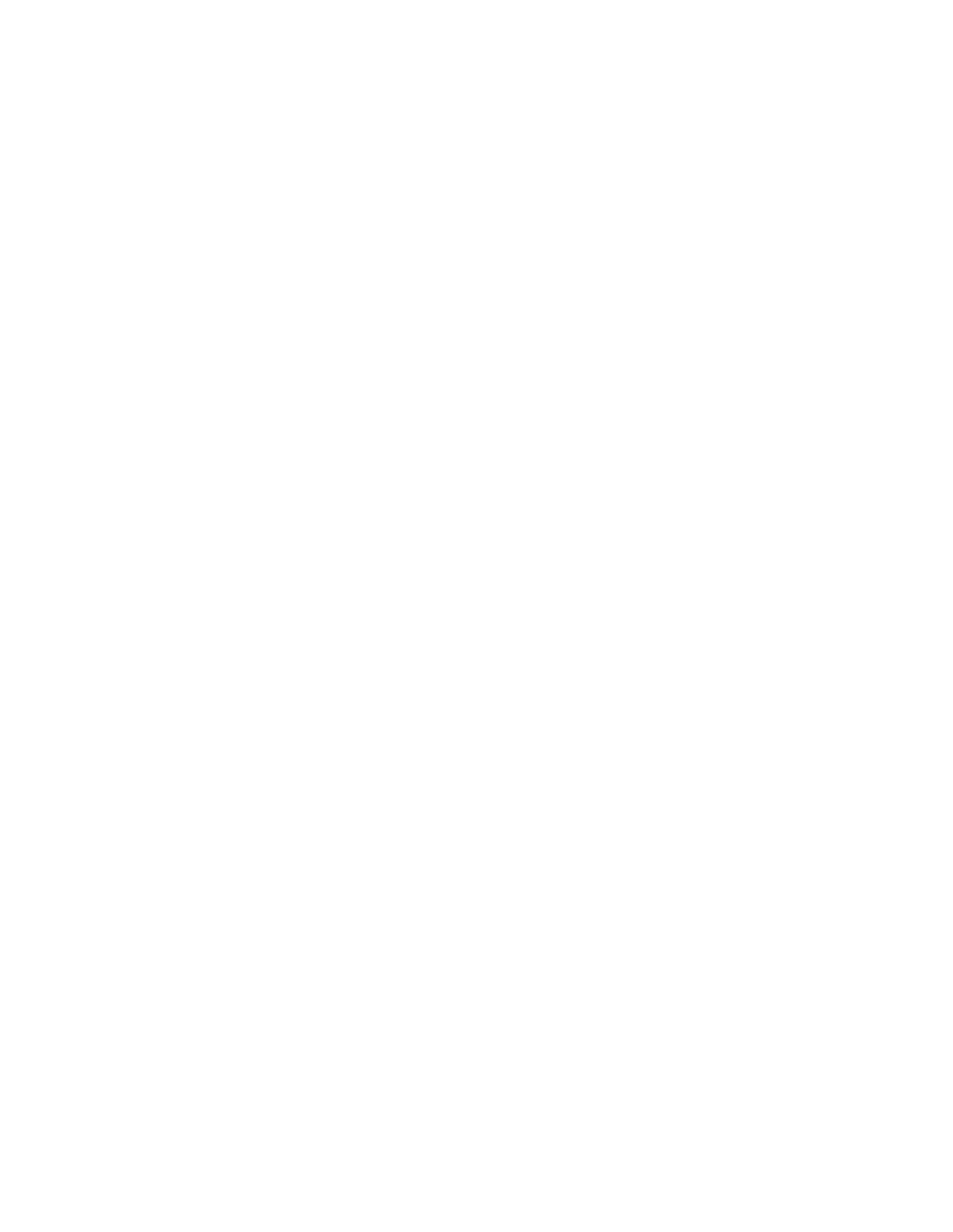# **Table of Contents**

Effective January 1, 2013

 $\mathbf i$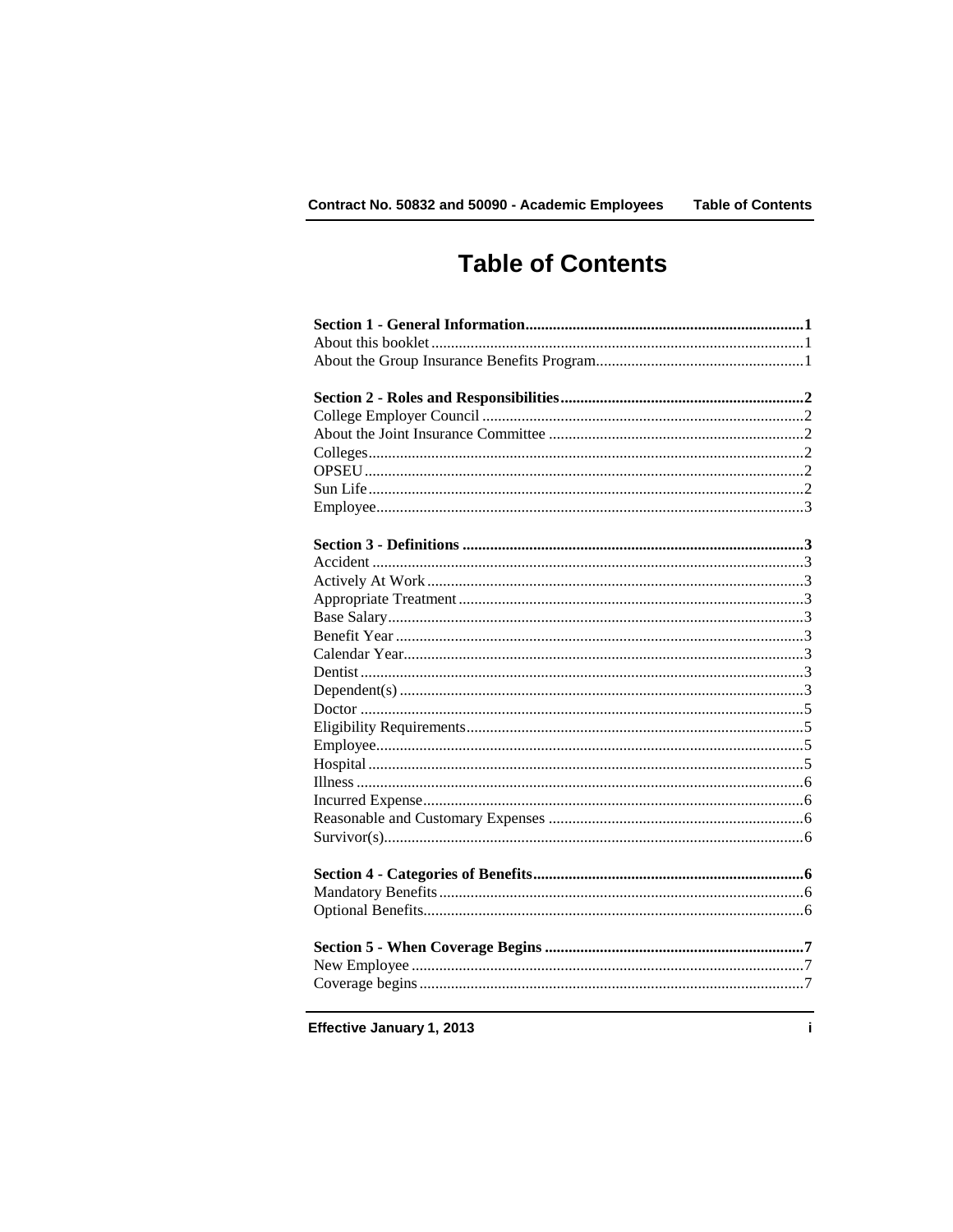| Contract No. 50832 and 50090 - Academic Employees                    |  |
|----------------------------------------------------------------------|--|
|                                                                      |  |
|                                                                      |  |
|                                                                      |  |
|                                                                      |  |
|                                                                      |  |
|                                                                      |  |
|                                                                      |  |
|                                                                      |  |
|                                                                      |  |
|                                                                      |  |
|                                                                      |  |
|                                                                      |  |
|                                                                      |  |
|                                                                      |  |
|                                                                      |  |
|                                                                      |  |
| Section 10 - Extended Health Care (Medicare Supplement) 13           |  |
|                                                                      |  |
|                                                                      |  |
|                                                                      |  |
|                                                                      |  |
|                                                                      |  |
|                                                                      |  |
|                                                                      |  |
|                                                                      |  |
|                                                                      |  |
|                                                                      |  |
|                                                                      |  |
|                                                                      |  |
|                                                                      |  |
|                                                                      |  |
|                                                                      |  |
|                                                                      |  |
| Section 11- Out-of-Province Coverage Under Your Extended Health Care |  |
|                                                                      |  |

Effective January 1, 2013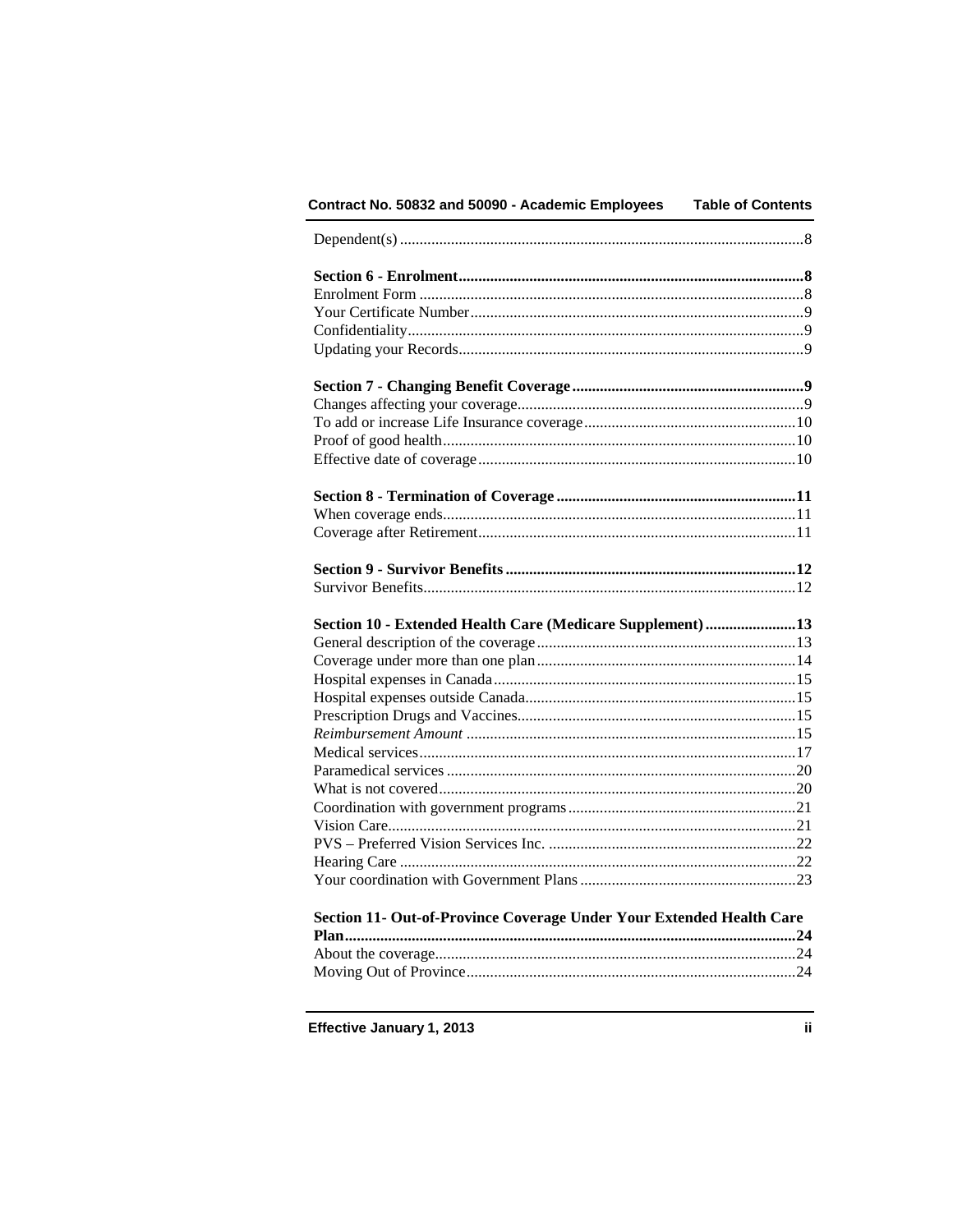#### Contract No. 50832 and 50090 - Academic Employees **Table of Contents**

| Section 12 - Limited Out-Of-Canada Coverage Under Your Extended |      |
|-----------------------------------------------------------------|------|
|                                                                 |      |
|                                                                 |      |
|                                                                 |      |
|                                                                 |      |
|                                                                 |      |
|                                                                 |      |
|                                                                 |      |
|                                                                 |      |
|                                                                 |      |
|                                                                 |      |
|                                                                 |      |
|                                                                 |      |
|                                                                 |      |
|                                                                 |      |
|                                                                 |      |
|                                                                 |      |
|                                                                 |      |
|                                                                 |      |
|                                                                 |      |
|                                                                 |      |
|                                                                 |      |
|                                                                 |      |
|                                                                 |      |
|                                                                 |      |
|                                                                 |      |
|                                                                 |      |
|                                                                 |      |
|                                                                 |      |
|                                                                 |      |
|                                                                 |      |
|                                                                 |      |
|                                                                 |      |
|                                                                 |      |
|                                                                 | .45  |
|                                                                 |      |
|                                                                 |      |
|                                                                 |      |
| Effective January 1, 2013                                       | iii. |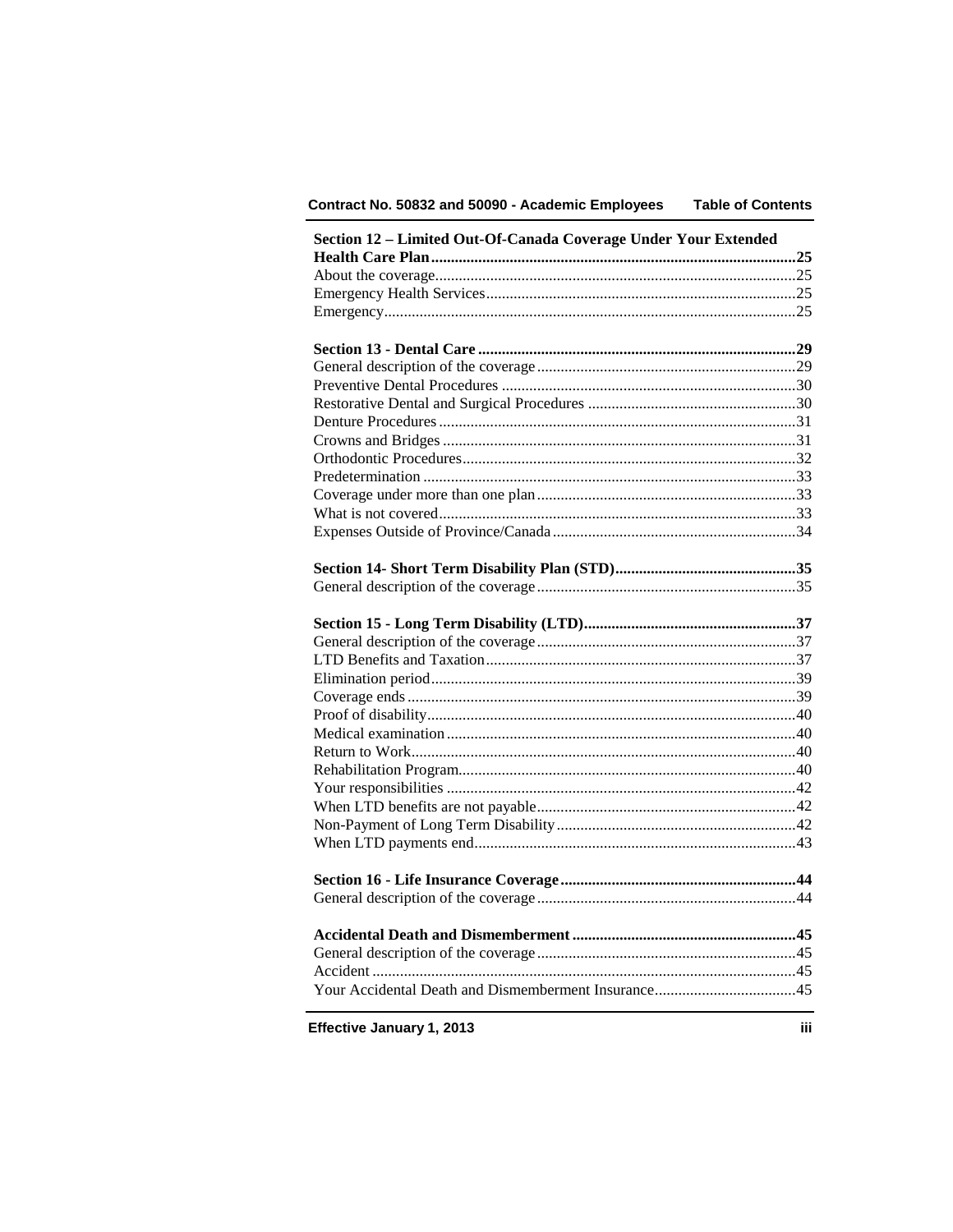| Contract No. 50832 and 50090 - Academic Employees | <b>Table of Contents</b> |
|---------------------------------------------------|--------------------------|
|                                                   |                          |
|                                                   |                          |
|                                                   |                          |
|                                                   |                          |
|                                                   |                          |
|                                                   |                          |
|                                                   |                          |
|                                                   |                          |
|                                                   |                          |
|                                                   |                          |
|                                                   |                          |
|                                                   |                          |
|                                                   |                          |
|                                                   |                          |
|                                                   |                          |
|                                                   |                          |
|                                                   |                          |
|                                                   |                          |
|                                                   |                          |
|                                                   |                          |
|                                                   |                          |
|                                                   |                          |
|                                                   |                          |
|                                                   |                          |
|                                                   |                          |
|                                                   |                          |
|                                                   |                          |
|                                                   |                          |
|                                                   |                          |
|                                                   |                          |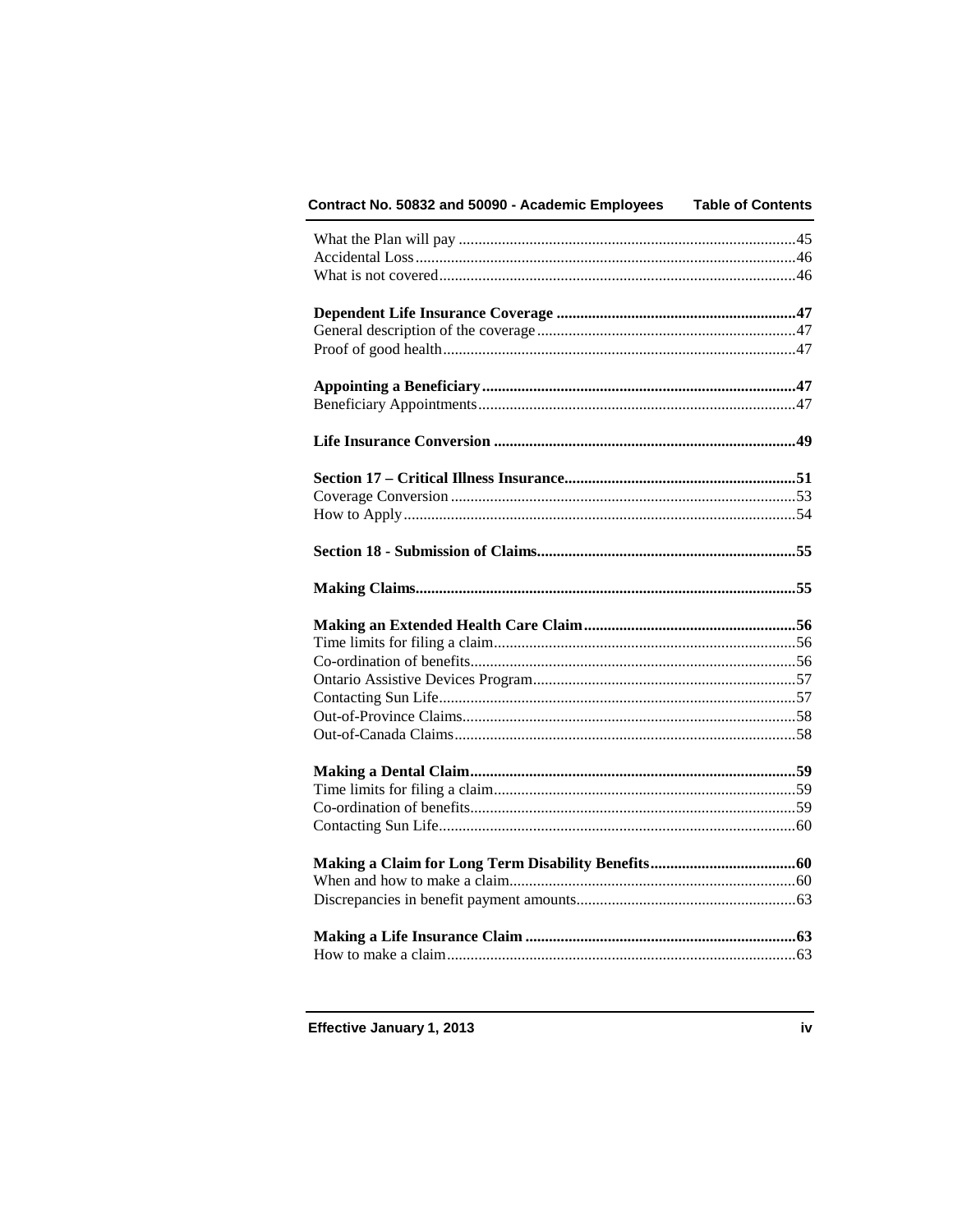| Contract No. 50832 and 50090 - Academic Employees | <b>Table of Contents</b> |
|---------------------------------------------------|--------------------------|
|---------------------------------------------------|--------------------------|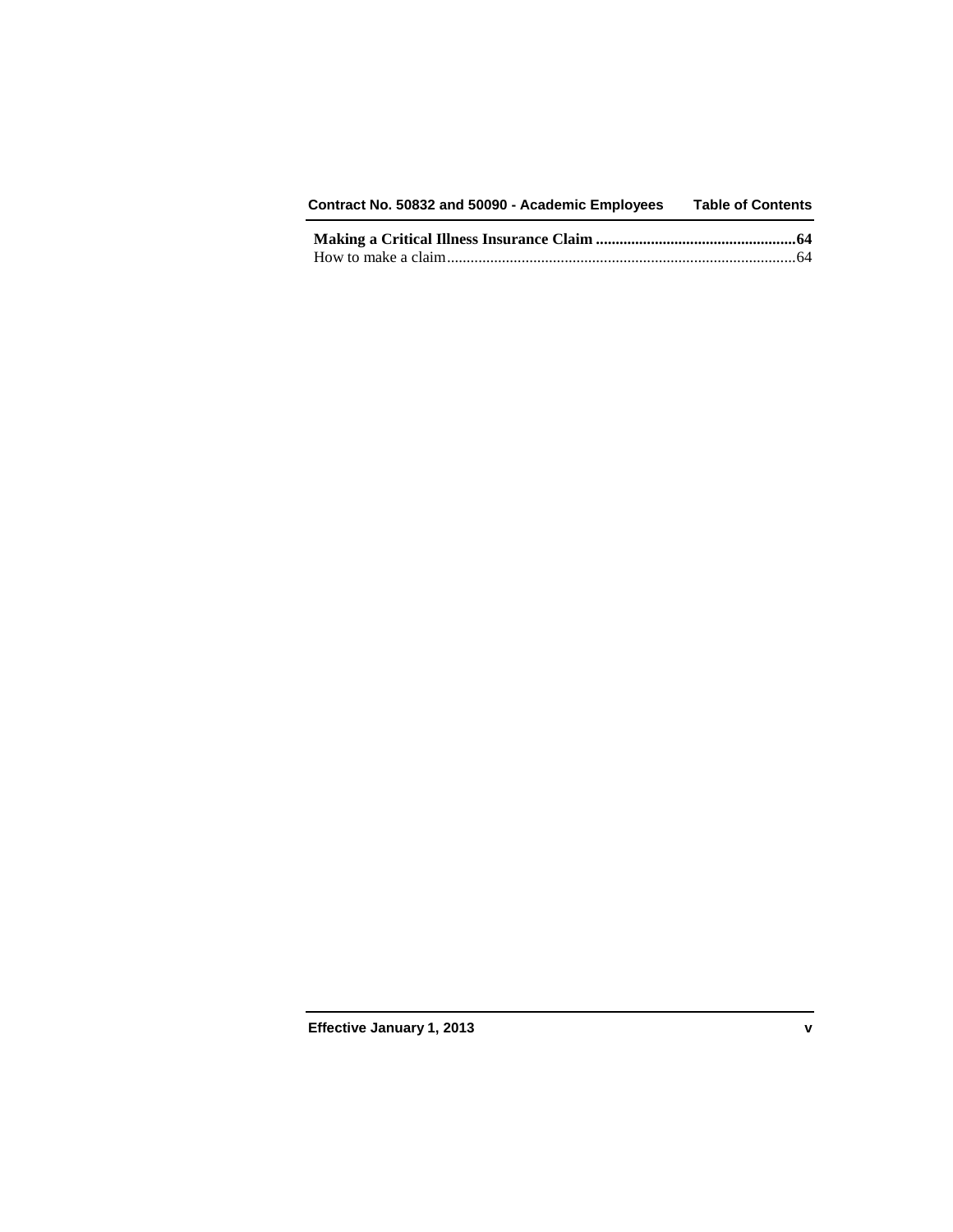## **Section 1 - General Information**

**About this booklet** This booklet has been developed for you and your family by individuals currently on the Academic Joint Insurance Committee (JIC) who represent the Ontario Public Service Employees Union (OPSEU), the Colleges of Applied Arts and Technology (CAAT), the College Employer Council (Council), and representatives from the Insurance Company, Sun Life.

> **The information contained in this booklet will not in any way diminish current benefit levels in effect as of the date of printing.**

> **The information in this booklet is important to you and should be kept in a safe place. It describes all your group insurance benefits available to you (both mandatory and voluntary), explains your entitlements and various administrative issues relating to the Group Insurance Benefit Program. For confirmation of the specific benefit coverage you have elected, please refer to your copy of your Group Insurance Benefits Positive Enrolment Form or contact your College's Benefits Plan Administrator.**

> **It is important to note that this booklet is only a summary of your group contract. It is not a legal document. If there are any discrepancies between the group contract and the information in this booklet, the group contract will take priority and the Insurance Company will follow the group contract when making a decision to pay a claim.**

> Benefits described in the booklet are applicable only if you and your Dependent(s) are insured according to the records maintained for the group contract. If you have any questions about the information in this employee benefits booklet, or if you need additional information about your group benefits, please contact your College's Benefits Plan Administrator or Union Local Representative.

**About the Group Insurance Benefits Program** The Group Insurance Benefit Program and the cost-sharing arrangements provided to the CAAT Academic Employee Group are a result of negotiations and are set out in the Academic Staff Collective Agreement.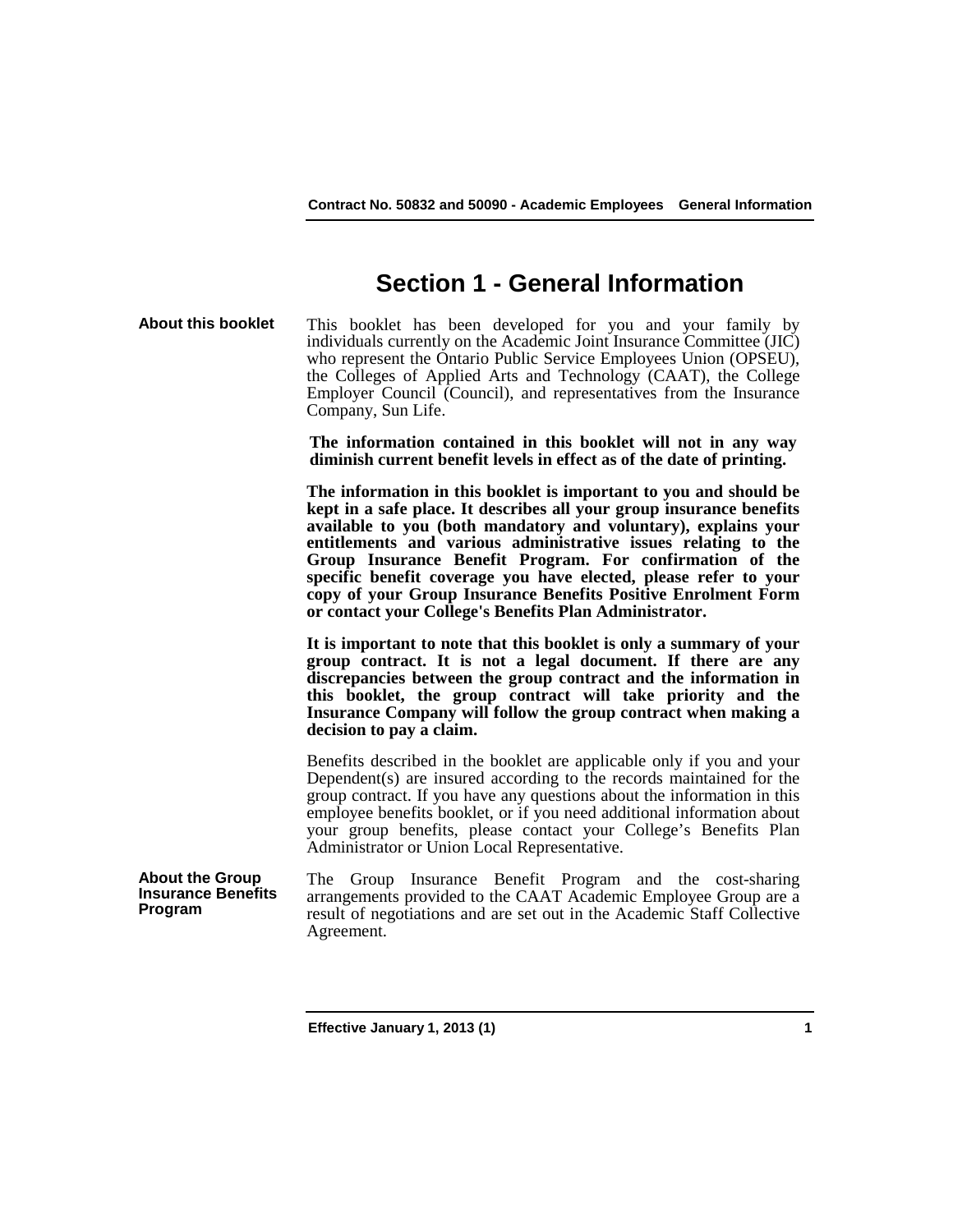## **Section 2 - Roles and Responsibilities**

**College Employer Council** *(Contract Holder)* The College Employer Council (Council) is the Contract Holder on behalf of the Colleges, and is responsible to ensure that the terms of the group contract are adhered to by the Insurance Company and the Colleges. **About the Joint Insurance Committee** *(JIC)* The Academic JIC consisting of representatives of OPSEU, CAAT and Council has been established under the Terms of Reference in the Academic Collective Agreement. The committee meets on a regular basis to discuss Group Insurance Benefits matters. The duties of the Committee include the review of contentious claims and recommendations thereon, when such claim problems have not been resolved through the existing administrative procedures. **Colleges** The Colleges of Applied Arts and Technology have the responsibility to maintain all records regarding an employee's coverage, ensure the rules contained in the group contracts are adhered to and communicate the provisions of the group contract to employees. Each College has a designated individual(s) in the Human Resources Division and/or Payroll Services who is responsible for the Group Insurance Benefit Program. **OPSEU**  *(the employee's representative)*  OPSEU is responsible to: represent employees covered by the Academic Collective Agreement on matters relating to Group Insurance Benefits. educate members about benefits.<br>
communicate with the Contract communicate with the Contract Holder (Council) on matters relating to the Group Insurance Benefits. participate with Council in discussions about Group Insurance Benefit issues through the Joint Insurance Committee (JIC) in accordance with the Terms of Reference of the Academic JIC as outlined in the Collective Agreement. **Sun Life**<br>(*Insurance Company*) The Insurance Company is responsible to adjudicate and pay claims in accordance with the provisions in the group contract between Sun Life and the Council on behalf of the Colleges.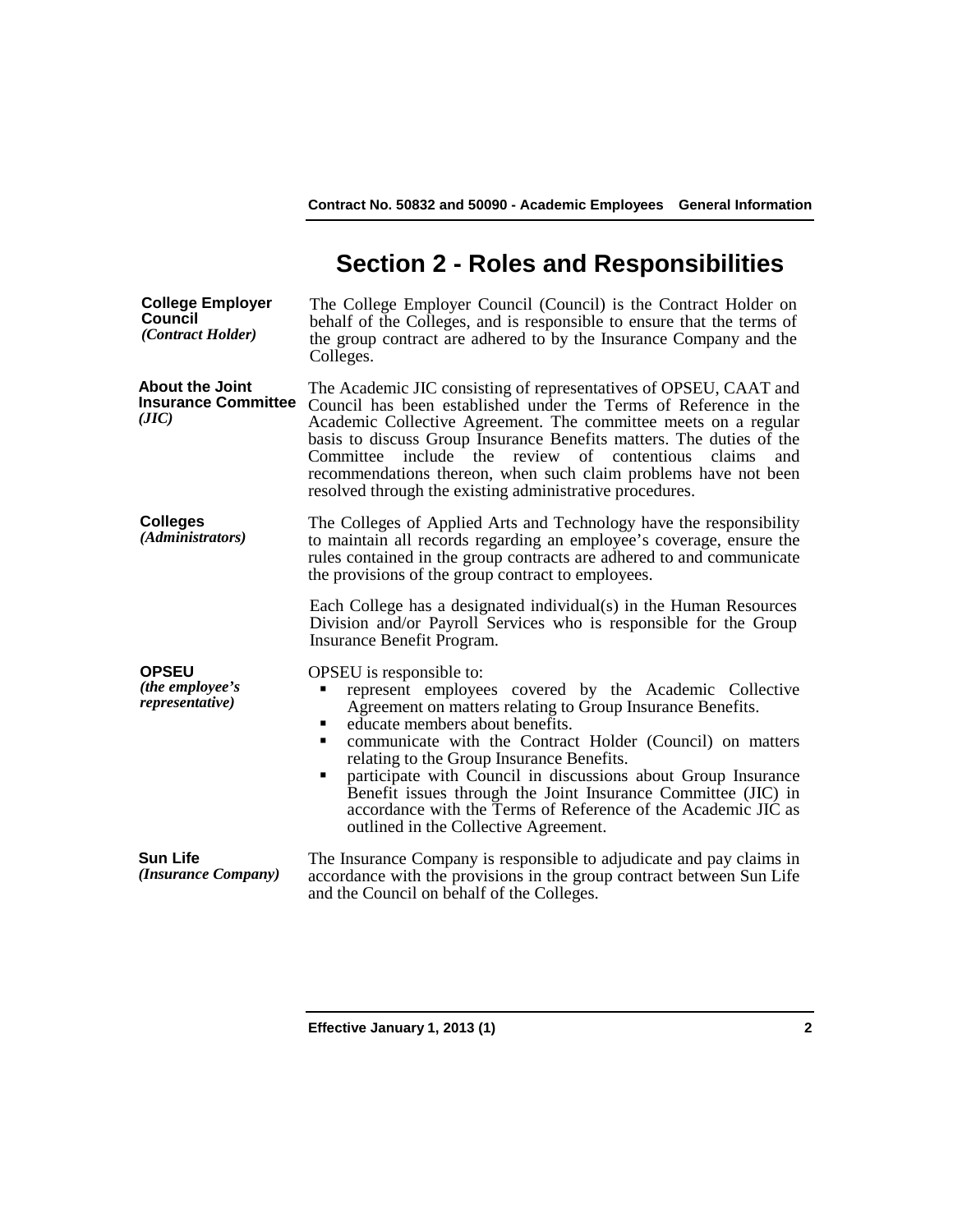|                          | Contract No. 50832 and 50090 - Academic Employees General Information                                                                                                                                                                                                                                                                                                                    |
|--------------------------|------------------------------------------------------------------------------------------------------------------------------------------------------------------------------------------------------------------------------------------------------------------------------------------------------------------------------------------------------------------------------------------|
| <b>Employee</b>          | You are responsible to:<br>know what your benefits are.<br>follow the claims submission processes, providing all the<br>٠<br>information requested.<br>be an educated consumer.<br>keep the Human Resources Department at your College informed<br>about changes that may affect the status of your benefits.                                                                            |
|                          | <b>Section 3 - Definitions</b>                                                                                                                                                                                                                                                                                                                                                           |
| <b>Accident</b>          | An accident is a bodily injury that occurs solely as a direct result of a<br>violent, sudden and unexpected action from an outside source.                                                                                                                                                                                                                                               |
| <b>Actively At Work</b>  | You are considered to be 'actively at work' if you are performing all<br>the usual and customary duties of the job with the College for the<br>scheduled number of hours. This includes non-working days and paid<br>vacation if you were 'actively at work' on the last scheduled working<br>day.                                                                                       |
| Appropriate<br>Treatment | Appropriate treatment is defined as any treatment that is performed<br>and prescribed by a doctor or, when Sun Life believes it is necessary,<br>by a medical specialist. It must be the usual and reasonable treatment<br>for the condition and must be provided as frequently as is usually<br>required by the condition. It must not be limited solely to<br>examinations or testing. |
| <b>Base Salary</b>       | Base salary as defined in your Collective Agreement.                                                                                                                                                                                                                                                                                                                                     |
| <b>Benefit Year</b>      | September 1 to August 31. (Applicable to Vision and Hearing Care<br>only).                                                                                                                                                                                                                                                                                                               |
| <b>Calendar Year</b>     | January 1 to December 31. (Applicable to Extended Health Care and<br>Dental Care).                                                                                                                                                                                                                                                                                                       |
| <b>Dentist</b>           | A person who is currently licensed to practise dentistry by the<br>governmental authority having jurisdiction over the licensing and<br>practising of dentistry, and who is operating within the scope of the<br>issued licence. The definition usually includes licensed dental<br>hygienists, dental assistants or denturists, etc.                                                    |
| Dependent(s)             | Your eligible Dependent(s) are your spouse/partner, your children and<br>your spouse/partner's children (other than foster children) who are<br>residents of Canada and the United States.                                                                                                                                                                                               |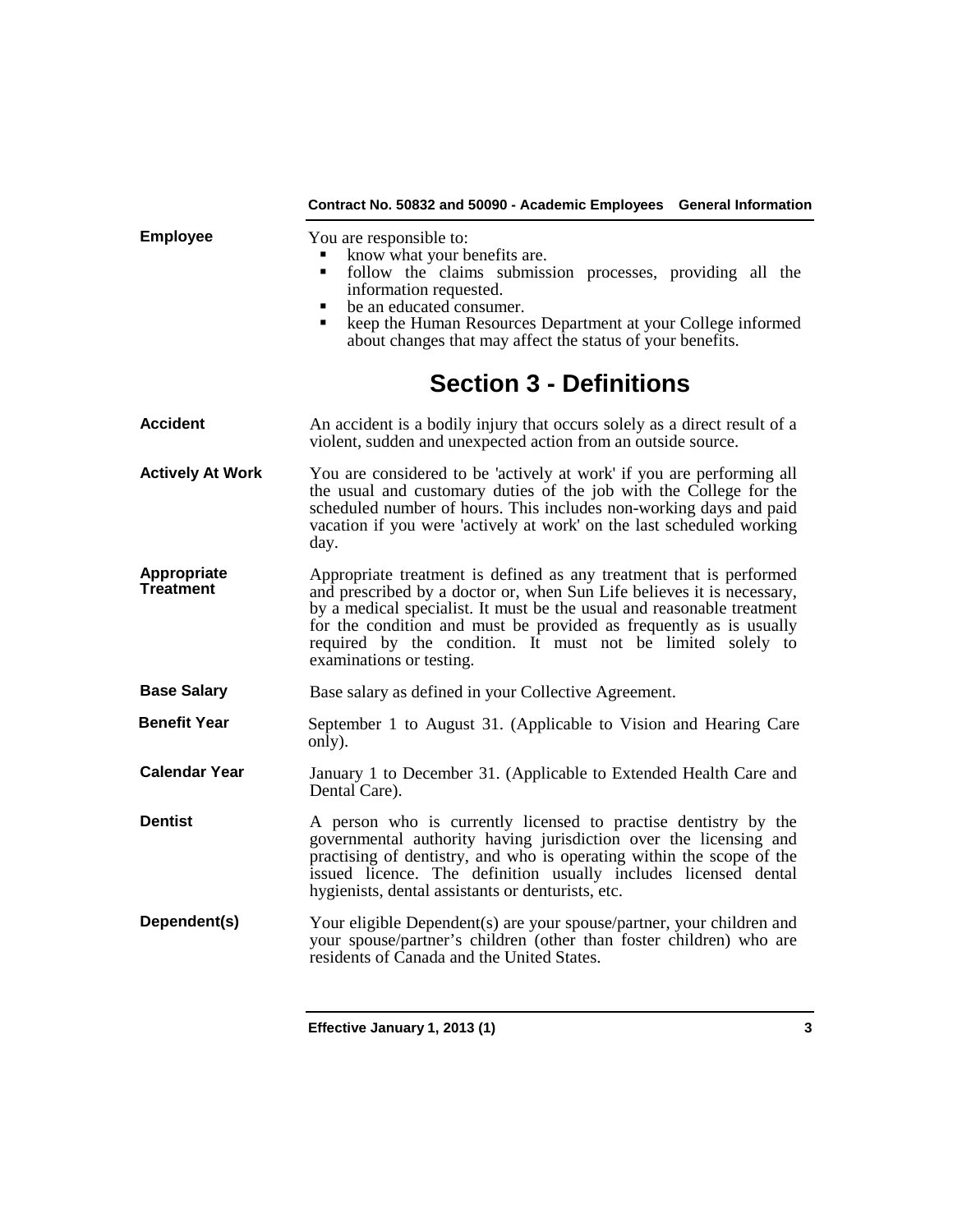| <b>Spouse/Partner</b>                                     | your spouse or partner by virtue of a legal marriage, or<br>٠<br>your partner of either sex in a relationship of some permanence,<br>٠<br>if you are the natural or adoptive parents of a child, as defined in<br>the Family Law Act, 1990 (Ontario), or<br>your partner who cohabits with you in a conjugal or homosexual<br>٠<br>relationship continuously for a period of not less than 1 year, or<br>your partner who is publicly maintained and represented as your<br>٠<br>spouse continuously for a period of not less than 1 year. |
|-----------------------------------------------------------|--------------------------------------------------------------------------------------------------------------------------------------------------------------------------------------------------------------------------------------------------------------------------------------------------------------------------------------------------------------------------------------------------------------------------------------------------------------------------------------------------------------------------------------------|
|                                                           | Note: For group insurance purposes your spouse/partner will cease to<br>meet the definition of a person eligible to be qualified as your<br>dependent upon the earlier of:<br>the date you have entered into a "Separation Agreement" with<br>your spouse/partner; or<br>having lived separate and apart from your spouse/partner for not<br>less than 12 months.                                                                                                                                                                          |
|                                                           | Only one person at a time can be covered as your Spouse/Partner.                                                                                                                                                                                                                                                                                                                                                                                                                                                                           |
| Children under age 21                                     | unmarried child and under age 21, who live with you in a normal<br>٠<br>parent/child relationship.<br>unmarried child under age 21 for whom you are appointed legal<br>٠<br>guardian and lives with you in a normal parent/child relationship.                                                                                                                                                                                                                                                                                             |
| Children age 21 and<br>over but under age 25<br>(Student) | An unmarried child who is attending college or university as a full-<br>time student is also considered an eligible Dependent until the age of<br>25 as long as the child is entirely dependent on you for financial<br>support.                                                                                                                                                                                                                                                                                                           |
| <b>Disabled Children</b>                                  | If a child is disabled by a mental or physical infirmity before the<br>limiting age, coverage will be continued as long as:<br>the child is incapable of financial self-support because of<br>٠<br>physical or mental disability, and<br>the child depends on you for financial support and maintenance<br>and is not married nor in any other formal union recognized by<br>law.                                                                                                                                                          |
|                                                           | In order to ensure there is no disruption in benefit coverage you must<br>provide proof to your Benefits Administrator within 31 days of the<br>date the child attains the limiting age. The completed "Disabled Child<br><b>Coverage</b> " form must be forwarded to Sun Life to ensure continuation<br>of coverage.                                                                                                                                                                                                                      |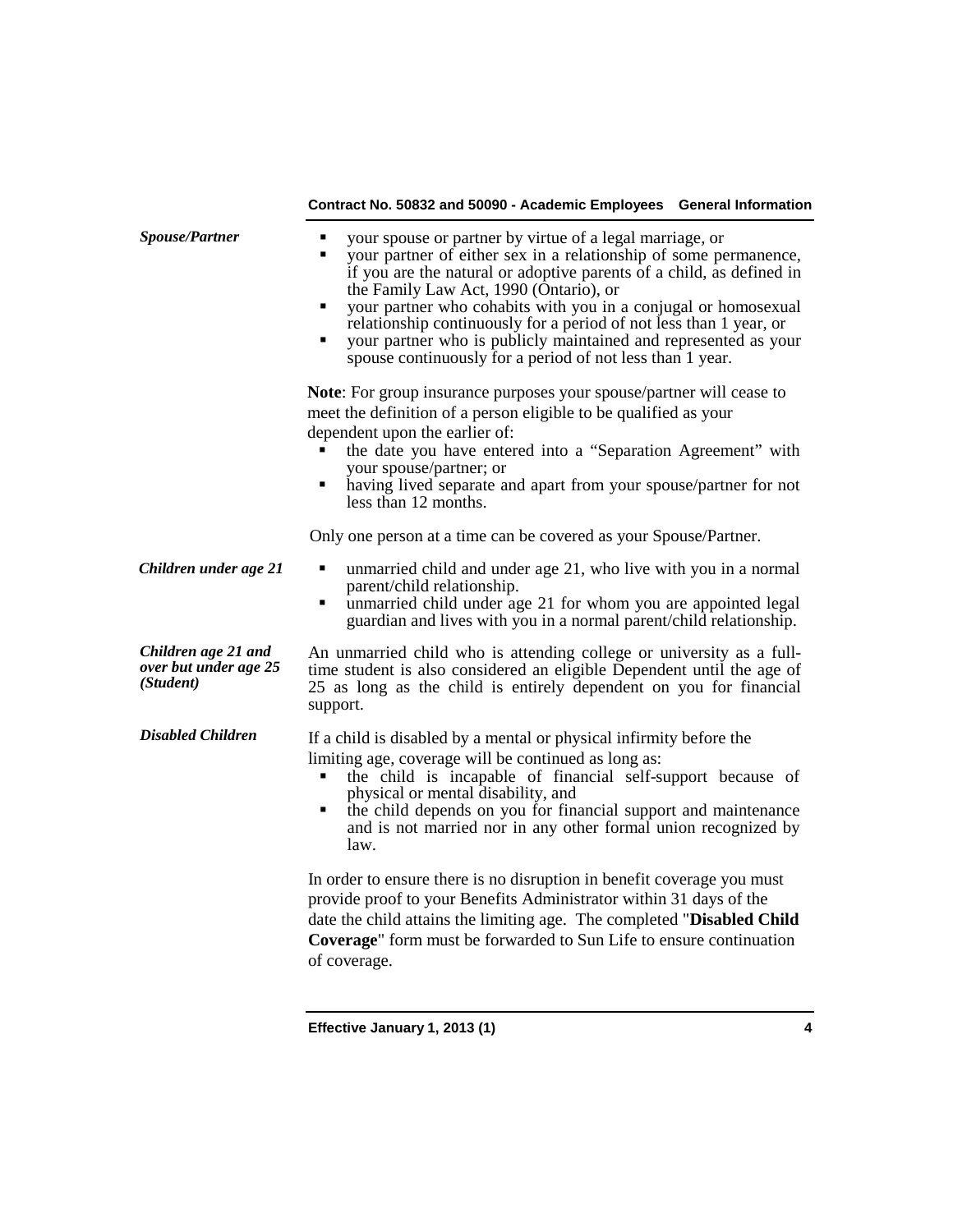|                                                           | In order for a child to qualify to be covered past the "limiting age" as a<br>result of a disability, from an age perspective, they must be under 21 at<br>the time they become disabled or, if they are 21 or older, they must be<br>under age 25 AND a full-time student at the time they became<br>disabled.                                                                                                  |
|-----------------------------------------------------------|------------------------------------------------------------------------------------------------------------------------------------------------------------------------------------------------------------------------------------------------------------------------------------------------------------------------------------------------------------------------------------------------------------------|
| <b>Doctor</b>                                             | A doctor is a physician or surgeon who is licensed to practise medicine<br>where that practice is located.                                                                                                                                                                                                                                                                                                       |
| <b>Eligibility</b><br><b>Requirements</b>                 | Conditions that must be satisfied in order to participate in the Plan,<br>and obtain a benefit.                                                                                                                                                                                                                                                                                                                  |
| <b>Employee</b>                                           | You are employed by the College on a full-time basis as an Academic<br>employee and covered by the terms of the Academic Collective<br>Agreement.                                                                                                                                                                                                                                                                |
| Hospital                                                  | Hospital is defined as a legally operated institution which is primarily<br>engaged in providing, for compensation from its patients, medical,<br>diagnostic and surgical facilities for the care and treatment of sick and<br>injured persons on an in-patient basis, and provides such facilities<br>under the supervision of a staff of doctors with a 24 hour a day<br>nursing service by registered nurses. |
|                                                           | Notwithstanding the above, hospital shall mean a legally operated<br>institution in which a person establishes, to the satisfaction of<br>Sun Life, that such confinement was for active treatment that would<br>normally be found in a general hospital.                                                                                                                                                        |
|                                                           | In no event will that part of an institution which operates as a home<br>for the aged, rest home, nursing home, chronic care facility or a place<br>for the care and treatment of drug addicts or alcoholics be considered<br>a hospital for the purpose of this contract.                                                                                                                                       |
| <i>Facilities and</i><br>services that are not<br>covered | The Plan does not cover the facility nor the services provided in a<br>nursing home, rest home, home for the aged or chronically ill,<br>sanatorium, convalescent hospital or a facility for treating alcohol or<br>drug abuse or beds set aside for any of these purposes in a hospital.                                                                                                                        |
| <b>Palliative Care</b>                                    | Services for palliative care provided in a hospital, as defined under<br>Regulation 964 under the Public Hospitals Act, R.S.O. 1990, c.P-40<br>are covered by the Extended Health Care Plan.                                                                                                                                                                                                                     |
|                                                           | Services for palliative care provided at Casey House or any other<br>hospice which is approved for hospital purposes pursuant to an Order-<br>in-Council under the Public Hospitals Act are covered by the                                                                                                                                                                                                       |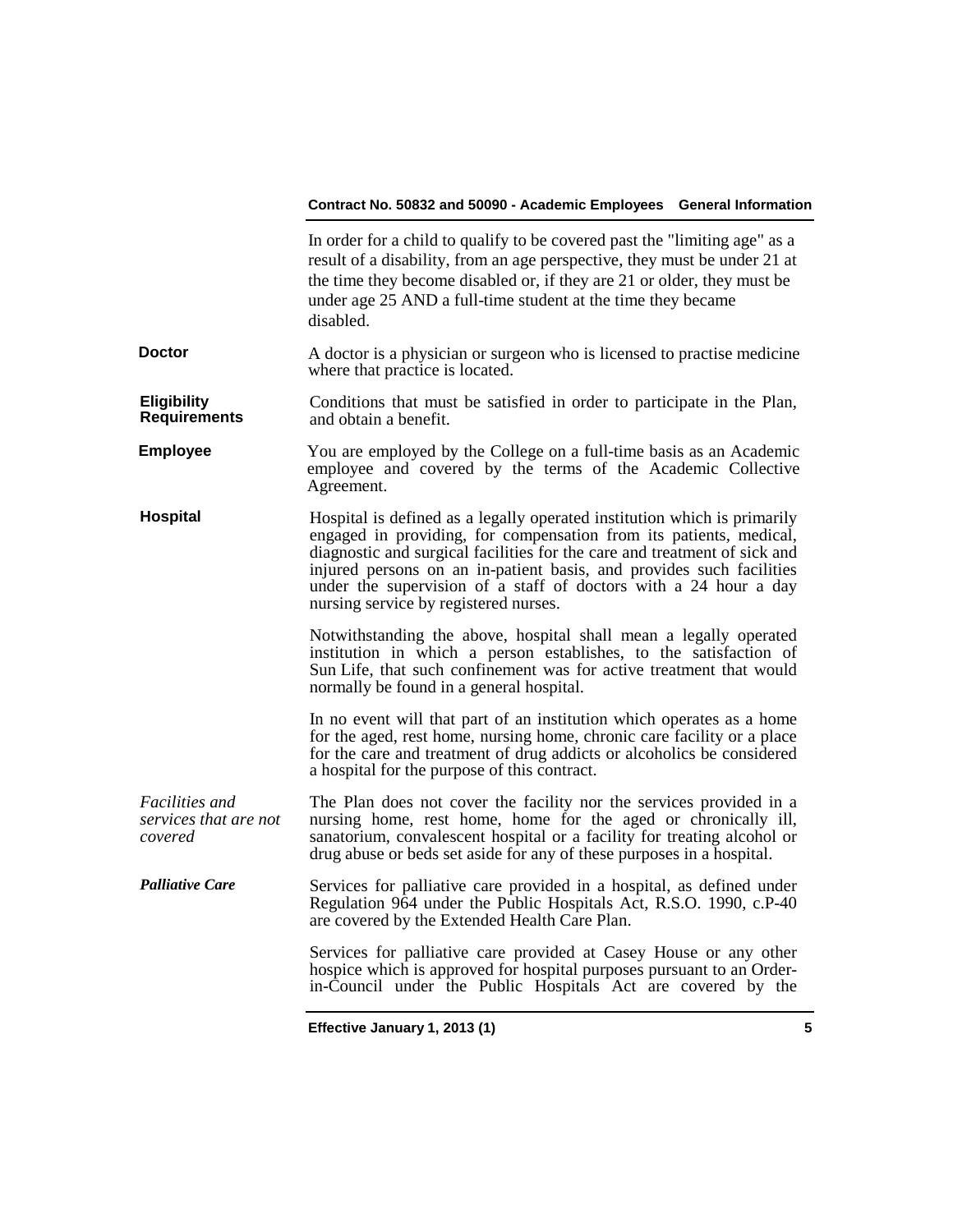Extended Health Care Plan.

- **Illness** An illness is a bodily injury, disease, mental infirmity, sickness or the consequences of surgery needed to donate a body part to another person which causes total disability.
- **Incurred Expense** An expense is incurred on the date the service is received or the supplies are purchased or rented.
- **Reasonable and Customary Expenses** Standard medically approved treatments and procedures which are normally applied in the treatment of a particular illness or condition and are provided at costs equivalent to the normal charges for such treatment in the location where such treatment is provided.
- **Survivor(s)** Your Eligible Dependent(s) if you die while employed by the College provided you were participating in the group insurance benefits at the time of your death. Refer to Section 9 for further details.

## **Section 4 - Categories of Benefits**

**Mandatory Benefits** You must participate in the following benefits:

- **Basic Life Insurance**
- Accidental Death and Dismemberment Insurance<br>• Long Term Disability
- Long Term Disability
- Extended Health Care (includes Vision and Hearing Care)
- Dental Care

| <b>Premiums</b> | Benefit                     | College Pays | You Pay |
|-----------------|-----------------------------|--------------|---------|
|                 | Basic Life Insurance        | 100%         | $0\%$   |
|                 | $AD & D$ Insurance          | 100%         | $0\%$   |
|                 | Long Term Disability        | 0%           | 100%    |
|                 | <b>Extended Health Care</b> | 100%         | 0%      |
|                 | <i>Vision Care</i><br>٠     | 75%          | 25%     |
|                 | <b>Hearing Care</b><br>٠    | 75%          | 25%     |
|                 | Dental Care                 | 100%         | 0%      |

**Optional Benefits** You may elect to participate in the following benefits:

- Supplementary Life Insurance<br>Francisco Pay-All I ife Insurance
- Employee Pay-All Life Insurance
- Dependent Life Insurance
- Critical Illness Insurance

| Premiums |                                 | College Pays | <u>You Pay</u> |
|----------|---------------------------------|--------------|----------------|
|          | Supplementary Life Insurance    | 50%          | 50%            |
|          | Employee Pay-All Life Insurance | 0%           | 100%           |
|          |                                 |              |                |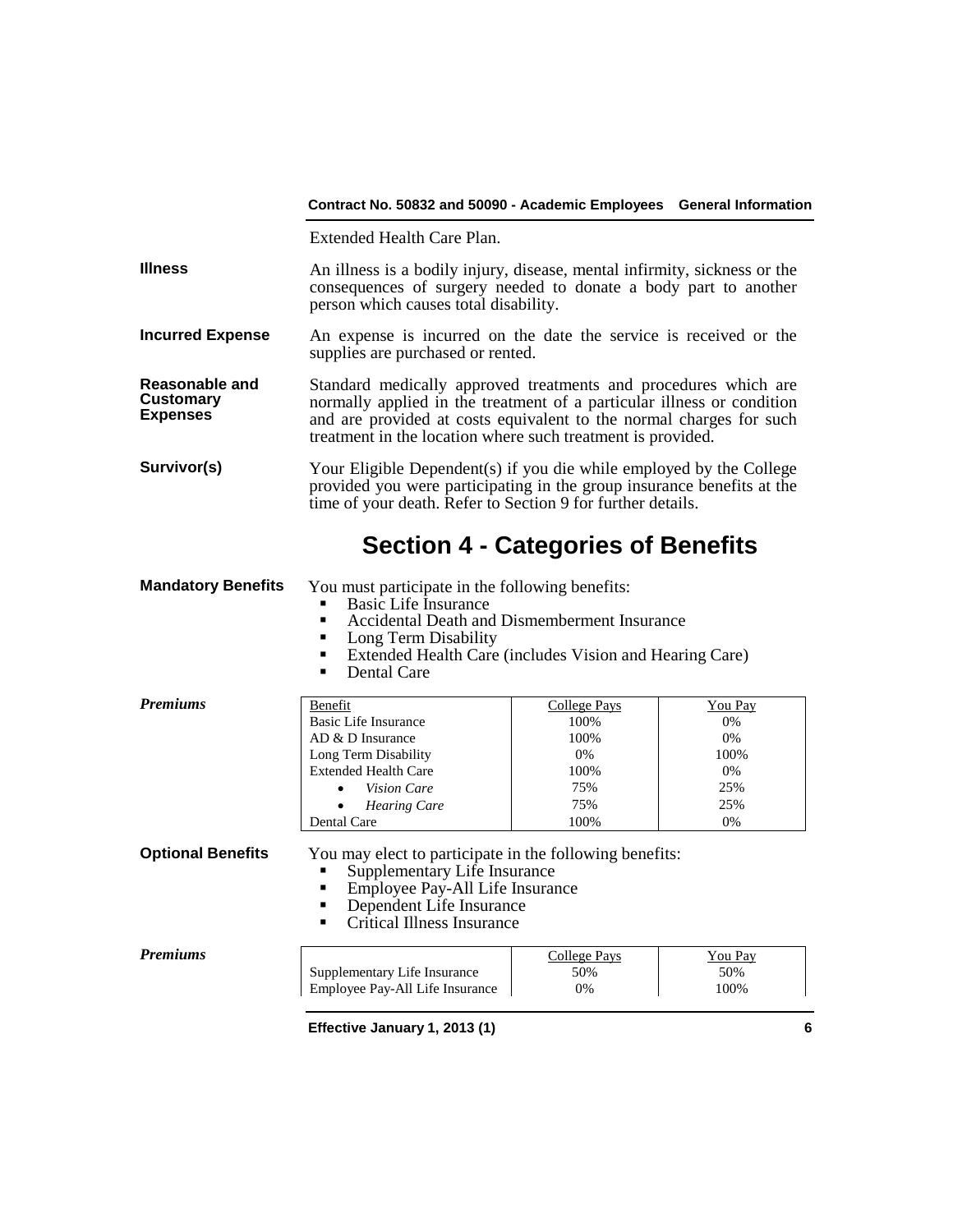| Critical Illness Insurance<br>00%<br>7% |  |
|-----------------------------------------|--|

*Life Insurance Premium Paid by the Employer* The premiums the College pays towards your Basic Life and Supplementary Life Insurance are taxable income to you. This amount forms part of your income and it will be reflected on your Income Tax Statement from the College each year.

*Premium Deductions* In addition to the cost of the benefits, if you are a resident of Ontario or a resident of Quebec, provincial retail sales tax is applied to the actual premium and must be paid by you and the College. The College Benefits Plan Administrator will provide the premium deduction information to you at the time of enrolment.

## **Section 5 - When Coverage Begins**

**New Employee** The waiting period for a new employee under your group contract is indicated on the following chart:

| <b>Benefit</b>                                              | <b>Waiting Periods</b>                                          |  |
|-------------------------------------------------------------|-----------------------------------------------------------------|--|
| Basic Life Insurance                                        | Completion of one month of continuous                           |  |
| Accidental Death & Dismemberment<br>Insurance               | full-time employment.                                           |  |
| Supplementary Life Insurance                                |                                                                 |  |
| Employee Pay-All Life Insurance                             |                                                                 |  |
| Dependent Basic Life Insurance                              |                                                                 |  |
| Extended Health Care (including Vision<br>and Hearing Care) |                                                                 |  |
| Dental Care                                                 | Completion of six months of continuous<br>full-time employment. |  |
| Long Term Disability                                        | Completion of two months of continuous<br>full-time employment. |  |
| Critical Illness Insurance                                  | Completion of one month of continuous<br>full-time employment.  |  |

**Coverage begins** Your coverage begins the first day following the completion of the waiting periods, provided you are 'actively at work full-time' on the date your coverage becomes effective. In the event you are absent on that date, you will qualify on the day you return to 'active work full- time'. For Critical Illness coverage, refer to Section 17.

> If for any reason, you stop being actively at work (see Section 3 "Definitions") during the waiting periods, you should contact the Benefits Administrator at your College to determine the status of your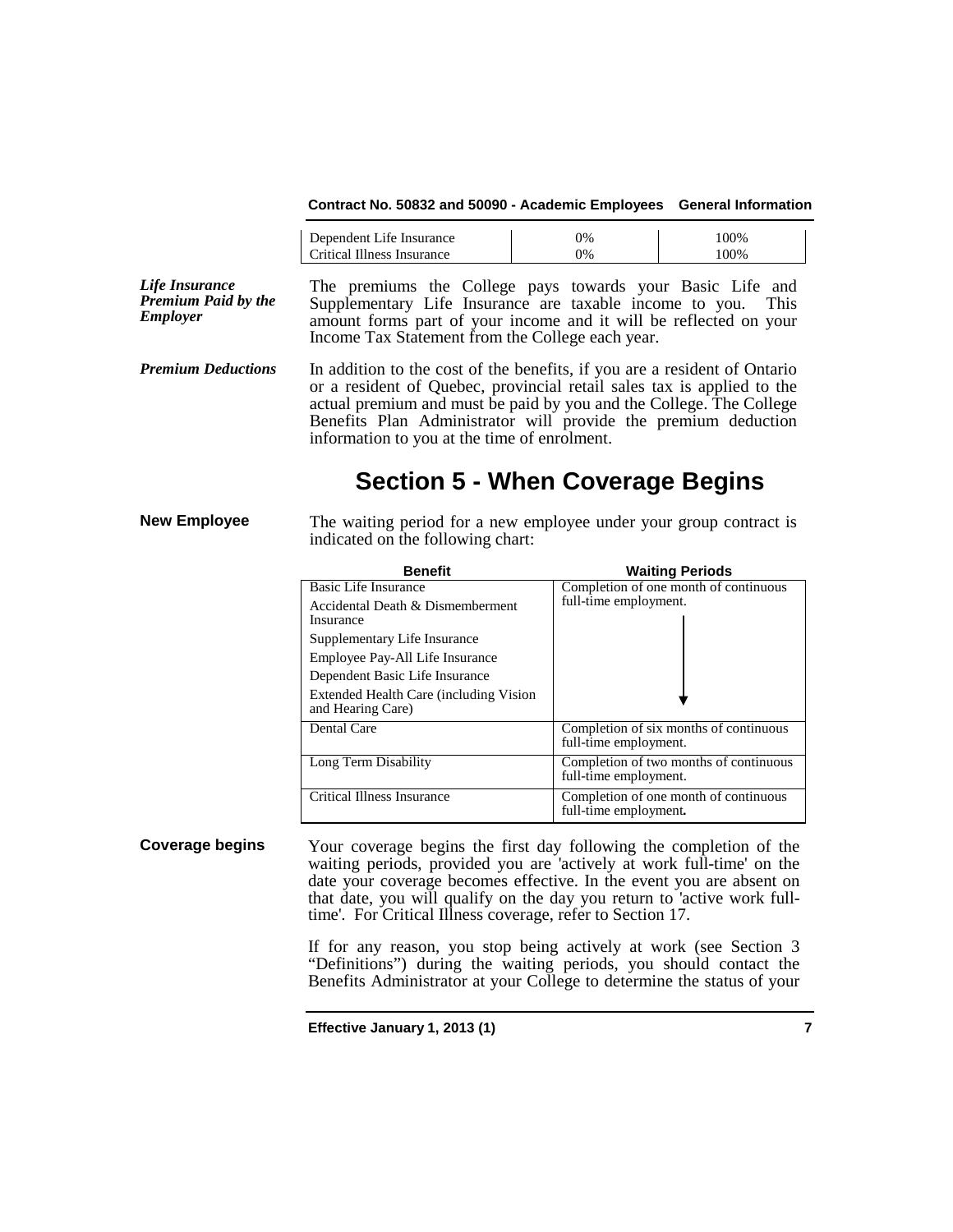benefits.

In the event benefit improvements for Life Insurance and Long Term Disability are negotiated, you must be actively at work full-time on the date the changes are effective in order to qualify for the improvements. If you are absent on that date, you will qualify on the date you return to active work full-time.

**Dependent(s)** Coverage for your Dependents begins on the latest of:

- the date you become eligible, if they are your Dependents on that date,
- the date they first become your Dependents after the effective date of your coverage, if your request for coverage is received by the College within 31 days, or
- for Life Insurance, on the date of approval by Sun Life if your request for coverage is received later than 31 days after they first become your Dependents.<br> **Form Extended Health Care and Dental Care, on the date of the**
- request.
- for a Dependent, other than a newborn child, who is hospitalized, coverage will begin when the dependent is discharged from hospital.

## **Section 6 - Enrolment**

### **Enrolment Form** At the time you commence employment, the Benefits Administrator at your College will arrange to meet with you to review your Group Insurance Benefit entitlements.

You will be required to complete and sign a detailed enrolment form which collects the information necessary about yourself and your Dependent(s) (if applicable), in order for the College to administer the Group Insurance Benefit Program, and for Sun Life to adjudicate and process claims. It is important that you read this form, fully answer the questions, sign and date the form where required and return it to your Benefits Administrator no later than 31 days after you become eligible for the coverage without jeopardizing your entitlement to coverage.

This enrolment form also contains information relating to the completion date of your waiting period and the effective date of your mandatory and optional benefits.

You will be enrolled in the mandatory and optional benefits following completion of the appropriate waiting periods.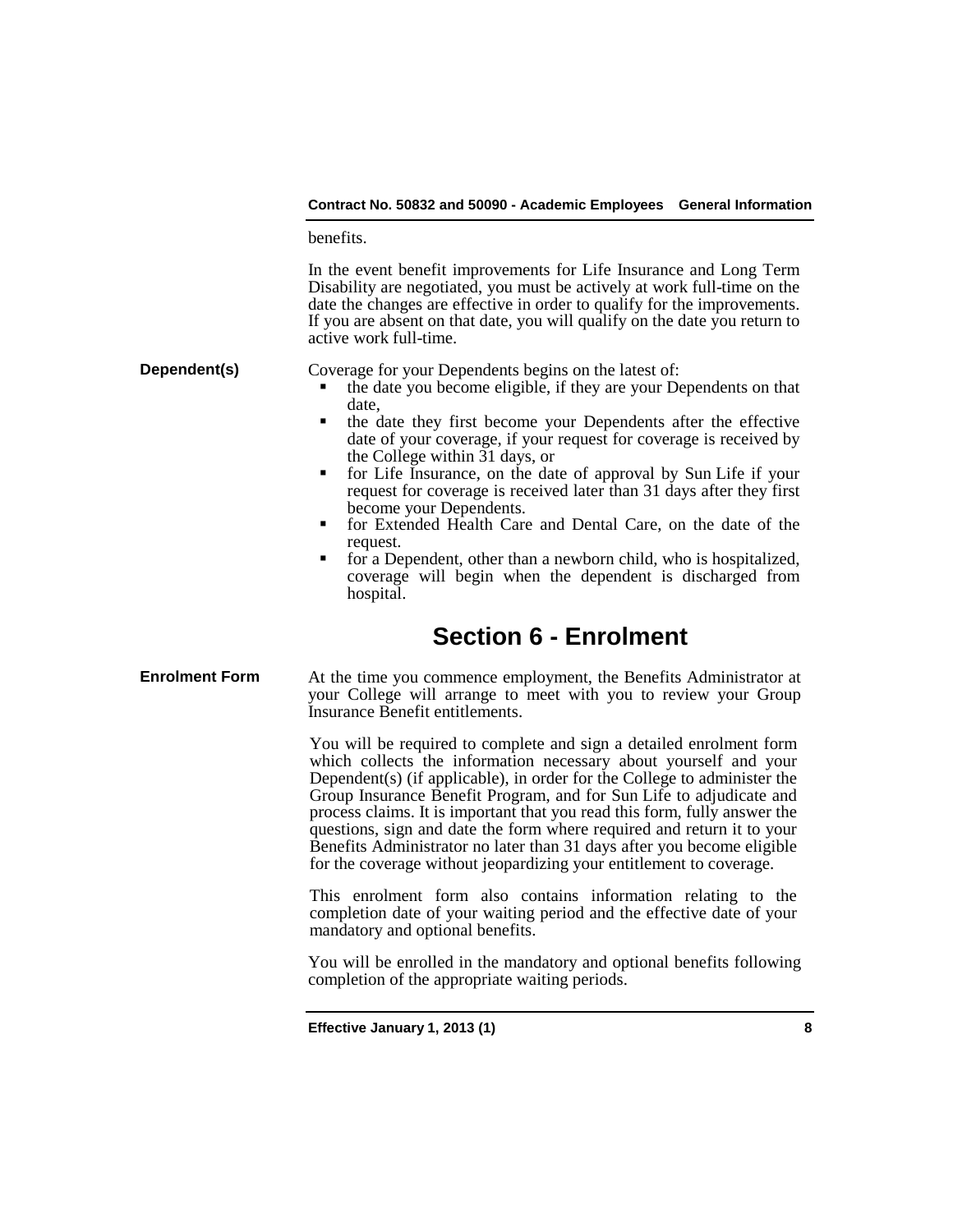| <b>Your Certificate</b><br>Number                                            | Your College will assign you a certificate number that will be used to<br>set up your benefit information and which you can use to generate an<br>identification card on line in the event you need to produce proof that<br>you have benefit coverage. This certificate number will be a unique<br>number and will contain a code to identify your employee group, your<br>College and your file. This is necessary in order for Sun Life to process<br>your claims and for you to access your claims information. |
|------------------------------------------------------------------------------|---------------------------------------------------------------------------------------------------------------------------------------------------------------------------------------------------------------------------------------------------------------------------------------------------------------------------------------------------------------------------------------------------------------------------------------------------------------------------------------------------------------------|
| <b>Confidentiality</b>                                                       | Your privacy is respected and the personal information collected is<br>held between your College and Sun Life in the strictest confidence. At<br>Sun Life Financial, access to your personal information is restricted to<br>the persons outlined in the Respecting Your Privacy clause at the end<br>of this booklet.                                                                                                                                                                                              |
| <b>Updating your</b><br><b>Records</b>                                       | To ensure that your benefit coverage is kept up-to-date, it is important<br>that you report any of the following changes to your Benefits<br>Administrator at the College:<br>change of name.<br>change of beneficiary.<br>Ξ<br>addition of a spouse/partner and/or dependent child.<br>change in marital status.<br>death of a spouse/partner and/or dependent child.<br>$\blacksquare$                                                                                                                            |
|                                                                              |                                                                                                                                                                                                                                                                                                                                                                                                                                                                                                                     |
|                                                                              | <b>Section 7 - Changing Benefit Coverage</b>                                                                                                                                                                                                                                                                                                                                                                                                                                                                        |
| <b>Changes affecting</b><br>your coverage                                    | Changes in employment and personal status may affect your benefit<br>coverage. It is important for you to contact your Benefits Administrator<br>to discuss your benefit coverage prior to the effective date of an<br>employment status change or within 31 days following a personal<br>status change.                                                                                                                                                                                                            |
| <b>Benefit coverage during</b><br>leaves of absence,<br><i>illness, etc.</i> | There is provision in your group contract for you to continue benefit<br>coverage when you are not actively at work, provided certain criteria<br>are met. If you are absent from work on an employer-approved<br>personal leave of absence with pay, personal leave of absence without<br>pay, maternity/parental leave, professional development leave, illness<br>or disability, benefits can be continued.                                                                                                      |
|                                                                              | If you are absent on a leave of absence without pay, the maximum<br>period of time you may continue to participate in the benefit plans is<br>24 consecutive months.                                                                                                                                                                                                                                                                                                                                                |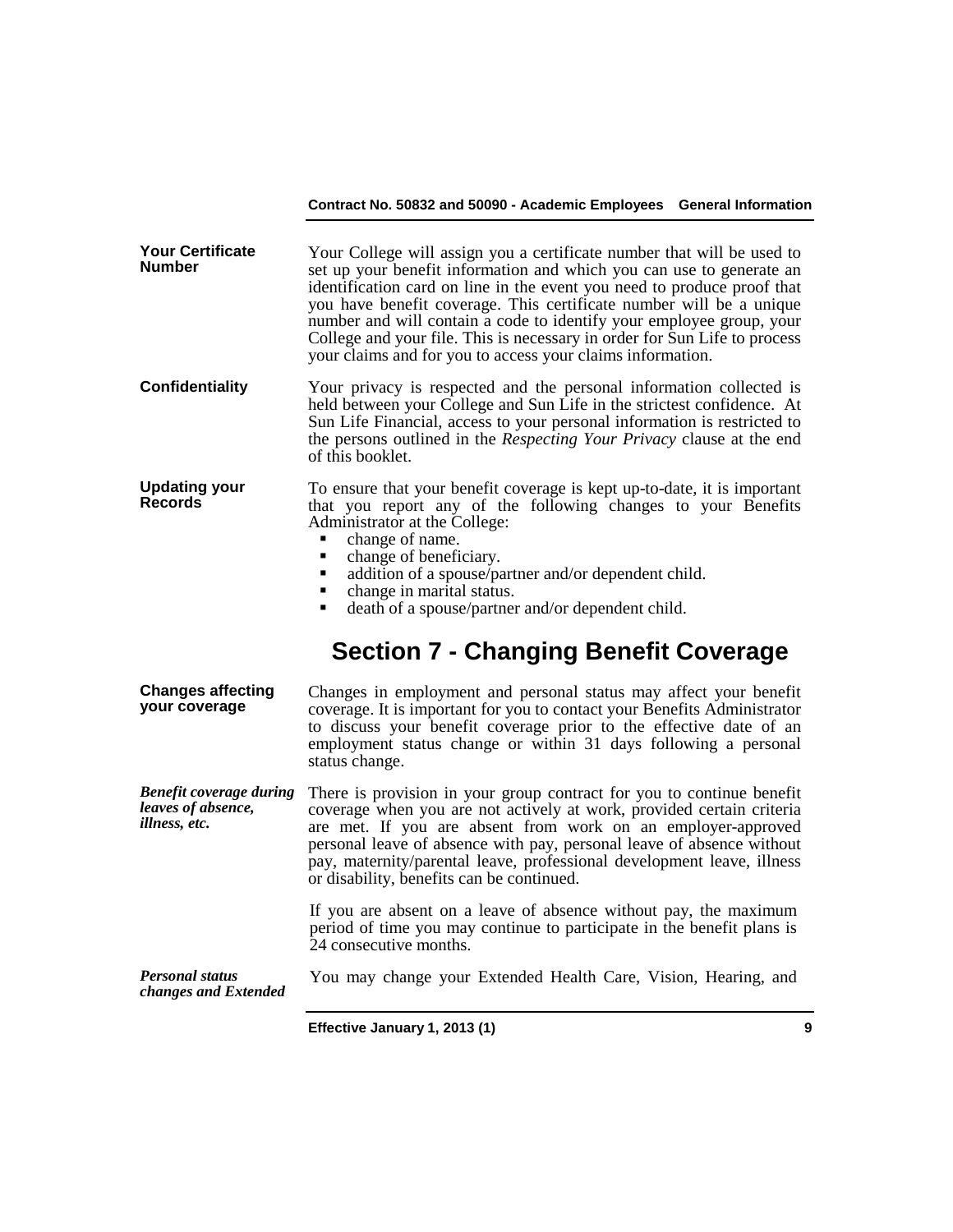| <b>Health and Dental</b><br>Care benefits        | Dental Care coverage from single to family or vice-versa under the<br>following special circumstances:<br>if there is a change in your marital status.<br>if you gain or lose a dependent.<br>٠                                                                                                                                                                                                                                                                                                                                                            |  |
|--------------------------------------------------|------------------------------------------------------------------------------------------------------------------------------------------------------------------------------------------------------------------------------------------------------------------------------------------------------------------------------------------------------------------------------------------------------------------------------------------------------------------------------------------------------------------------------------------------------------|--|
|                                                  | To change your coverage, you must notify the Human Resources<br>Department within 31 days of when the change takes place.                                                                                                                                                                                                                                                                                                                                                                                                                                  |  |
|                                                  | To determine when a spouse/partner will cease to qualify as a<br>Dependent please see Section 3, Definitions "Spouse/Partner".                                                                                                                                                                                                                                                                                                                                                                                                                             |  |
| To add or increase<br>Life Insurance<br>coverage | In the event you wish to add, or change the amount of your Optional<br>Life Insurance, or obtain Life Insurance for a newly acquired<br>Dependent, you may do so without a medical examination or other<br>evidence of insurability provided you are actively at work and you<br>apply for the Life Insurance coverage for you or your Dependent<br>within 31 days of the following:<br>the date your marital status changes<br>the date you acquire a Dependent or an additional Dependent<br>٠                                                           |  |
| Proof of good health                             | To increase your Life Insurance or obtain Dependent Life Insurance at<br>any time other than referenced above, you will be required to submit<br>proof of good health via a Health Questionnaire Form obtained from<br>the College's Benefits Administrator.                                                                                                                                                                                                                                                                                               |  |
| If coverage previously<br>declined               | In the event you have previously applied for and been declined for<br>additional Life Insurance coverage, the 31 days provision referenced<br>above is not applicable. You will be required to continue to submit<br>proof of good health to Sun Life, and depending on your individual<br>situation, may never be eligible for this coverage.                                                                                                                                                                                                             |  |
| <b>Effective date of</b><br>coverage             | if proof of good health is required, the change cannot take effect<br>٠<br>until Sun Life approves your application.<br>if you are not actively working full-time when the change occurs<br>٠<br>or when Sun Life approves proof of good health, the change<br>cannot take effect before you return to active full-time work.<br>if a Dependent, other than a newborn child, is hospitalized on the<br>٠<br>date when the change occurs, the change in the Dependent's<br>coverage cannot take effect before the Dependent is discharged<br>from hospital. |  |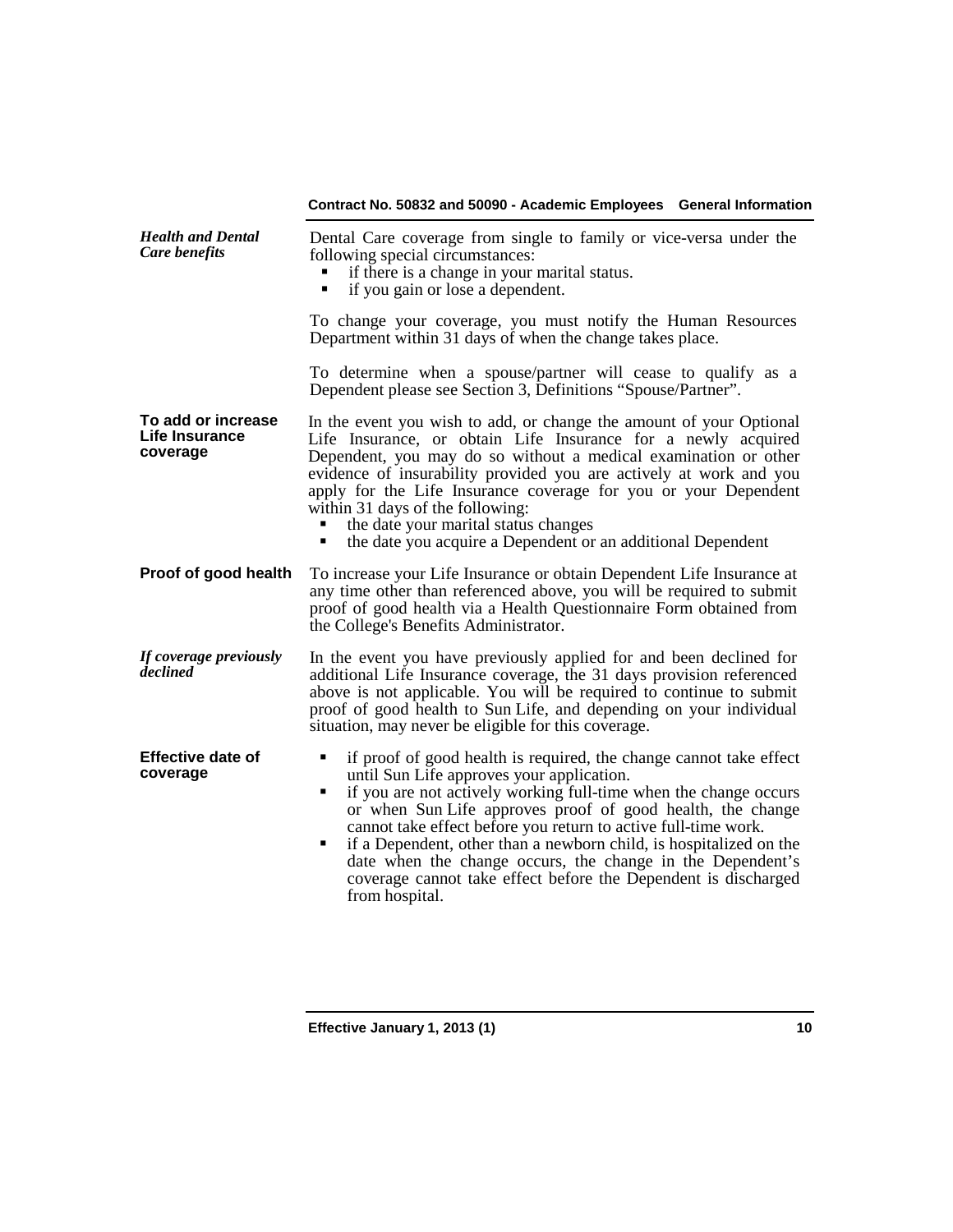## **Section 8 - Termination of Coverage**

**When coverage ends** *For Active Employees*

*For Dependent(s) of* 

Benefit coverage will end on the earliest of the following dates:

- the end of the month in which your employment terminates. the end of the month in which you retire, and have not elected
- 
- the date the group contract is no longer in force.<br>
 the end of the period for which the premium is paid for your
- **the date you die.**
- **for Long Term Disability (LTD), the date you retire, the date**
- you attain age 64 and 6 months, whichever is earlier.<br>
 for Supplemental Life, Employee Pay-All Life and Dependent Life, the end of the month in which you attain age 65, but no later than August  $31^{st}$  following your  $65^{th}$  birthday if you are actively at work.
- **for Critical Illness, see Section 17.**

When your group Life Insurance coverage ends or reduces, refer to Section 16 for details about converting it to an individual Life Insurance policy.

Your Dependent's coverage will end on the earliest of the following dates:

- 
- the date your coverage ends.<br>the date the group contract is no longer in force.
- the end of the period for which premiums have been paid for the Dependent coverage.
- the date the Dependent no longer meets the definition of an
- eligible Dependent. the date you die. Survivor Benefits may be elected by your Dependents for Extended Health Care (including Vision and Hearing Care) and Dental Care coverage (see Section 9).

**Coverage after**  If you retire, you may continue certain benefits. You must enrol in the CAAT Retiree benefit plan within 31 days of the date of your retirement. Please request information from your Benefits Plan<br>Administrator or refer to the Council's website at Administrator or refer to the Council's website at [www.theCouncil.on.ca](http://www.thecouncil.on.ca/) for an explanation of eligibility requirements and the benefits available to retiring employees.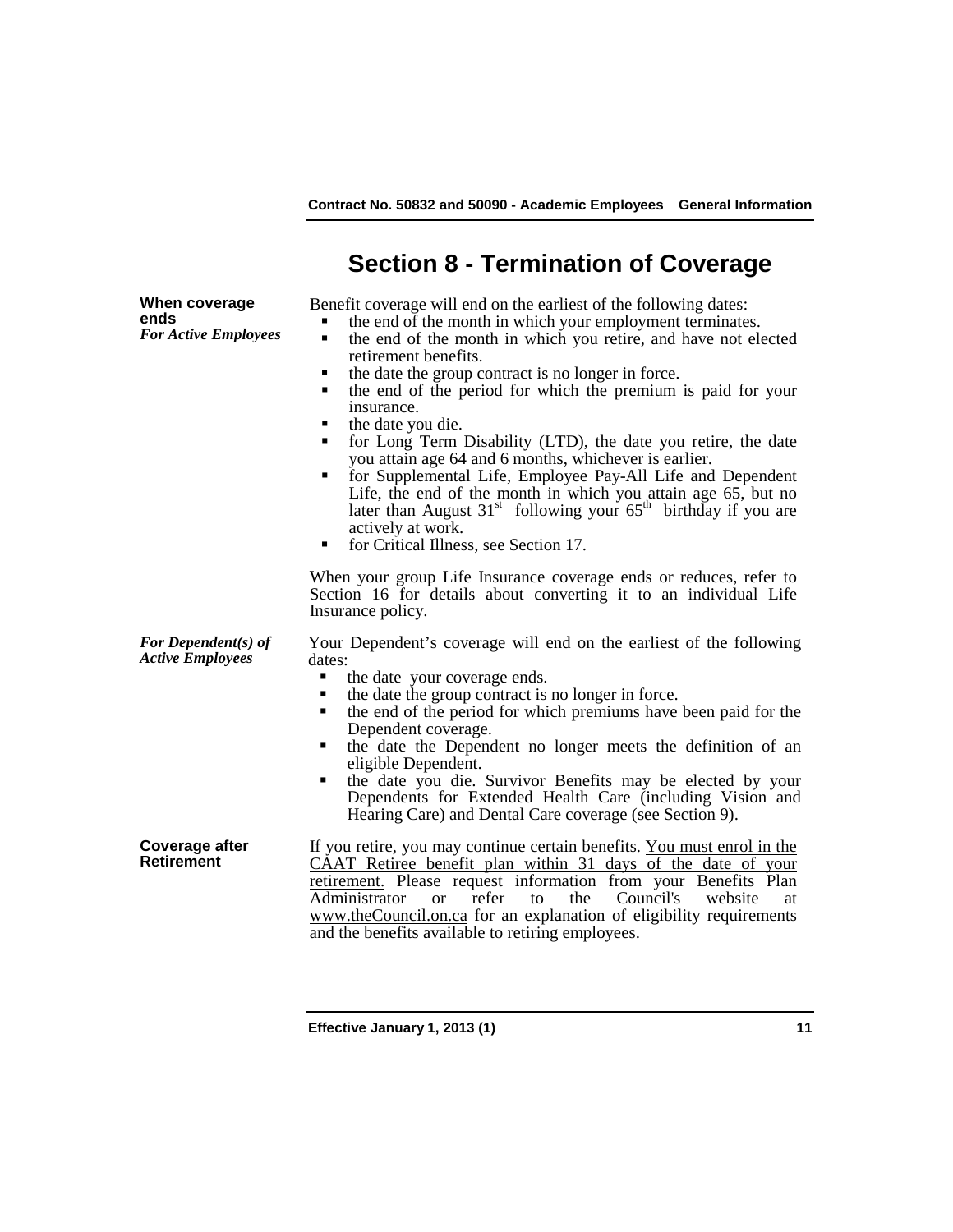## **Section 9 - Survivor Benefits**

**Survivor Benefits** *For Eligible Dependent(s) of Active Employees*

Provided you are participating in the Dependent coverage for Extended Health Care, (including Vision Care, Hearing Care) and Dental Care when you die, coverage for your eligible Dependents will continue until the earliest of the following dates:

- $\blacksquare$  the last day of the sixth month following the month in which you die, unless the survivor elects to continue the coverage.
- the end of the period for which premiums have been paid by the survivor.
- the date the benefit provision under which the Dependent is covered terminates. the date the group contract terminates. the date the survivor would no longer be considered the
- 
- employee's dependent if the employee were still alive .
- the date the survivor cancels the coverage.
- the date you would have reached age 65.<br> $\bullet$  the date the survivor dies
- the date the survivor dies.

*Who pays the* 

The College pays the full premium for the first six months for the Extended Health (including Vision and Hearing Care) and Dental Care benefits. Thereafter, the eligible survivor may elect to continue the benefits and is required to pay the College quarterly, in advance, the full cost of the Plans.

If the eligible survivor is in receipt of a lifetime monthly survivor pension from the CAAT Pension Plan or the Teachers' Pension plan, the survivor may then elect to participate in the CAAT Retiree benefit plan provided such election is made within 31 days from the date you would have reached age 65 and the eligible survivor continues to be eligible for benefits under OHIP or another Canadian medicare plan equivalent to OHIP from another province or territory.

The eligible survivor will keep the College informed of any change in address or other information as the College or the insurer may require. The eligible survivor will be requested to provide the following information in order to ensure claims are paid appropriately and delays in processing the payments are avoided.

- their date of birth.<br>• their Social Insurance Number.
- proof that they are in receipt of a lifetime monthly survivor pension from the CAAT Pension Plan or the Teachers' Pension Plan.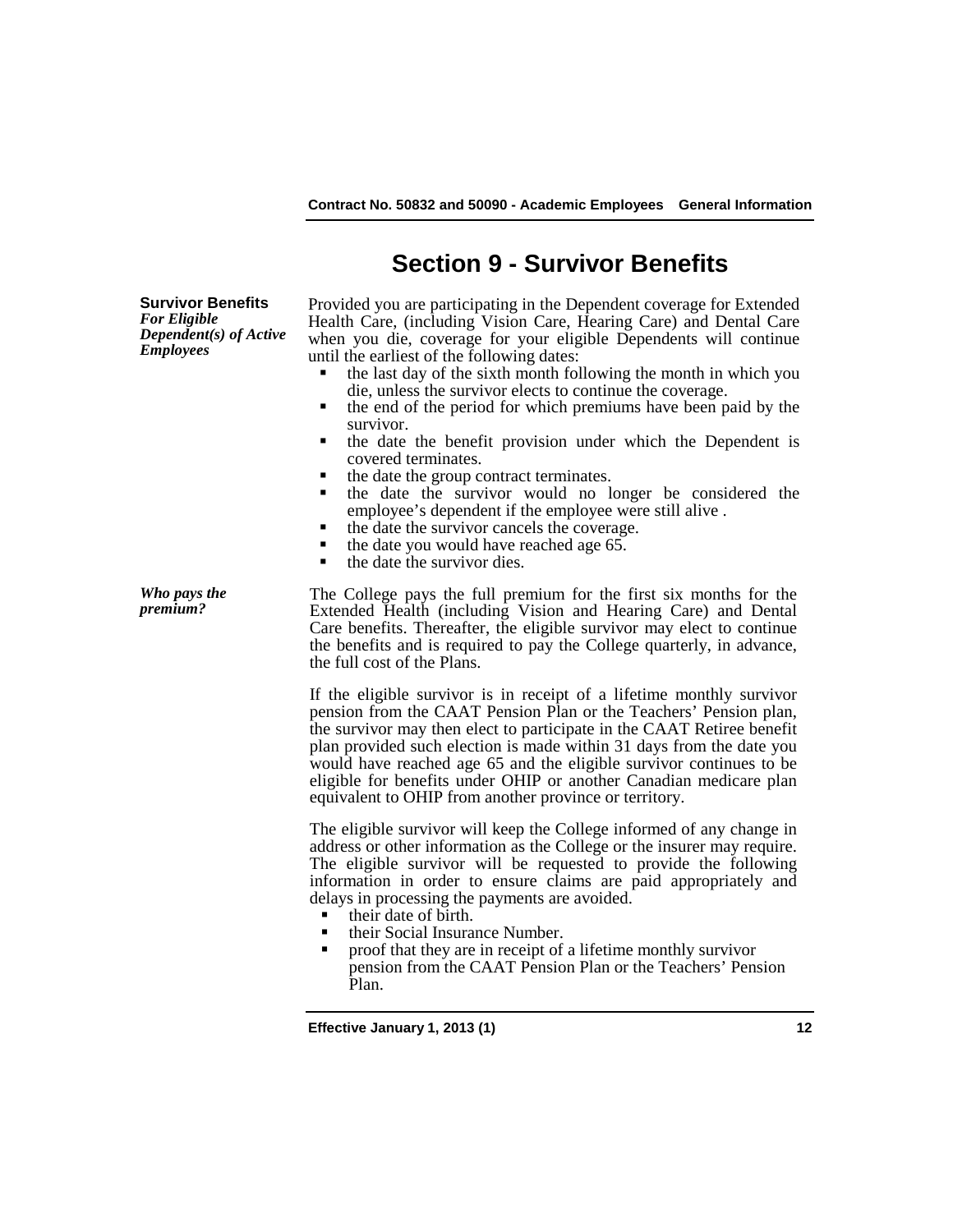## **Section 10 - Extended Health Care (Medicare Supplement)**

| <b>General description</b><br>of the coverage | The Extended Health Care Plan pays for eligible services or supplies<br>that are medically necessary for the treatment of an illness and<br>supplements your provincial hospital and medical insurance plans (e.g.<br>OHIP). Medically necessary means generally recognized by the<br>Canadian medical profession as effective, appropriate and required in<br>the treatment of an illness in accordance with Canadian medical<br>standards. Any amount payable under the Extended Health Care Plan<br>is subject to the coinsurance and the list of eligible expenses. The<br>Ontario Health Insurance Act prohibits duplication of coverage of the<br>provincial medical and hospital plans. To qualify for this coverage you<br>must be a Canadian resident and entitled to coverage under OHIP or<br>another Medicare plan equivalent to OHIP from another Canadian<br>province or territory or Canadian federal government plan. |
|-----------------------------------------------|---------------------------------------------------------------------------------------------------------------------------------------------------------------------------------------------------------------------------------------------------------------------------------------------------------------------------------------------------------------------------------------------------------------------------------------------------------------------------------------------------------------------------------------------------------------------------------------------------------------------------------------------------------------------------------------------------------------------------------------------------------------------------------------------------------------------------------------------------------------------------------------------------------------------------------------|
|                                               | In some instances, where permitted by law, expenses covered under<br>this Extended Health Care plan are integrated with certain provincial<br>medicare programs such as the Ontario Assistive Devices Program<br>(ADP) and the Ontario Drug Benefit Plan (ODB). Please refer to the<br>end of this section for a brief description of these programs.                                                                                                                                                                                                                                                                                                                                                                                                                                                                                                                                                                                 |
| Who is covered?                               | All full-time Academic employees who have completed the waiting<br>period are covered by the Extended Health Care Plan which includes<br>semi-private hospital accommodation.                                                                                                                                                                                                                                                                                                                                                                                                                                                                                                                                                                                                                                                                                                                                                         |
| <b>Waiting Period</b>                         | One month of continuous full-time employment. The coverage begins<br>on the day following the completion of your waiting period provided<br>you are actively at work on that day. Otherwise the insurance becomes<br>effective when you return to work.                                                                                                                                                                                                                                                                                                                                                                                                                                                                                                                                                                                                                                                                               |
| <b>Amount of Coverage</b>                     | 100% of the difference between the cost of a ward and the semi-<br>٠<br>private hospital room rate in Canada.<br>100% of eligible expenses for Vision Care to a maximum of<br>٠<br>\$400 in any Benefit Year for persons under 18 years of age, and<br>each two Benefit Years for persons 18 years of age and older<br>(see Vision Care).<br>100% of eligible expenses for Hearing Care to a maximum of<br>٠<br>\$3,000 in each 3 Benefit Year period (see Hearing Care).                                                                                                                                                                                                                                                                                                                                                                                                                                                             |
|                                               | Note: Since there are specific plan years for Vision and Hearing Care,<br>the details of which are referred to later in this booklet, it is                                                                                                                                                                                                                                                                                                                                                                                                                                                                                                                                                                                                                                                                                                                                                                                           |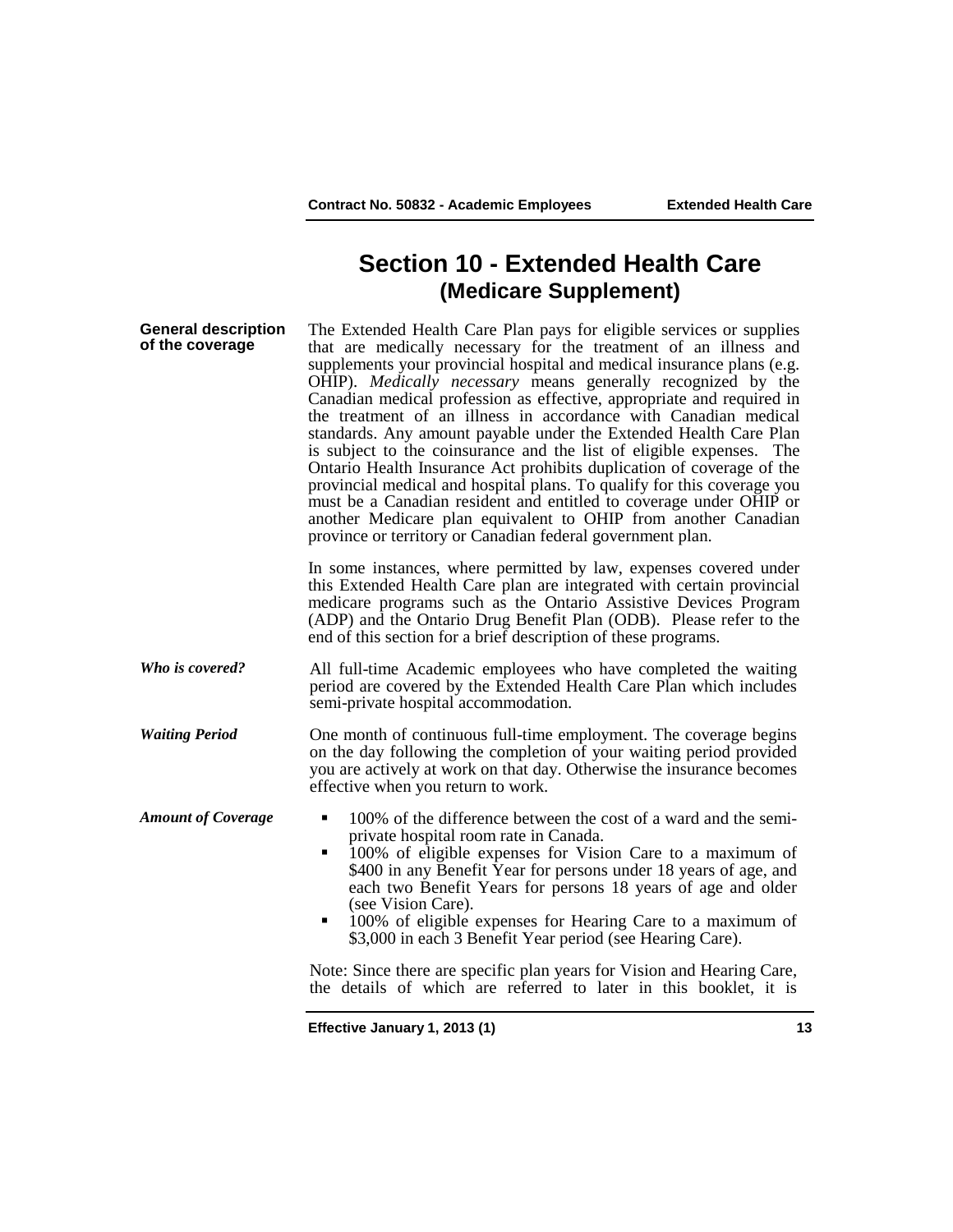recommended that prior to making a purchase for vision and/or hearing care, you should contact Sun Life to ensure that you are eligible to claim the purchase.

85% of eligible expenses for:

- emergency hospital confinement outside Canada for room and board and other emergency hospital services for treatment of an acute, unexpected condition, illness, disease or injury that arises outside Canada and requires immediate treatment (excluding any room and board charge above the Hospital's semi-private rate).
- emergency hospital out-patient services provided outside Canada for treatment of an acute, unexpected condition, illness, disease or injury that arises outside Canada and requires immediate
- treatment. services of physicians and surgeons outside Canada for emergency health services, subject to the medical fee schedule of the person's Province of residence.
- services, while not confined to a hospital, of private duty registered nurses or registered trained attendants.
- eligible prescription drugs.<br>■ eligible medical services.
- 
- dental services required as the result of an accident.
- paramedical services.

*Payment after coverage*  **Payment after coverage** If your Extended Health Care Insurance terminates while you are totally disabled, treatment of the disabling condition will be covered, while your total disability continues, as if your insurance under the Plan had continued in force for an additional 6 months.

> This benefit also applies to pregnancy provided your pregnancy commenced prior to the termination of your employment with your College.

> A similar extension of benefits is available for a Dependent who is Totally Disabled when his or her insurance terminates.

**Coverage under**  If you are covered for Extended Health Care under another plan, your benefits will be co-ordinated with the other plan following insurance industry standards. Please refer to the 'Submission of Claim' section of this booklet for instructions.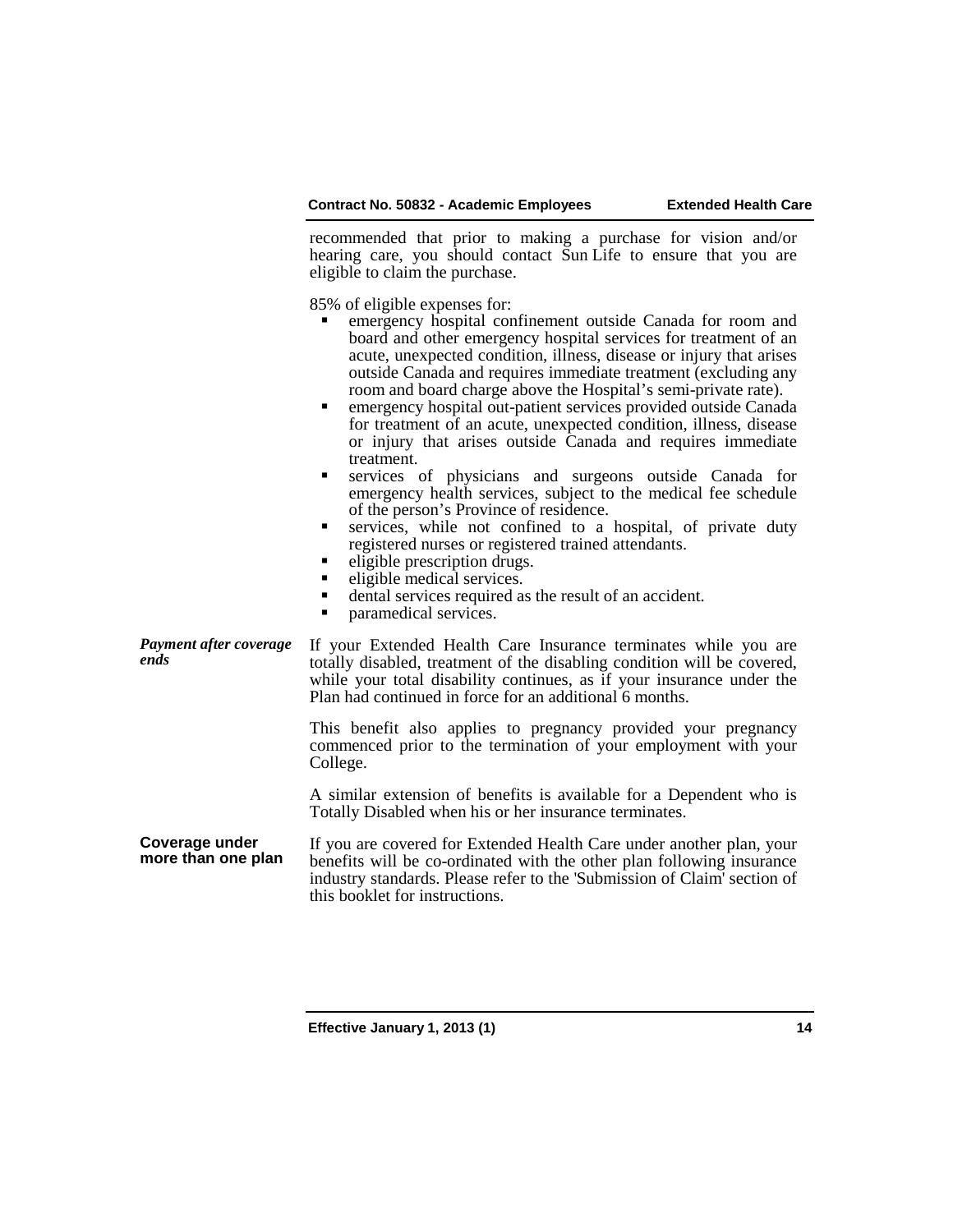|                                                                                     | Contract No. 50832 - Academic Employees                                                                                                                                                                                                                                                                                                                                                                                                                                                                                                                                                                                                                                                                                                                                                                                                                                                                                                                                                      | <b>Extended Health Care</b> |
|-------------------------------------------------------------------------------------|----------------------------------------------------------------------------------------------------------------------------------------------------------------------------------------------------------------------------------------------------------------------------------------------------------------------------------------------------------------------------------------------------------------------------------------------------------------------------------------------------------------------------------------------------------------------------------------------------------------------------------------------------------------------------------------------------------------------------------------------------------------------------------------------------------------------------------------------------------------------------------------------------------------------------------------------------------------------------------------------|-----------------------------|
| <b>Hospital expenses in</b><br>Canada<br><b>Reimbursement Amount</b>                | The Plan will cover 100% of the following costs:<br>the difference between the cost of a ward and semi-private<br>hospital accommodation, when confined to a hospital in Canada<br>(includes all provinces and territories in Canada).<br>hospital out-patient services provided in Canada, except for any<br>$\blacksquare$<br>services explicitly excluded under this benefit.                                                                                                                                                                                                                                                                                                                                                                                                                                                                                                                                                                                                             |                             |
| <b>Hospital expenses</b><br>outside Canada<br><b>Reimbursement</b><br><b>Amount</b> | The Plan will cover 85% of the emergency health services costs as<br>described below while you are temporarily outside Canada:<br>the difference between the amount billed for room and board and<br>other hospital services for confinement and the amount payable<br>medicare<br>any provincial<br>plan.<br>by<br>accommodation is occupied, any room and board charges above<br>the hospital's average semi-private room rate are excluded.<br>other hospital services provided outside of Canada.<br>hospital out-patient services provided outside Canada for<br>treatment of an illness contracted outside Canada.<br>the services of a doctor for treatment of an illness, in excess of<br>the amount paid by the provincial/territorial medicare plan, up to<br>a maximum of the service fee stated in the Medical Association<br>Schedules of Fees in your province/territory of residence (see<br>Section 12).<br>Because this is not travel insurance, it is strongly recommended | If<br>private-room          |
| <b>Prescription Drugs</b><br>and Vaccines                                           | that you purchase travel insurance (refer to Section 11 and 12).<br>Please note that doctors occasionally prescribe drugs which may be<br>readily available over the counter or vaccines that do not require a<br>prescription by law. These drugs and/or vaccines are not covered by<br>the Plan, except as otherwise indicated below under eligible expenses.<br>Ask your pharmacist about the category of the drug you have been<br>prescribed when you get your prescription filled.                                                                                                                                                                                                                                                                                                                                                                                                                                                                                                     |                             |
|                                                                                     | For further information or to confirm coverage you may contact Sun<br>Life's call centre at 1-800-361-6212 or 416-753-4300 or by e-mail at<br>askus@sunlife.ca (must have your contract and certificate number<br>available).                                                                                                                                                                                                                                                                                                                                                                                                                                                                                                                                                                                                                                                                                                                                                                |                             |
| <b>Reimbursement</b><br><b>Amount</b>                                               | The Plan will cover 85% of the cost of the following drugs and<br>supplies that are prescribed by a licensed doctor or dentist and are<br>obtained from a licensed pharmacist. Drugs covered under this plan<br>must have a Drug Identification Number (DIN) in order to be eligible.                                                                                                                                                                                                                                                                                                                                                                                                                                                                                                                                                                                                                                                                                                        |                             |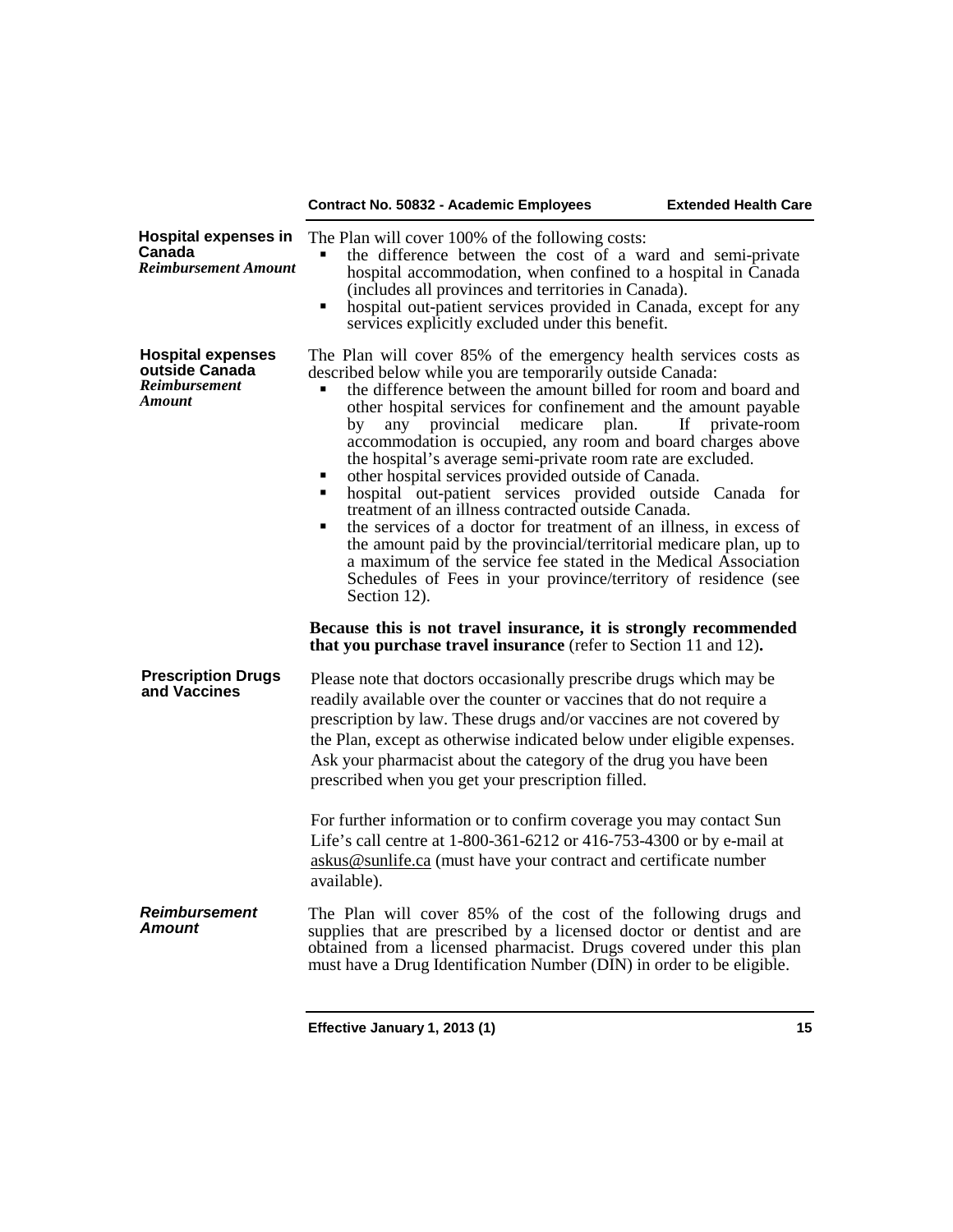- drugs that legally require a written prescription.
- life-sustaining drugs that may not legally require a prescription.
- **injectable drugs and vitamins.**
- compounded preparations, provided that the principal active ingredient is an eligible expense and has a DIN.
- **diabetic supplies.**
- drugs for the treatment of infertility.
- drugs for the treatment of sexual dysfunction.

## *Drug substitution limit* Charges in excess of the lowest priced equivalent drug are not covered unless the doctor specifies in writing that no substitution for the prescribed drug may be made.

The following items are covered on a reimbursement basis, they are not available with the drug card:

- vaccines that legally require a prescription. However, the Plan also covers hepatitis B and influenza vaccines.
- **Intrauterine devices (IUDs) and diaphragms.**
- colostomy supplies.
- varicose vein injections if medically necessary.

Payments for any single purchase are limited to the cost of a supply that can reasonably be used in a 34 day period or, in the case of maintenance drugs, up to 100 days as ordered by a doctor.

The Plan will not pay for the following, even when prescribed:

- infant formulas (milk and milk substitutes), minerals, proteins, vitamins and collagen treatments.
- $\blacksquare$  the cost of giving injections, serums and vaccines.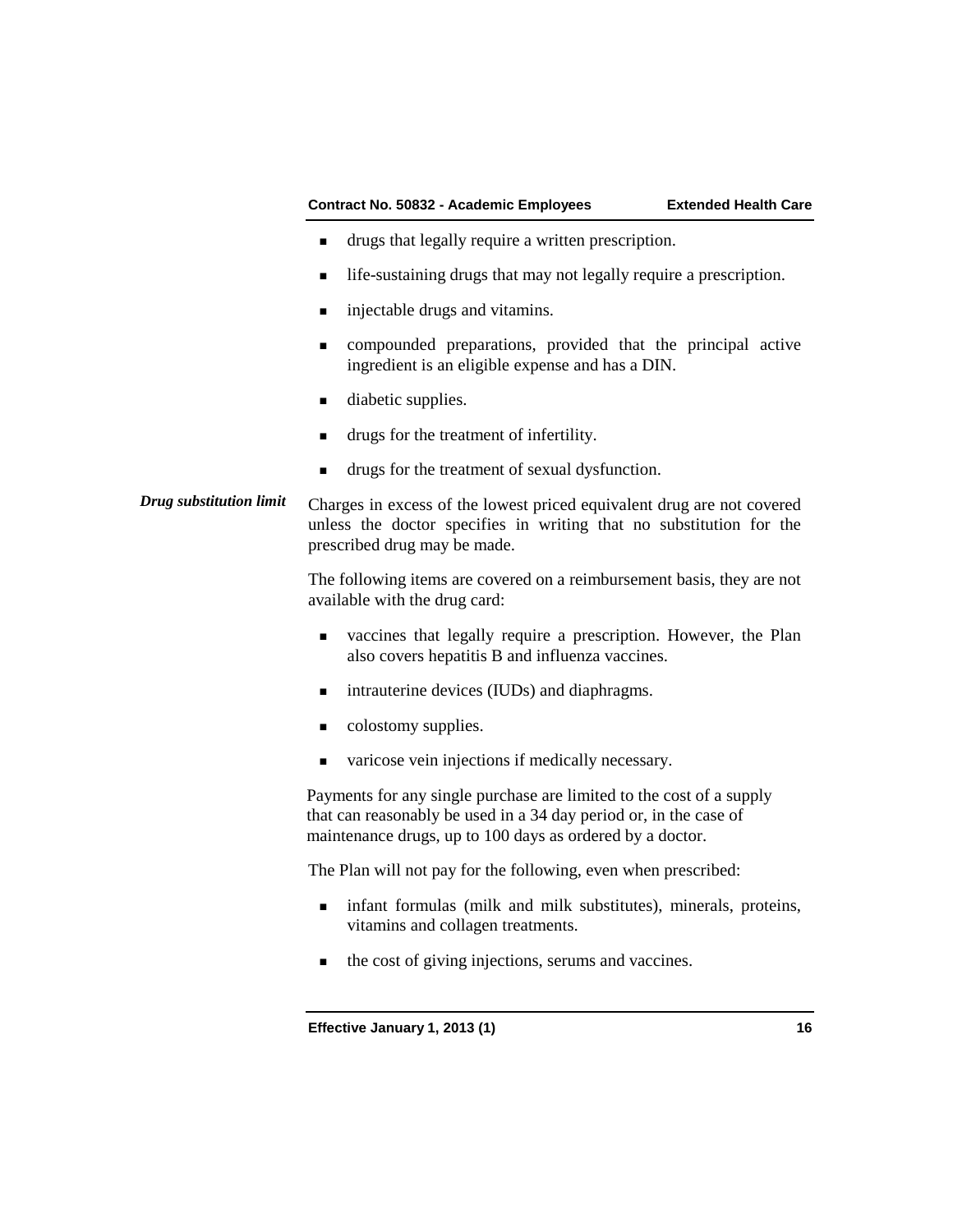- **treatments to encourage weight loss, including drugs, proteins** and food or dietary supplements.
- hair growth stimulants.
- products to help a person quit smoking.
- over-the-counter drugs, except as otherwise provided under the list of eligible expenses above.
- drugs that are used for cosmetic purposes.
- natural health products, whether or not they have a Natural Product Number (NPN).
- drugs and treatments, and any services and supplies relating to the administration of the drug and treatment, administered in a hospital, on an in-patient or out-patient basis, or in a governmentfunded clinic or treatment facility.
- drugs and supplies that do not qualify as eligible medical expenses under the *Income Tax Act* (Canada).

*Other health professionals allowed to prescribe drugs* The Plan reimburses certain drugs prescribed by other qualified health professionals the same way as if the drugs were prescribed by a doctor or a dentist if the applicable provincial legislation permits them to prescribe those drugs.

**Medical services** *Reimbursement Amount* The Extended Health Care Plan will cover 85% of the costs for the medical services listed below when ordered by a doctor (the services of a licensed dentist do not require a doctor's order).

*Private Duty Nursing* A pre-determination of eligibility is required for this benefit for you or your dependents. Obtain and submit the "In Home Nursing Care Questionnaire" form which is to be completed by the attending physician. Expenses for private duty nursing services, outside of a hospital, are eligible if the care is:

 carried out by a registered graduate nurse (R.N.), certified nursing assistant (C.N.A.), registered nursing assistant (R.N.A.), or licensed practical nurse (L.P.N.). Service provider must be licensed, certified or registered in the province where you live and who does not normally live with you.

medically necessary and prescribed by the licensed attending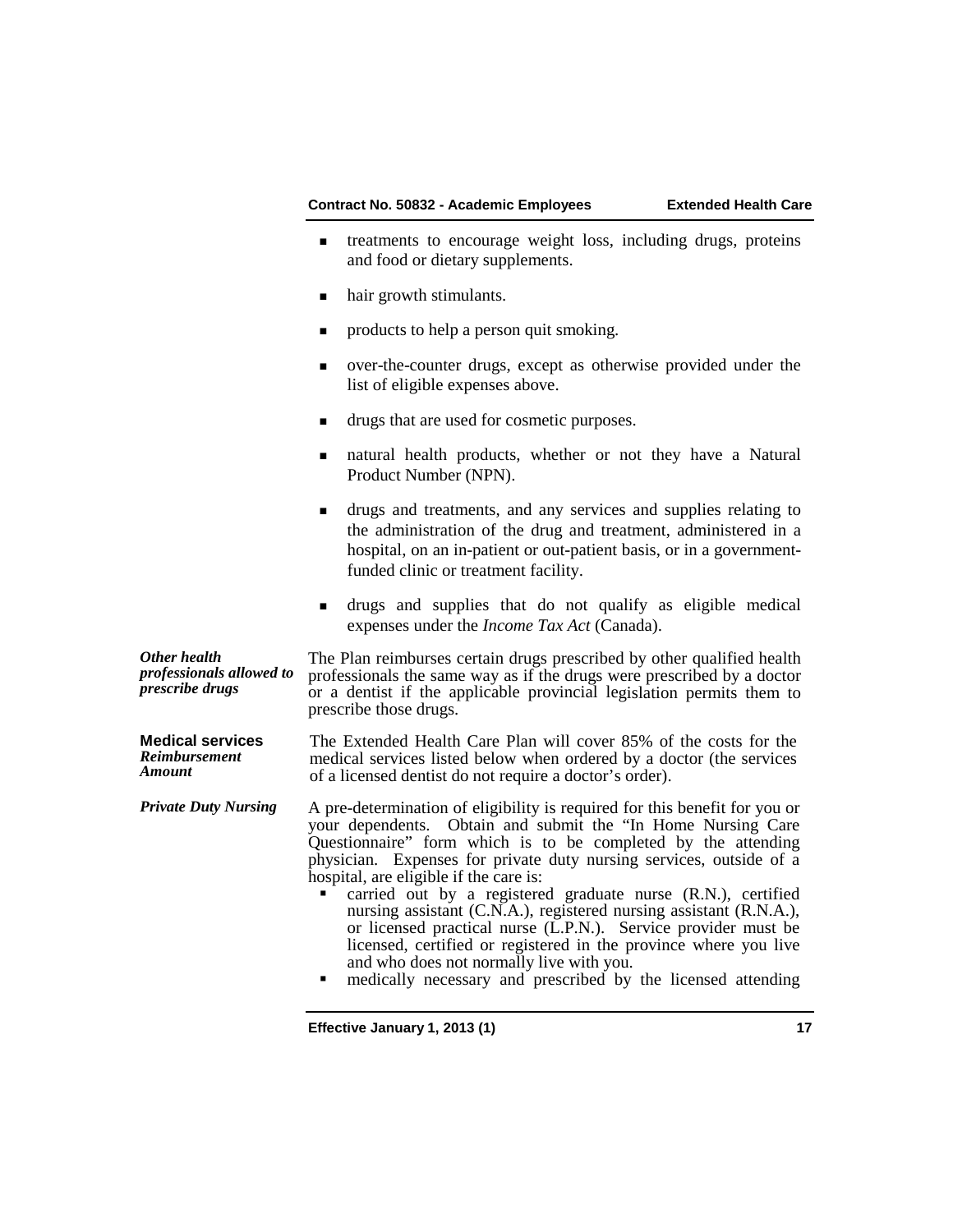physician, and

- $\blacksquare$  ihe type of medical care can only be performed by a qualified R.N., C.N.A., R.N.A., or L.P.N..
- services must be for nursing care and not for custodial care.

*Ambulance* **CHIP** covers the cost of licensed ambulance services, where medically necessary, for local transportation of the person to and from the nearest hospital qualified to provide the required care. You are responsible to pay a co-payment for these services. The Extended Health Care Plan will reimburse you for 85% of the co-payment amount.

> In the event that an unexpected condition occurs (emergency situation) such as illness, disease or injury which requires immediate assistance, the expense for the use of a licensed air ambulance for transportation of the person to the nearest hospital qualified to render the emergency medical services is covered by OHIP in the Province of Ontario. The EHC Plan will pay a maximum of what would have been payable for a local land ambulance trip.

*Dental Services as the*  Dental services for the repair or alleviation of damages to natural teeth sustained in an accident occurring while you or your Dependent(s) are insured under this provision. The services include braces and splints. These services must be received within 6 months after the accident. You will not be covered for more than the fee stated in the Dental Association Fee Guide for a general practitioner in the Province of Ontario. The fee guide must be the current guide at the time that treatment is received.

> Note: It will be necessary for you to provide to Sun Life a separate detailed account of the cause of the injury along with the Extended Health Care claim form.

*Medical Supplies and*  The Plan covers medically necessary equipment rented that meets the person's basic medical needs. It is important to note that where the purchase of durable equipment is less expensive than rental, it will be given consideration by Sun Life.

> When suitable alternate equipment is available, eligible expenses are limited to the cost of the least expensive equipment that meets the person's basic medical needs. For example, manual wheelchairs are normally considered sufficient to meet basic medical needs, except if the person's medical condition warrants the use of an electric wheelchair.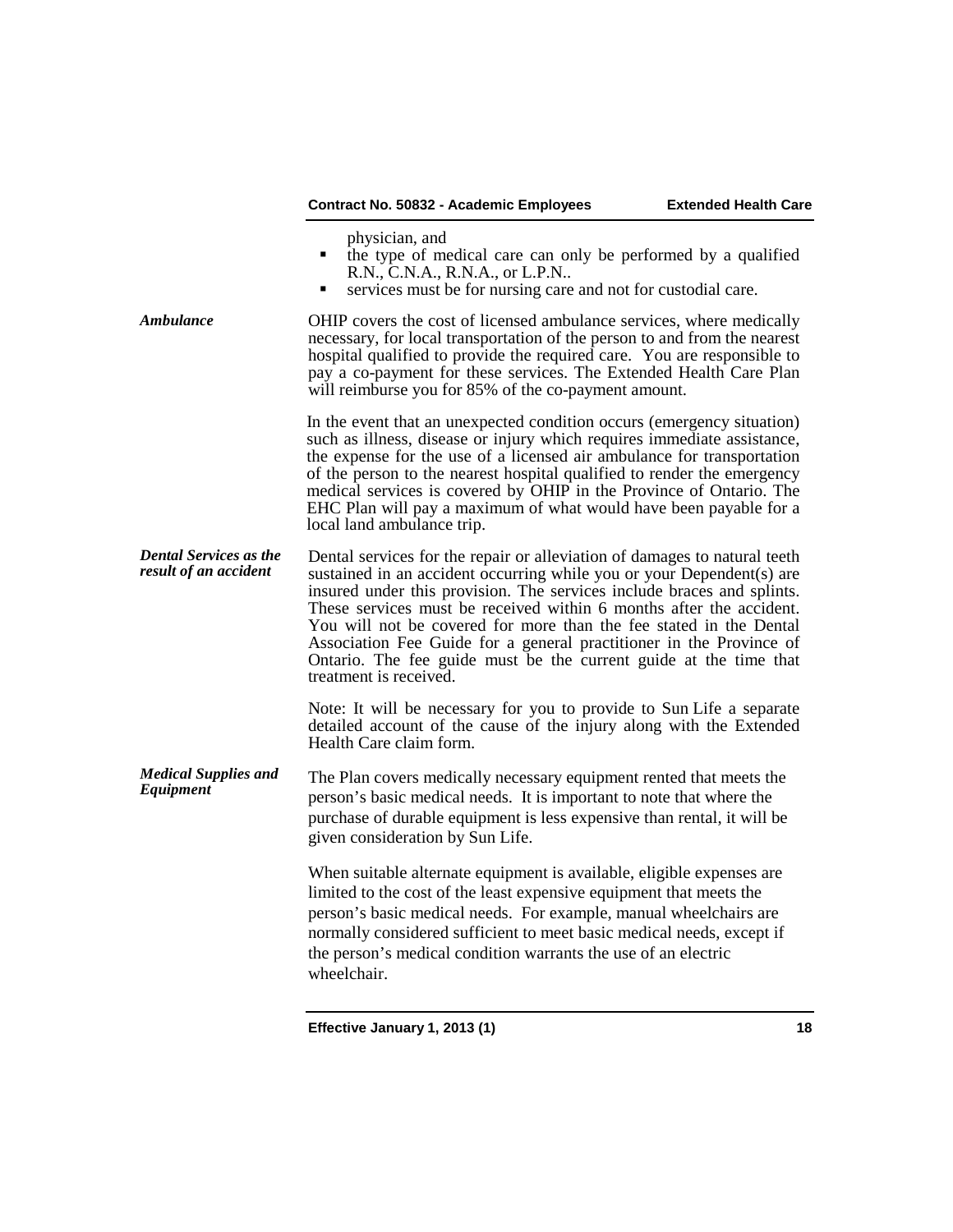- **Executes** casts, splints, trusses, braces and crutches.
- breast prostheses and surgical bras, required as a result of surgery, up to a maximum of \$600 per person in any Calendar Year.
- artificial limbs and eyes, (excluding myoelectric appliances) including repairs and replacements when medically necessary. Coverage may be co-ordinated with the Assistive Devices Program administered by the Province. Further information is provided at the end of this section.
- oxygen and its administration. Coverage may be co-ordinated with the Assistive Devices Program administered by the Province. Further information is provided at the end of this section.<br>wigs required as a result of illness or following chemotherapy.
- 
- elastic support stockings, including pressure gradient hose, up to a combined maximum of 4 pairs per person in a calendar year.
- *Orthopaedic Shoes* Orthopaedic shoes, up to a maximum of 2 pairs for persons under 8 years of age, and one pair for persons 8 years of age and over, in a Calendar Year.

To be eligible for coverage your shoes (or orthotics) must be prescribed by a specific qualified specialist as a medically necessary treatment for a foot condition and dispensed by a foot care specialist.

- **Prescribed by:** 
	- o Doctor (M.D.)
	- o Podiatrist (D.P.M.)
	- o Chiropodist (D.Ch. or D Pod M)
- Dispensed by:
	- o Podiatrist (D.P.M.)
	- o Chiropodist (D.Ch. or D Pod M)<br>  $\circ$  Pedorthist (C. Ped. (c) or C Ped.
	- $\circ$  Pedorthist (C. Ped. (c) or C Ped. MC)<br>  $\circ$  Orthotist (C.O. (c) or CPO (c)
	- Orthotist  $(C.O. (c)$  or  $CPO(c)$

The purchase of custom-made orthotics that may be less costly may be covered in place of orthopaedic shoes, when professionally prescribed and subject to the same limitations and frequency as orthopaedic shoes. Under the Plan orthopaedic shoes and orthotics are a combined maximum as noted above. i.e. you are eligible for either orthopaedic shoes or orthotics, not both, in each calendar year.

Prior to making your purchase it is recommended that you obtain confirmation that the claim will be eligible for payment. This can be done by forwarding the information given to you by the service provider directly to the claims department at Sun Life.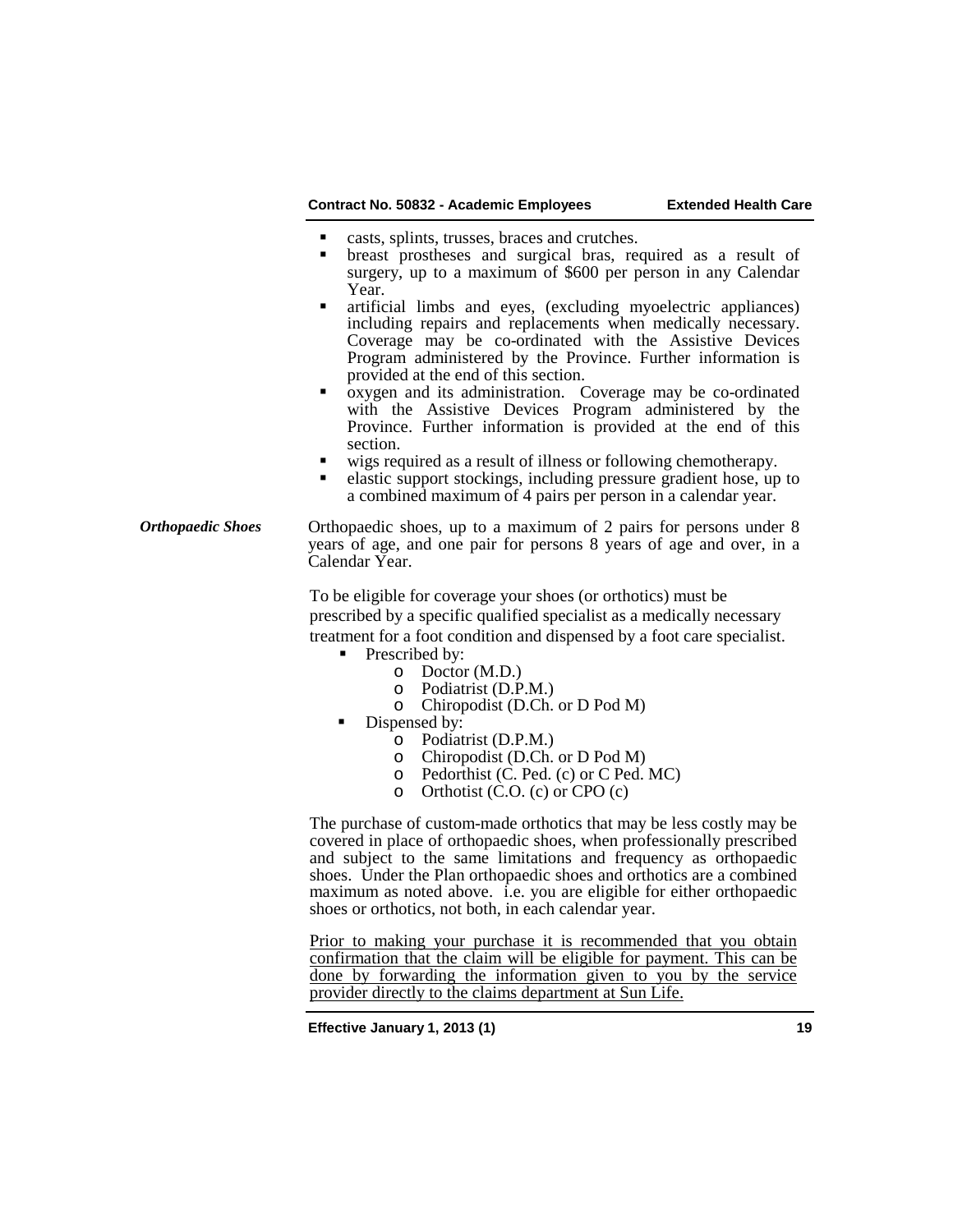| Paramedical<br>services | The Plan will cover 85% of the costs, up to a combined maximum of<br>\$1,500 per insured person in a Calendar Year for all eligible expenses<br>listed below; this includes the difference between what OHIP allows<br>for podiatrists and your actual charge.<br>Paramedical<br>services must be deemed by the profession's<br>licensing/regulatory board to be within the scope of that profession. A<br>service deemed to not be within the scope of the profession will not be<br>covered.<br>Note: The paramedical service provider must be licensed to practice<br>in the province in which the services are rendered.                                                                                                                                                                                                                                                                                                                                                                                                                                                                                                                                                                                                                                                                                        |
|-------------------------|---------------------------------------------------------------------------------------------------------------------------------------------------------------------------------------------------------------------------------------------------------------------------------------------------------------------------------------------------------------------------------------------------------------------------------------------------------------------------------------------------------------------------------------------------------------------------------------------------------------------------------------------------------------------------------------------------------------------------------------------------------------------------------------------------------------------------------------------------------------------------------------------------------------------------------------------------------------------------------------------------------------------------------------------------------------------------------------------------------------------------------------------------------------------------------------------------------------------------------------------------------------------------------------------------------------------|
|                         | Doctor's order not required:                                                                                                                                                                                                                                                                                                                                                                                                                                                                                                                                                                                                                                                                                                                                                                                                                                                                                                                                                                                                                                                                                                                                                                                                                                                                                        |
|                         | Services of licensed osteopath (this category of paramedical<br>specialists also includes osteopathic practitioners)*, chiropractor*,<br>chiropodist*, podiatrist*, naturopath, massage therapist, speech<br>therapist, physiotherapist, audiologist, optometrist/ophthalmologist,<br>occupational therapist, psychologist and acupuncturists.                                                                                                                                                                                                                                                                                                                                                                                                                                                                                                                                                                                                                                                                                                                                                                                                                                                                                                                                                                      |
|                         |                                                                                                                                                                                                                                                                                                                                                                                                                                                                                                                                                                                                                                                                                                                                                                                                                                                                                                                                                                                                                                                                                                                                                                                                                                                                                                                     |
|                         | *includes one x-ray examination per specialty each Calendar Year                                                                                                                                                                                                                                                                                                                                                                                                                                                                                                                                                                                                                                                                                                                                                                                                                                                                                                                                                                                                                                                                                                                                                                                                                                                    |
| What is not covered     | The Plan will not pay for the costs of:<br>services or supplies payable or available (regardless of any<br>waiting list) under any government-sponsored plan or program,<br>except as described below under Integration with government<br>programs.<br>services or supplies payable in whole or in part under the<br>٠<br>provisions of the Medicare Plan in your province of residence.<br>hospital services or supplies to the extent they are covered under<br>п<br>the Hospital Plan which are paid for in whole or in part under the<br>provisions of the Medicare Plan, whether or not you or your<br>Dependent (s) are enrolled under the provincial plan.<br>services or supplies for which the person is eligible for payment<br>٠<br>under any group medical, surgical or hospital plan.<br>any services or supplies over the reasonable and customary<br>٠<br>charges in the locality where they are provided.<br>any services or supplies that are not usually provided to treat an<br>٠<br>illness, including experimental or investigational treatments.<br>Experimental or investigational treatments mean treatments that<br>are not approved by Health Canada or other government<br>regulatory body for the general public.<br>services or supplies that do not qualify as medical expenses<br>٠ |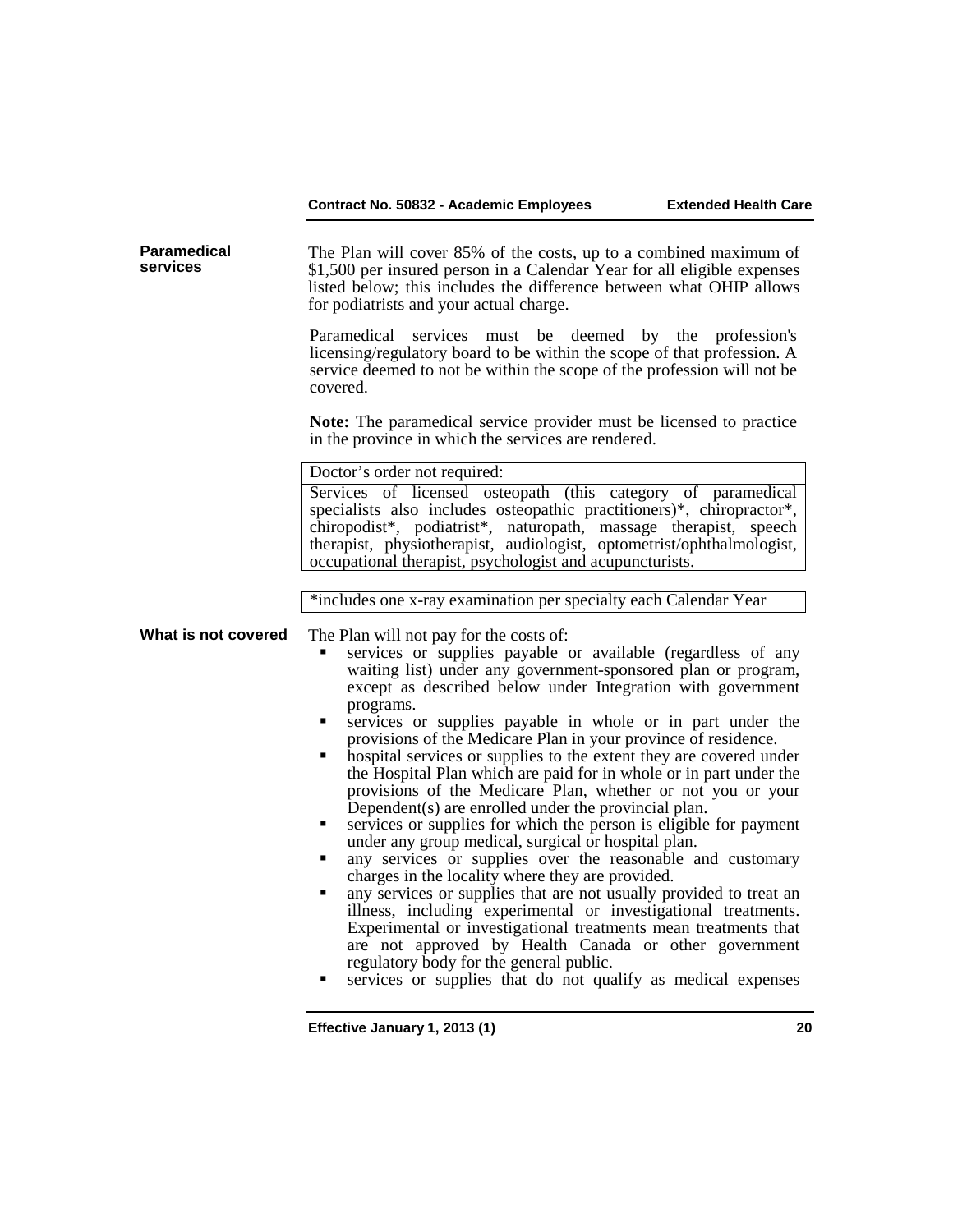under the *Income Tax Act* (Canada).

The Plan will not pay benefits when the claim is for an illness resulting from:

- the hostile action of any armed forces, insurrection or participation in a riot or a civil commotion.
- any work for which you were compensated that was not done for the College who is providing this Plan.
- the Plan will also not pay benefits when compensation is available under the Workplace Safety and Insurance Act, Criminal Injuries Compensation Act or similar legislation.

**Coordination with government programs** This plan will integrate with benefits payable or available under the government-sponsored plan or program (the *government program*).

> The covered expense under this plan is that portion of the expense that is not payable or available under the government program, regardless of:

- whether you have made an application to the government program,
- whether coverage under this plan affects your eligibility or entitlement to any benefits under the government program, or
- any waiting lists.
- **Vision Care** To correct a vision impairment, the Plan will cover the cost of contact lenses, laser eye correction surgery or eyeglasses (lenses and frames) including tinting, sunglasses, safety glasses and their replacement, as long as they are prescribed in writing by an ophthalmologist or a licensed optometrist and obtained from an ophthalmologist, licensed optometrist or qualified optician.

Laser eye correction surgery if performed by an ophthalmologist may be co-ordinated with available coverage under paramedical services.

The Plan will cover 100% of these costs up to a maximum of \$400 in any Benefit Year for persons under 18 years of age, with the Benefit Year commencing September 1 and a two-year Benefit period for persons 18 years of age and older, with the benefit period commencing September 1, of even numbered years. Maximums will renew annually for person under 18 years of age and every 2 years for all other persons.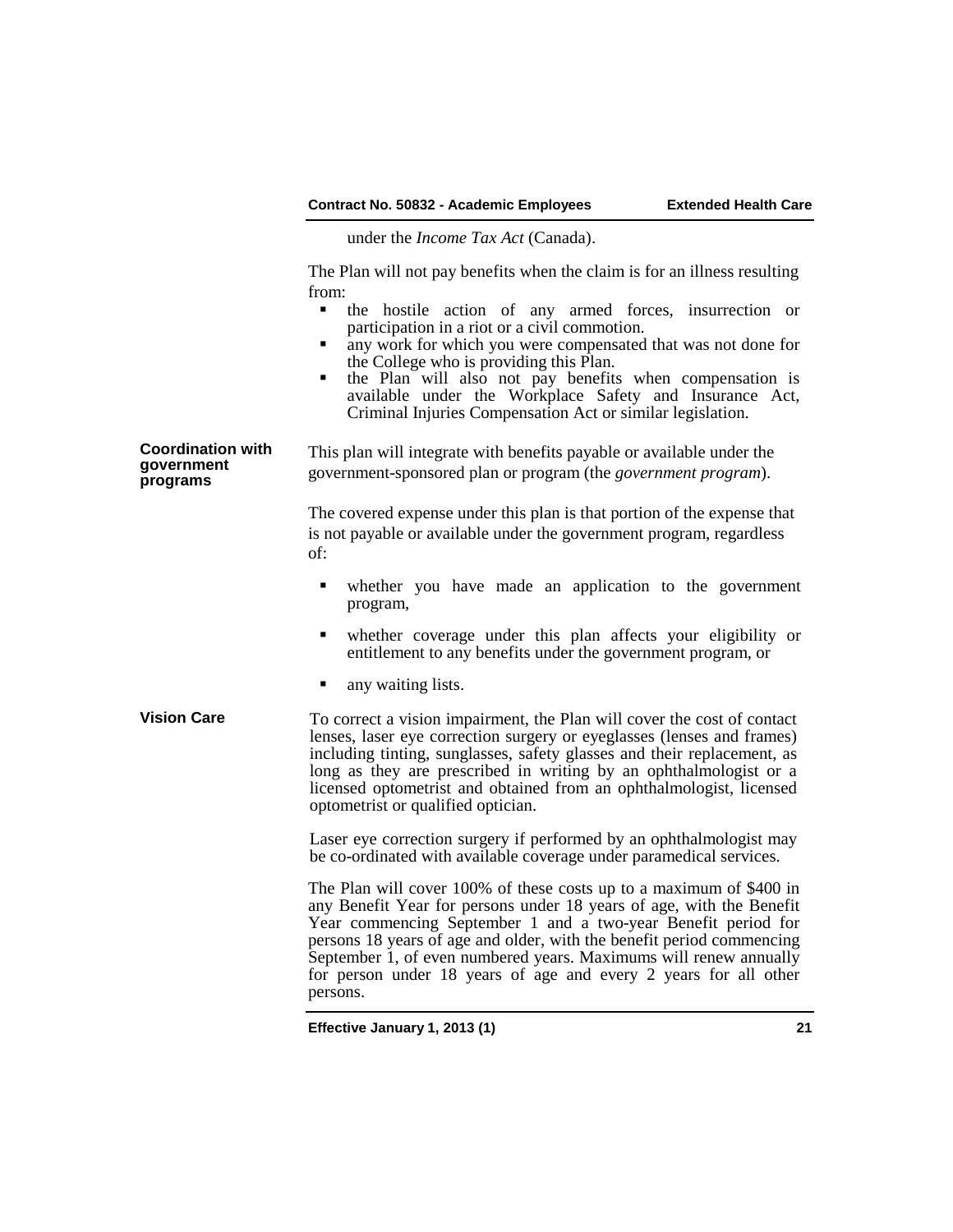The Plan will not pay for glasses of any kind purchased over the counter or examinations by eye care professionals.

**PVS – Preferred Vision Services Inc.** Sun Life offers a Preferred Vision Care *(PVS)* program that may achieve savings. We encourage you to comparative shop before selecting PVS. PVS Cards can be obtained from the College Benefits Administrator.

**Hearing Care** To correct a hearing impairment, the Plan will cover hearing aids, including maintenance and repairs, prescribed in writing by an Ear, Nose and Throat (E.N.T.) specialist, Otolaryngologist, Medical Doctor (M.D.) or an Audiologist, up to a maximum of \$3,000 per person for the current benefit period ending August 31, 2015. The maximum is then \$3,000 every 3 consecutive years, thereafter.

> In addition to the more usual hearing aid devices, coverage will also include expenses for aids to hearing if prescribed by a medical doctor. These will include:

- a device that produces extra-loud audible signals such as a bell, horn, or buzzer;
- a device to permit the volume adjustment of telephone equipment above normal levels;
- 
- a bone-conduction telephone receiver; and
- teletypewriter or similar device, including a telephone ringing indicator, that enables an individual to make and receive telephone calls;
- a device to decode special television signals to permit the script of a program to be visually displayed; and
- a visual or vibratory signaling device, including a visual fire alarm indicator, for an individual with a hearing impairment.

The above coverage will be subject to the \$3,000 maximum per insured person as noted above.

Coverage may be co-ordinated with the Assistive Devices Program administered by the Province.

**Coverage Under more than one Plan** If you are covered for Vision or Hearing care under another plan, your benefits will be co-ordinated with the other plan following insurance industry standards. Please refer to the "Submission of Claims" section of this booklet for instructions.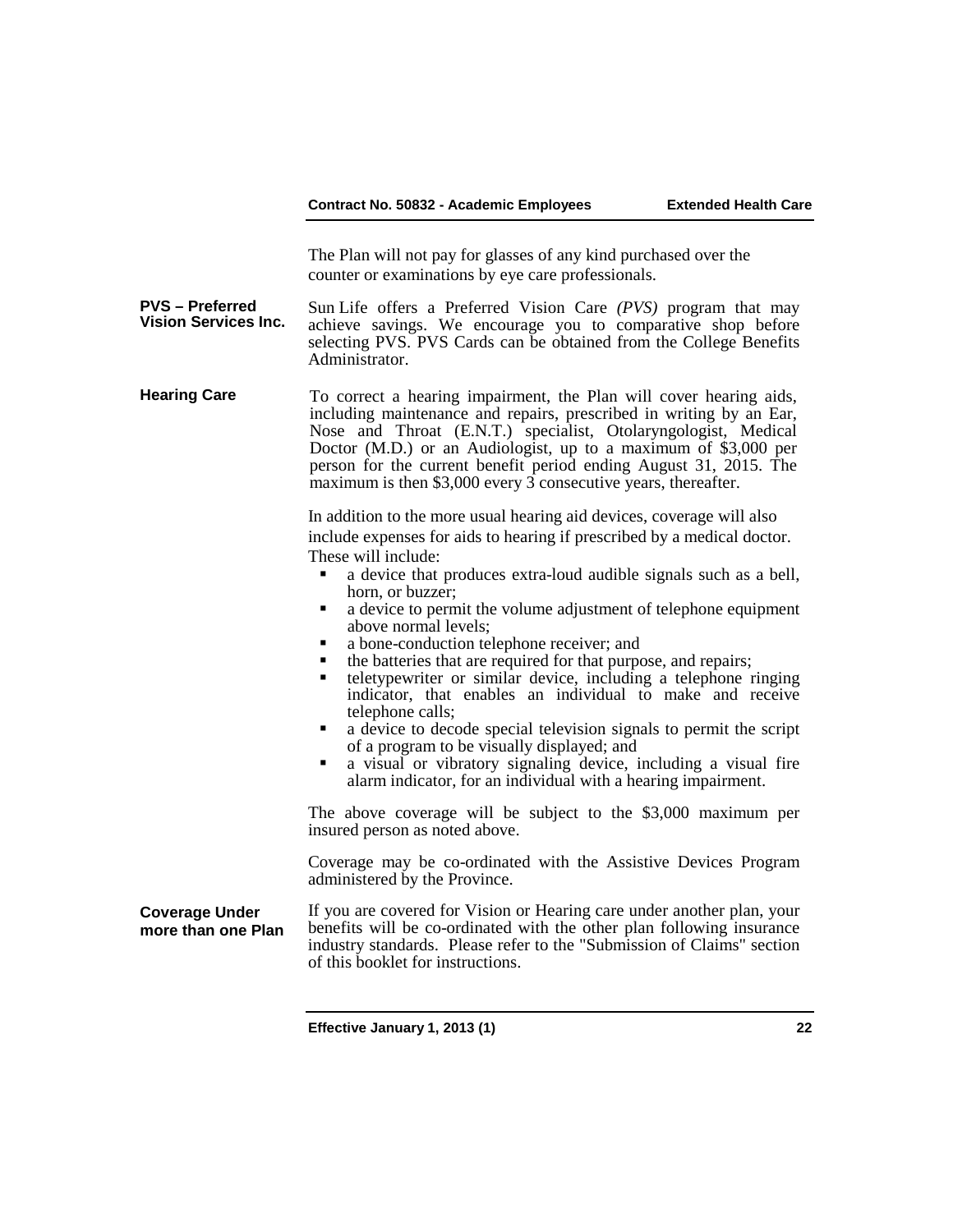**Your coordination with Government Plans**

**Details of current coverage under the government medicare plans can be found on the website of the Ontario Ministry of Health and**  Long Term Care at **[www.health.gov.on.ca.](http://www.health.gov.on.ca/) provides a brief description of some of the services that are integrated with your Extended Health Care coverage.**

**Assistive Devices Program (ADP):** This program is operated by the Ontario Ministry of Health. It assists Ontario Residents covered by the Ontario Health Insurance Plan who have a long term physical disability (ask your doctor for details). The program covers a number of items such as hearing aids, orthotic devices, ostomy supplies, prosthetic devices (such as breast prostheses), etc. As coverage can change from time to time, please refer to the Ontario Ministry of health and Long Term Care website for details.

**Home Oxygen Program (HOP):** This program covers oxygen and oxygen delivery equipment such as concentrators, liquid systems, masks, tubing, etc. Contact the Operational Support branch of the Ontario Ministry of Health and Long Term Care for details.

**Ontario Drug Benefit Plan (ODB):** You and/or your spouse are eligible for the prescription drug benefit on the first day of the month following the attainment of age 65.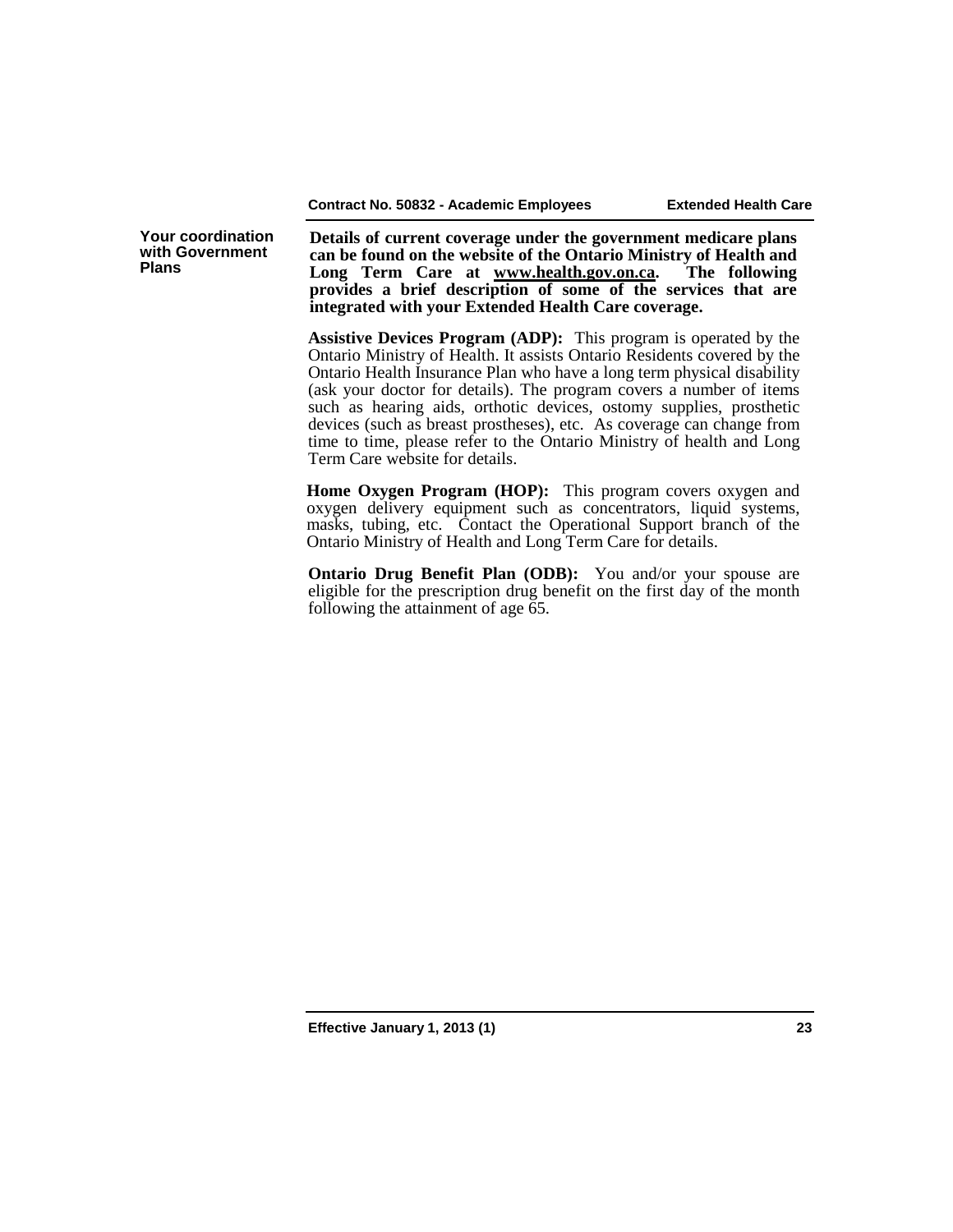## **Section 11- Out-of-Province Coverage Under Your Extended Health Care Plan**

**About the coverage** Each Province or Territory has its own hospital and medical service plan and provincial health insurance act. These provincial programs have to meet minimum standards of service and administration set out by the federal government under the Canada Health Act.

*Studying, Working or Travelling to Another Province or Territory Within Canada* Most provinces, through reciprocal agreements, provide coverage to other non-resident Canadians at the rates prevailing in their home province for standard medical procedures and hospital care. In most instances, reimbursement for emergency services rendered out-ofprovince is billed directly to the home province. There may be a few instances where you are required to pay the bill and obtain reimbursement from your home provincial plan.

> You are encouraged to check before travelling on reciprocal agreements. It is strongly recommended that you purchase It is strongly recommended that you purchase supplementary or travel health insurance.

#### **Details of current coverage under the government medicare plans can be found on the website of the Ontario Ministry of Health and Long Term Care at [www.health.gov.on.ca.](http://www.health.gov.on.ca/)**

You will be reimbursed by the provincial plan for any eligible expenses or services up to the amount you would have received if the item or services were purchased or rendered in Ontario.

If a particular service is covered in part by OHIP, Sun Life is generally not permitted to cover the balance when the expenses are incurred in Canada.

**Moving Out of Province** If you move from one province to another province or territory, it is important that you register for the provincial medicare plan in your new province as soon as possible (90 days or less) so that you do not jeopardize your Group Insurance benefits coverage.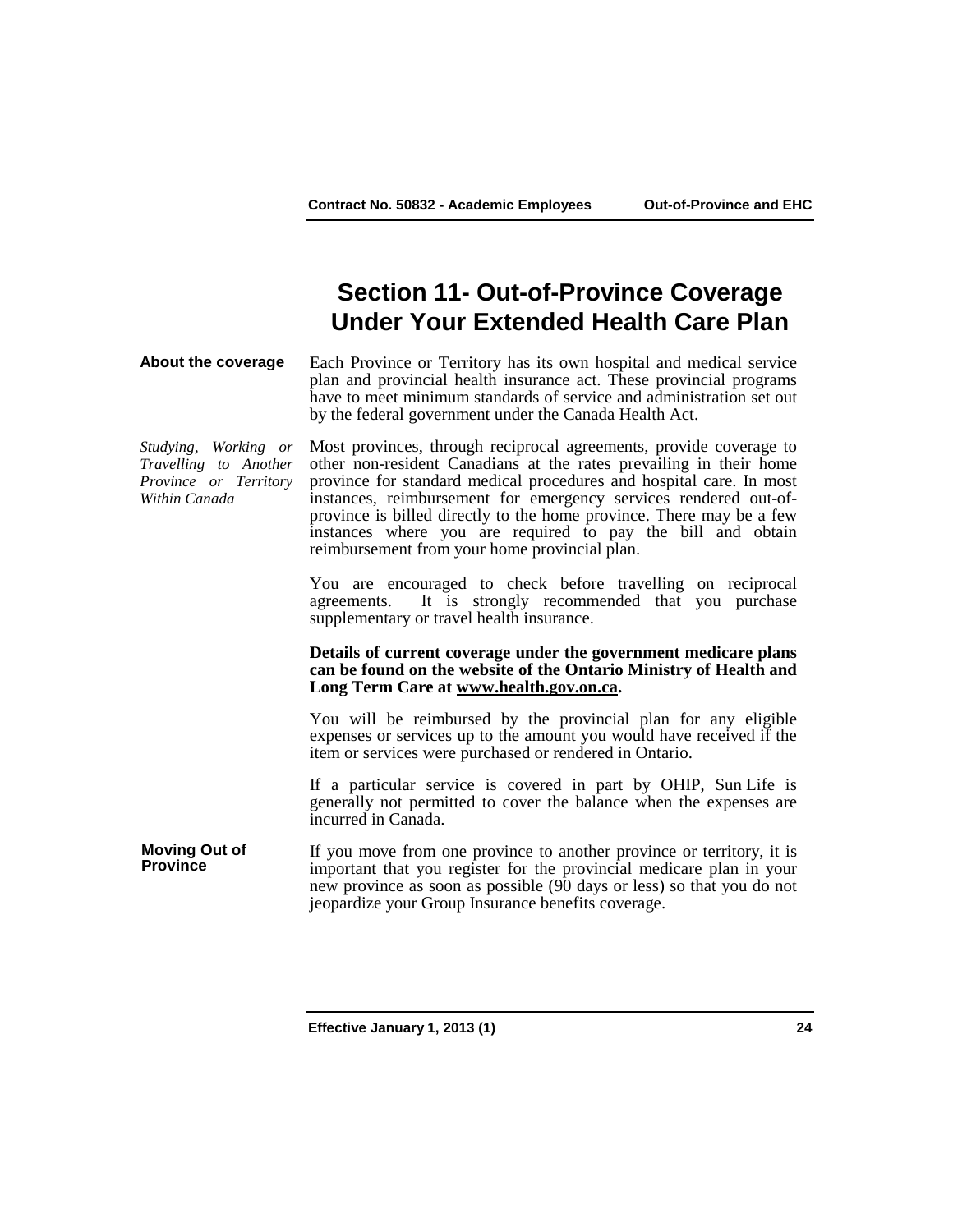## **Section 12 – Limited Out-Of-Canada Coverage Under Your Extended Health Care Plan**

- **About the coverage** Your Extended Health Care Plan covers only emergency health services on a limited basis while you are temporarily outside of Canada as long as you have maintained your benefit coverage.
- **Emergency Health Emergency Health** Any reasonable medical services or supplies, including advice, treatment, medical procedures or surgery, required as a result of an emergency. When a person has a chronic condition, emergency services do not include treatment provided as part of an established management program that existed prior to the person leaving the province where the person lives.
- **Emergency** An acute illness or accidental injury that requires immediate, medically necessary treatment prescribed by a doctor.
- **Emergency Services Excluded from coverage** services that are not immediately required or which could reasonably be delayed until you return to your province of residence.
	- services relating to an illness or injury which caused the emergency, after such emergency ends. An emergency ends when you are medically stable to return to your province where you live.
	- continuing services arising directly or indirectly out of the original emergency or any recurrence of it, after the date that Sun Life, based on available medical evidence, determines that you can be returned to the province where you live, and you refuse to return.
	- services which are required for the same illness or injury for which you received emergency services, if you had unreasonably refused or neglected to receive the recommended medical services.
	- where the trip was taken to obtain medical services for an illness or injury, services related to that illness or injury, including any complications or any emergency arising directly or indirectly out of that illness or injury.

This Plan is not intended as travel insurance and provides only limited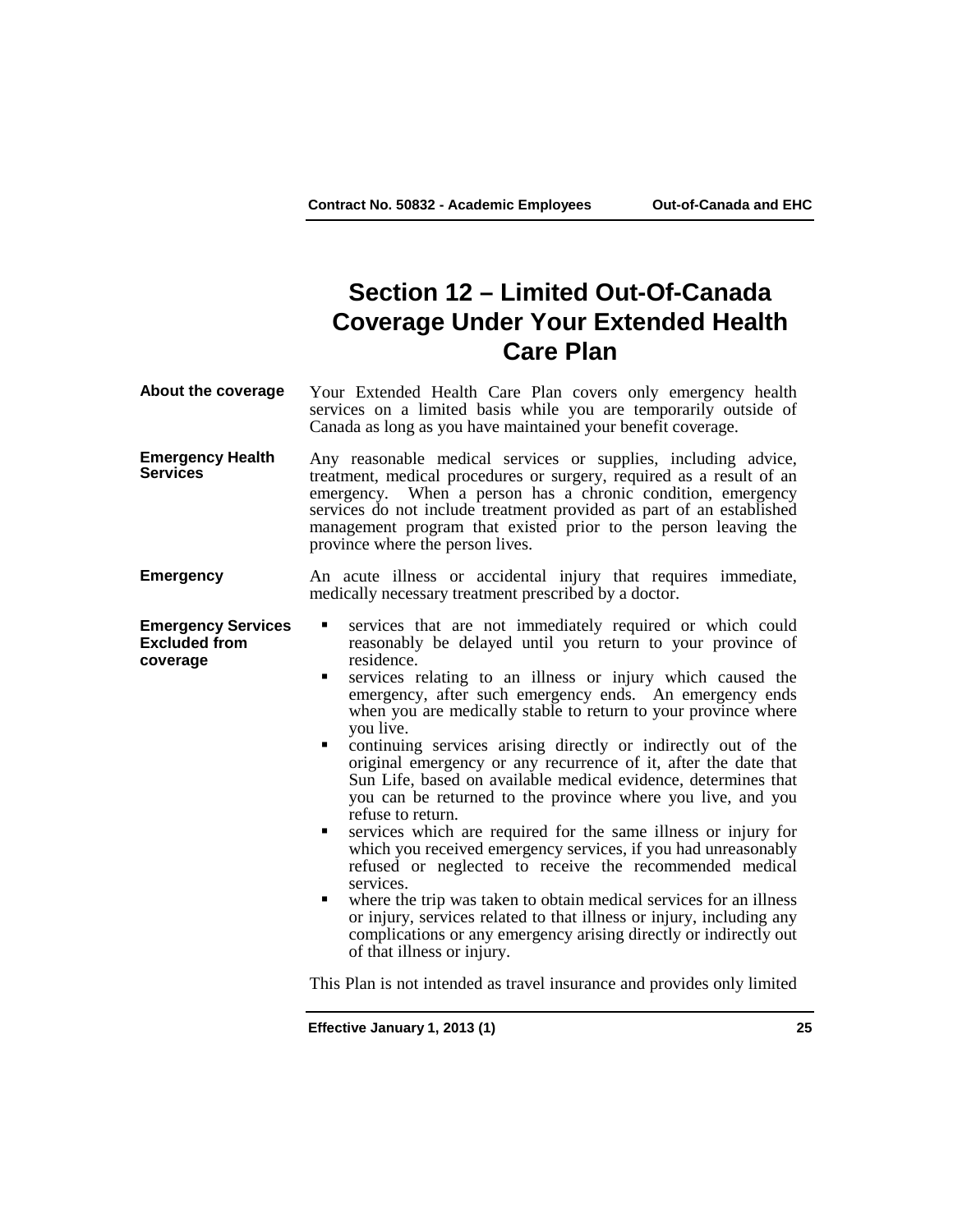medical coverage**.** It does not cover the cost of expenses which would generally be designed solely for travel purposes such as repatriation, return of your rented vehicle and other non-medical expenses.

#### **If you are leaving Canada for any reason, it is strongly advised that you obtain travel insurance.**

*Eligibility for coverage* The Plan is not intended to satisfy the needs of someone who is permanently residing outside Canada (in fact, a Dependent who is not a resident of either Canada or the U.S.A. is not eligible for coverage). Canadian residency status entitles you to provincial Medicare.

### **Special Note:**

If you lose your Canadian residency status you will not be able to participate in the Group Insurance Benefits Program.

- *How much is paid?* Regardless of the currency quoted on the bill, benefits are payable in Canadian dollars with the exchange rate at the time the claim is processed.
- *U.C.R. Charge* All eligible expenses are reimbursed based on usual, customary, reasonable charge.
- *Hospital:* The amount payable is 85% of the difference between:
	- the amount billed, for room and board and other hospital services for confinement and the amount payable by any provincial medicare plan excluding, if private-room accommodation is occupied, any room and board charges above the hospital's average semi-private room rate. (Charge for nonessentials such as television rentals and gourmet meals are not eligible expenses) the amount payable by OHIP or any other provincial/territorial medicare plan.

The following is an example of what the Plan will pay or you may be required to pay provided you have semi-private hospital accommodation:

| $\blacksquare$ 4 day hospital stay at \$1,200 U.S. per day<br>Example:-<br><b>Assumptions:</b><br>• \$45 U.S. per day semi-private to private differential<br>• Exchange rate - varies<br>All figures in Canadian dollars |
|---------------------------------------------------------------------------------------------------------------------------------------------------------------------------------------------------------------------------|
|---------------------------------------------------------------------------------------------------------------------------------------------------------------------------------------------------------------------------|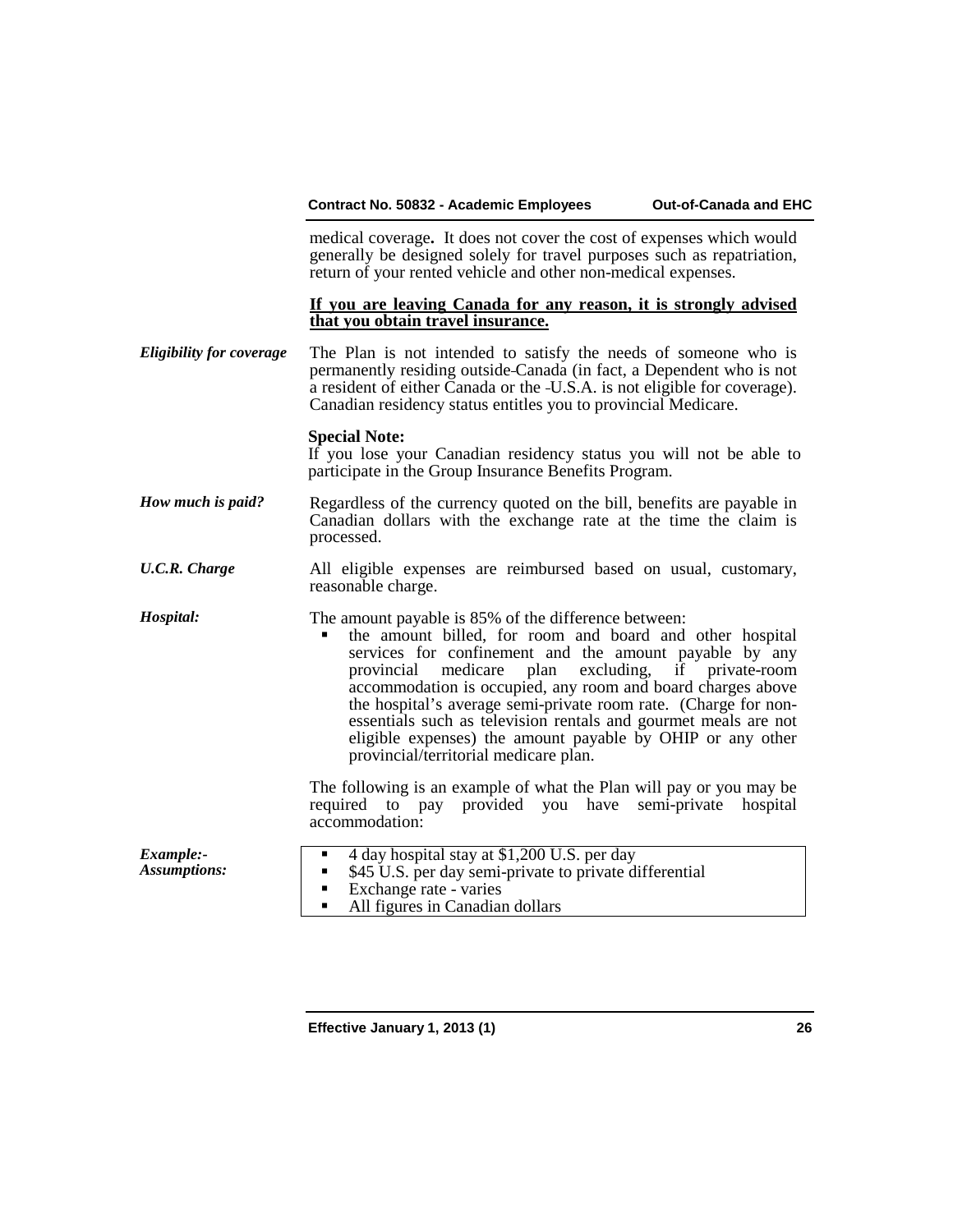|                 | Contract No. 50832 - Academic Employees                                                                                                                                                                                                                                                                                                                                                                                       | Out-of-Canada and EHC                                                                                                        |
|-----------------|-------------------------------------------------------------------------------------------------------------------------------------------------------------------------------------------------------------------------------------------------------------------------------------------------------------------------------------------------------------------------------------------------------------------------------|------------------------------------------------------------------------------------------------------------------------------|
| <b>EHC</b> Plan | Full Bill (including Private Room)<br>$\blacksquare$<br>Semi-private to private differential<br>Net Bill<br>$\blacksquare$<br>OHIP payment (4 x \$400)<br>$\blacksquare$<br>Balance<br>٠<br>Sun Life Payment (85%)<br>٠<br>Balance<br>٠<br>Semi-private to private room differential<br>٠<br>You would be required to pay<br>٠                                                                                                | \$7,470<br>$-$ \$270<br>\$7,200<br>$-$1,600$<br>\$5,600<br>$-$4,760$<br>\$840<br>$+ $270$<br>\$1,110<br>or $$277.50$ per day |
| <b>Doctors</b>  | Doctors services are covered when rendered outside of Canada for<br>emergency health services. The amount payable is 85% of the<br>difference between the doctor's bill and the provincial/territorial<br>medicare plan allowance provided that difference does not exceed the<br>service fee stated in the provincial/territorial Medical Association<br>Schedule of Fees of the employee's province/territory of residence. |                                                                                                                              |
| <b>Example</b>  | <b>Appendectomy - Miami</b><br>U.C.R. Charge*<br>Exchange at 1 (varies)<br><b>OHIP Payment</b><br><b>Amount Outstanding</b><br><b>OMA Fee Schedule</b><br>Sun Life Payment (85% of OMA amount)<br>You would be required to pay                                                                                                                                                                                                | $$2,000.00$ (US)<br>\$2,000.00 (Canadian)<br>\$233.50<br>\$1,766.50<br>\$377.84<br>\$321.16<br>$$1,445.34$ (Canadian)        |
| *U.C.R. Charge  | All eligible expenses are reimbursed based on usual, customary and<br>reasonable charge.                                                                                                                                                                                                                                                                                                                                      |                                                                                                                              |
| Ambulances:     | OHIP covers the cost of licensed ambulance services, where medically<br>necessary, for local transportation of the person to and from the<br>nearest hospital qualified to provide the required care.<br>You are<br>responsible to pay a co-payment (subject to change) for these services.<br>The Extended Health Care Plan will reimburse you for 85% of the co-<br>payment amount.                                         |                                                                                                                              |
|                 | The cost of airfare home from out-of-Country/out-of-Province is not<br>defined as an eligible expense under the Extended Health Care plan.                                                                                                                                                                                                                                                                                    |                                                                                                                              |
| Other expenses: | Other than those noted above, none of the eligible expenses are<br>subject to geographical restrictions. Consequently, if an item would<br>have been covered if purchased or rendered at home, it is covered (at<br>85%) if incurred out of the country. All such expenses are subject to                                                                                                                                     |                                                                                                                              |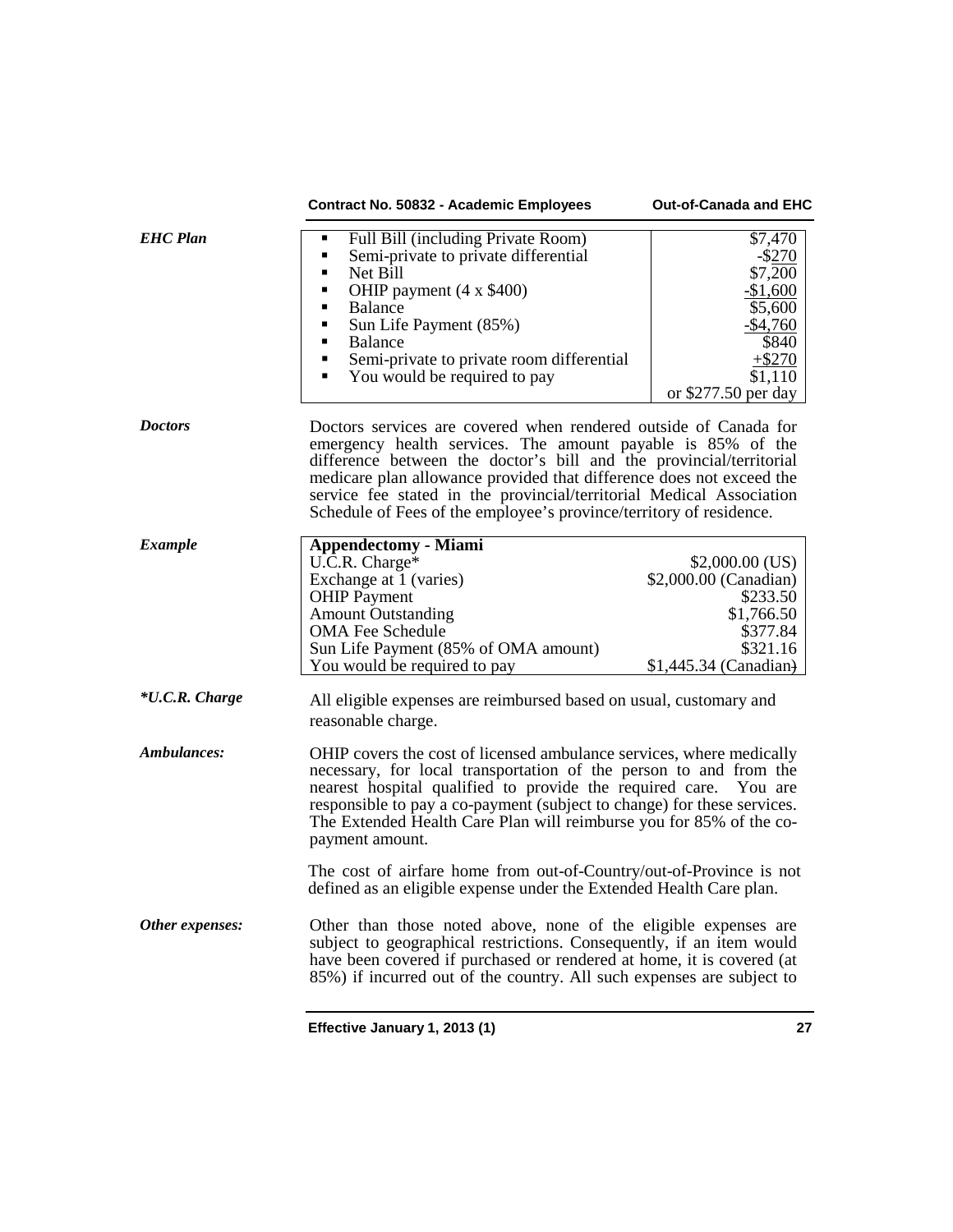all plan rules, maximums and U.C.R. limits.

*Getting help* You or someone with you should immediately contact your individual travel health insurance provider or Europe Assistance USA, Inc. (Sun Life) for help.

Europe Assistance will provide only the following services:

- 
- referrals to physicians, pharmacists and medical facilities provide translation services in any major language
- will transmit an urgent message from you to your home, business or other location
- will keep messages to be picked up in its offices for up to 15 days

When travelling you should have your Sun Life travel card with you. It contains telephone numbers and information needed to receive assistance. This information is to be kept in addition to your individual travel health insurance policy information.

#### **How to make a claim You are responsible to pay for all your medical expenses at the time the services are provided and claim for reimbursement upon your return to Canada as noted below** (if you have not purchased travel health insurance).

- Once you return to Canada you must:<br>- submit your claims to OHIP first.<br>- original receipts should be inclu-
	- original receipts should be included with your claims and a copy kept for your records.
	- if there is any unpaid balance not paid by OHIP, you should then submit your claim to Sun Life, using the normal claim form.
	- the OHIP reimbursement statement and copies of your receipts must be attached to the Sun Life claim form.
	- keep a copy of the information you are sending to Sun Life for your records.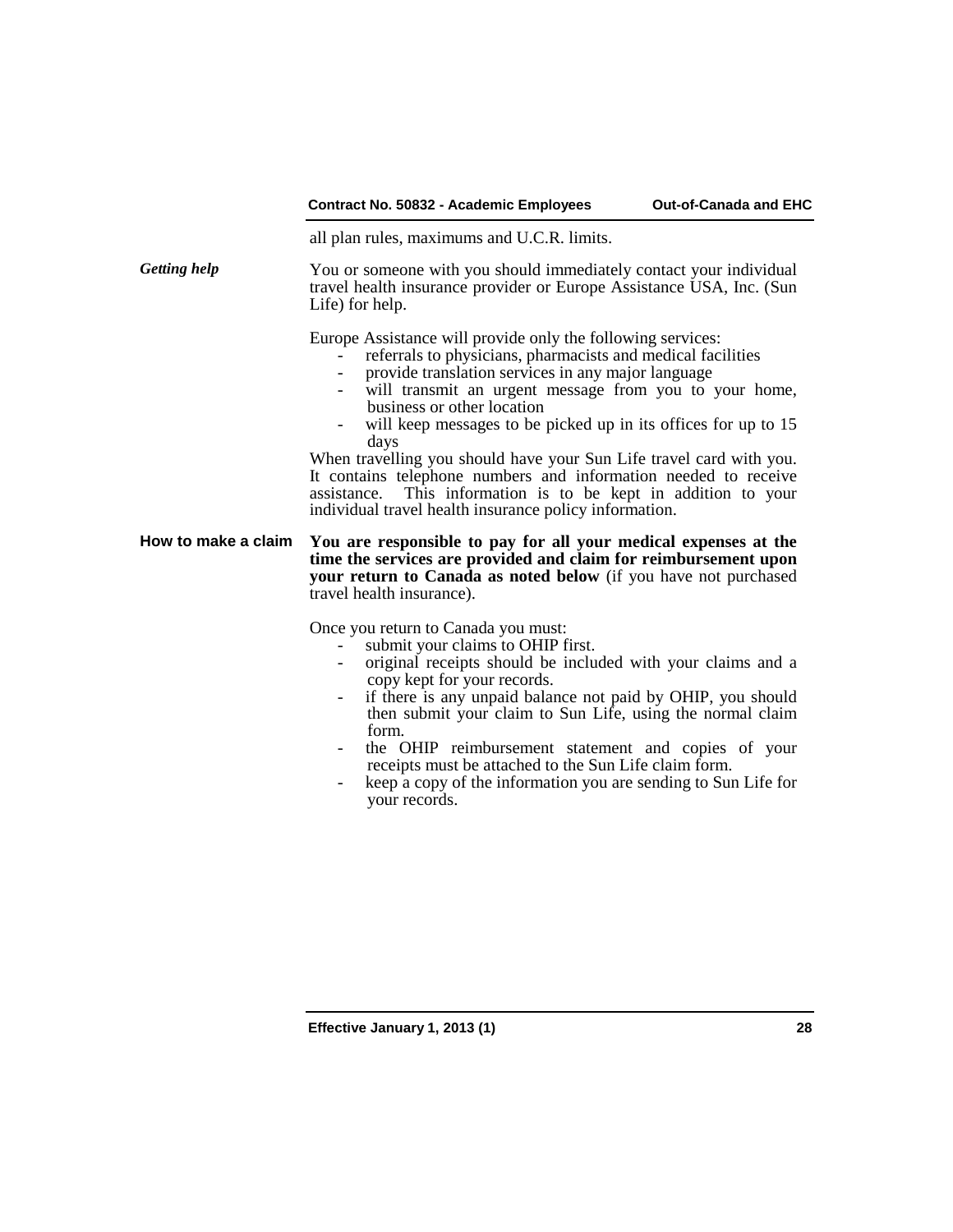## **Section 13 - Dental Care**

#### **General description of the coverage**

- *Amount of Coverage*  $\blacksquare$  100% of eligible expenses for preventative dental procedures.<br>100% of eligible expenses for restorative and surgic
	- 100% of eligible expenses for restorative and surgical procedures.
	- 100% of eligible expenses for prosthodontic procedures.<br>■ 50% of eligible expenses for inlays, onlays, crowns, re
	- 50% of eligible expenses for inlays, onlays, crowns, repairs of crowns, repair of bridges, construction and insertion of bridges. 50% of eligible expenses for orthodontic procedures.
	-

| What are the<br>maximums?                  |                                                                                                                                                                                                                                                                                                                                                                                                                                            | <b>Insured Percentage</b> | <b>Maximum</b>                                                 |
|--------------------------------------------|--------------------------------------------------------------------------------------------------------------------------------------------------------------------------------------------------------------------------------------------------------------------------------------------------------------------------------------------------------------------------------------------------------------------------------------------|---------------------------|----------------------------------------------------------------|
|                                            | Types A, B and C<br>Eligible Expenses:<br>Basic Services,<br>including dentures                                                                                                                                                                                                                                                                                                                                                            | 100%                      | \$2,500<br>Types A, B and C<br>combined<br>(per calendar year) |
|                                            | Type E<br>Eligible Expenses:<br>Crowns & Bridges                                                                                                                                                                                                                                                                                                                                                                                           | 50%                       | \$2,500<br>(per calendar year)                                 |
|                                            | Type D<br>Eligible Expenses:<br>Orthodontic                                                                                                                                                                                                                                                                                                                                                                                                | 50%                       | \$2,500<br>(Lifetime)                                          |
| <b>What fees are covered?</b>              | The fees stated in the Ontario Dental Association Fee Guide for<br><b>general practitioners</b> which was current one year prior to the date the<br>eligible expenses were incurred, regardless of where the treatment is<br>received. The specific Ontario Dental Association procedure codes for<br>the services described below are posted on Council's website at<br>www.theCouncil.on.ca and are subject to change from year to year. |                           |                                                                |
| <b>Temporary Dental</b><br><b>Services</b> | If you receive any temporary dental service, it will be included as part<br>of the final dental procedure used to correct the problem, and not as a<br>separate procedure.                                                                                                                                                                                                                                                                 |                           |                                                                |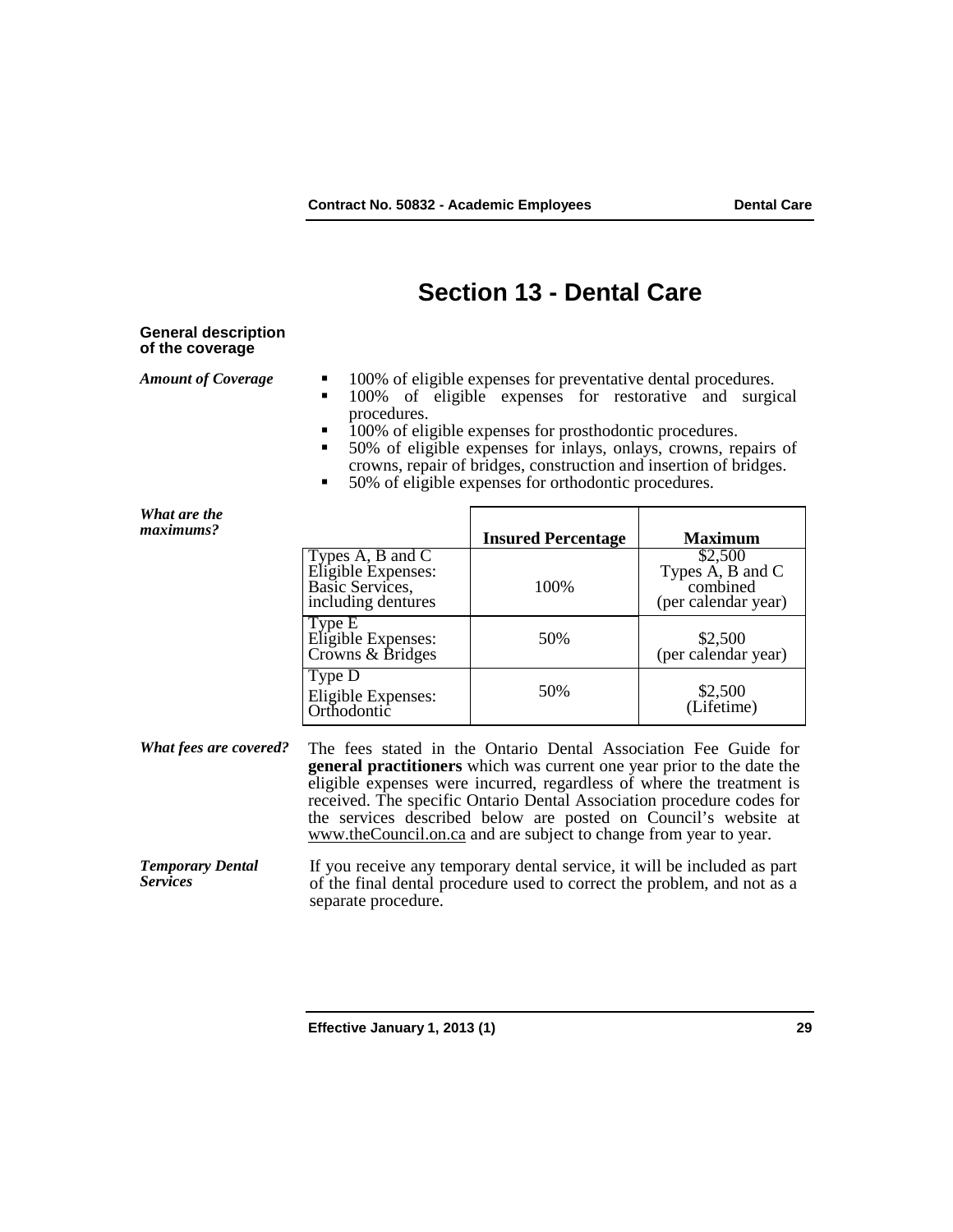#### **Contract No. 50832 - Academic Employees <b>Dental Care**

**Preventive Dental Procedures**  *(Type A – 100%)*

Your dental benefits cover procedures used to help prevent dental problems including:

Oral examinations

- initial examination every 24 months.
- 1 recall examination every 5 months, up to a maximum of 2
- emergency or specific examinations.
- **•** preventive recall packages.

#### X-rays

- 1 complete series of x-rays or 1 panorex limited to one during any 24 month period.
- $\blacksquare$  1 set of bitewing x-rays every 6 months, up to a maximum of 2 sets per calendar year.
- X-rays to diagnose a symptom or examine progress of a particular course of treatment.

Other services

- Required consultations with another dentist, excluding those for orthodontic purposes.
- Required consultations between the patient and dentist, excluding those for orthodontic purposes.
- Fillings amalgam, silicate, composite, acrylic or equivalent.<br>• Polishing (cleaning) and topical fluoride treatment, once eve
- Polishing (cleaning) and topical fluoride treatment, once every 6
- Protective athletic appliance (mouthguards).
- $\blacksquare$  Scaling.
- Other preventive services.<br>• Diagnostic tests and labor
- Diagnostic tests and laboratory examinations, but excluding xrays, study models or similar records prepared for orthodontic
- **Provision of space maintainers for missing primary teeth.**

Your dental benefits include procedures used to treat basic dental problems and include:

Required consultations between your Dentist and another Dentist.

Retentive pins.

Prefabricated, full coverage restorations.

Caries, trauma and pain control.

**Effective January 1, 2013 (1) 30**

**Restorative Dental and Surgical Procedures**  *(Type B – 100%)*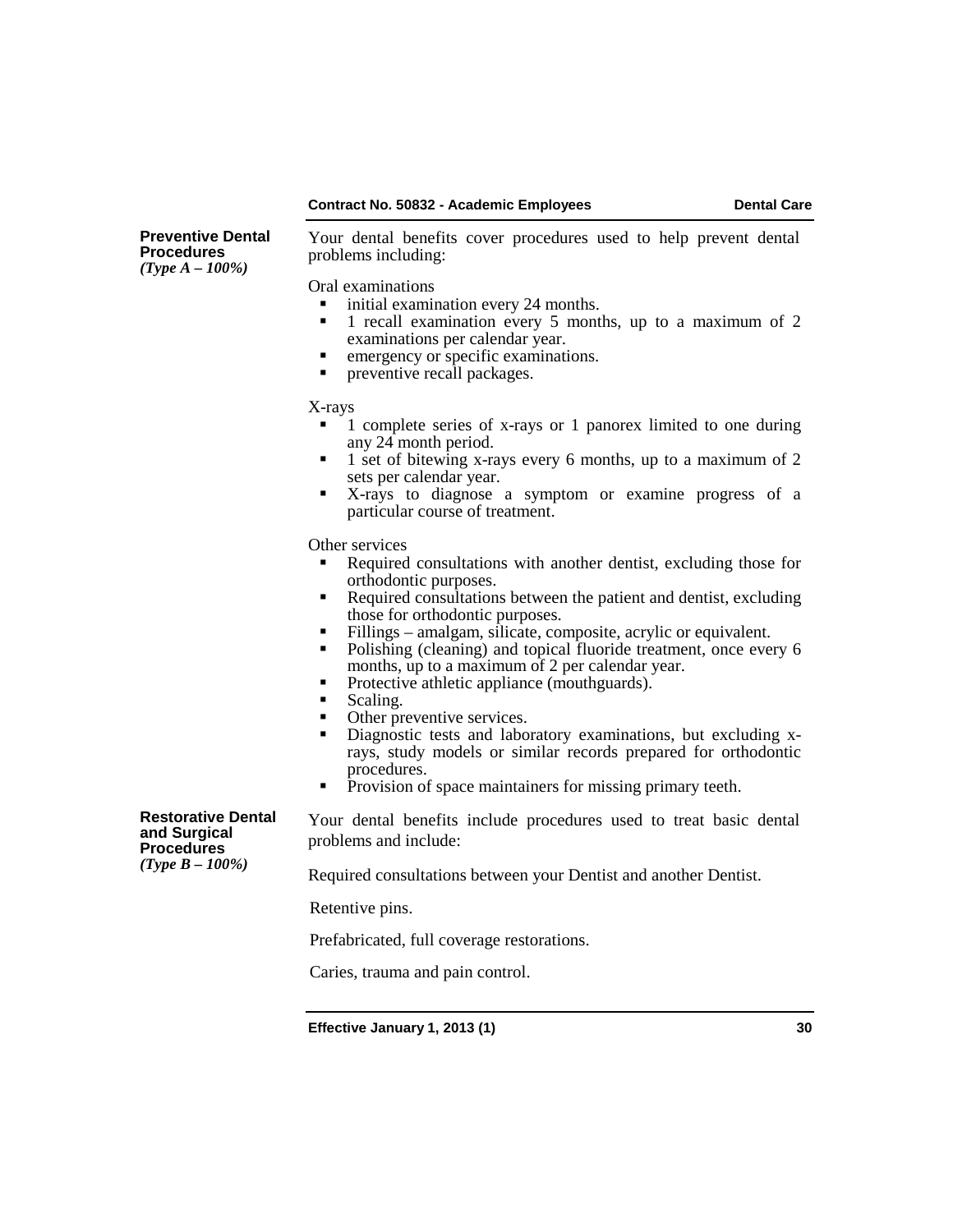#### **Contract No. 50832 - Academic Employees Dental Care**

Professional visits.

Extraction of teeth

Removal of teeth.

#### Endodontics

 Root canal therapy and root canal fillings, and treatment of disease of the pulp tissue.

Periodontics

Treatment of disease of the gum and other supporting tissue.

Oral surgery

- Surgery and related anaesthesia, other than implants, transplants
- Therapeutic intra-muscular or intravenous drug injection.<br>• Adjunctive general services
- Adjunctive general services.

**Denture Procedures**<br>(*Type C – 100%*)

Your dental benefits include removable dental prosthesis to resolve dental problems and include:

- Complete maxillary and/or mandibular dentures once every 3 years per arch.
- Removable partial dentures once every 3 years.<br>
Denture adjustments.<br>
Repair of dentures
- 
- Repair of dentures.<br>Reparts or reline of
- Rebase or reline of an existing partial or complete denture.
- Customary commercial laboratory fees associated with the above.

Your dental benefits include permanent dental prosthesis to resolve

# **Crowns and Bridges**

- dental problems and include:
	- **Bridges.**<br>Repairs 1
	- Repairs to bridges.<br>Inlays
- Inlays<br>■ Onlays
- Onlays
- $\blacksquare$  Pins in inlays, onlays and crowns
- Post and core<br>• Crowns and re
- Crowns and repairs to crowns.

**[**Special Provisions for Implants: If a claim is made for an implant, **the implant itself and related surgery are not an eligible expense**  under the Plan; however, the plan may reimburse you for up to the level of service that is applicable under the alternate benefit clause. **The Plan will pay based on the least expensive alternate service as follows:**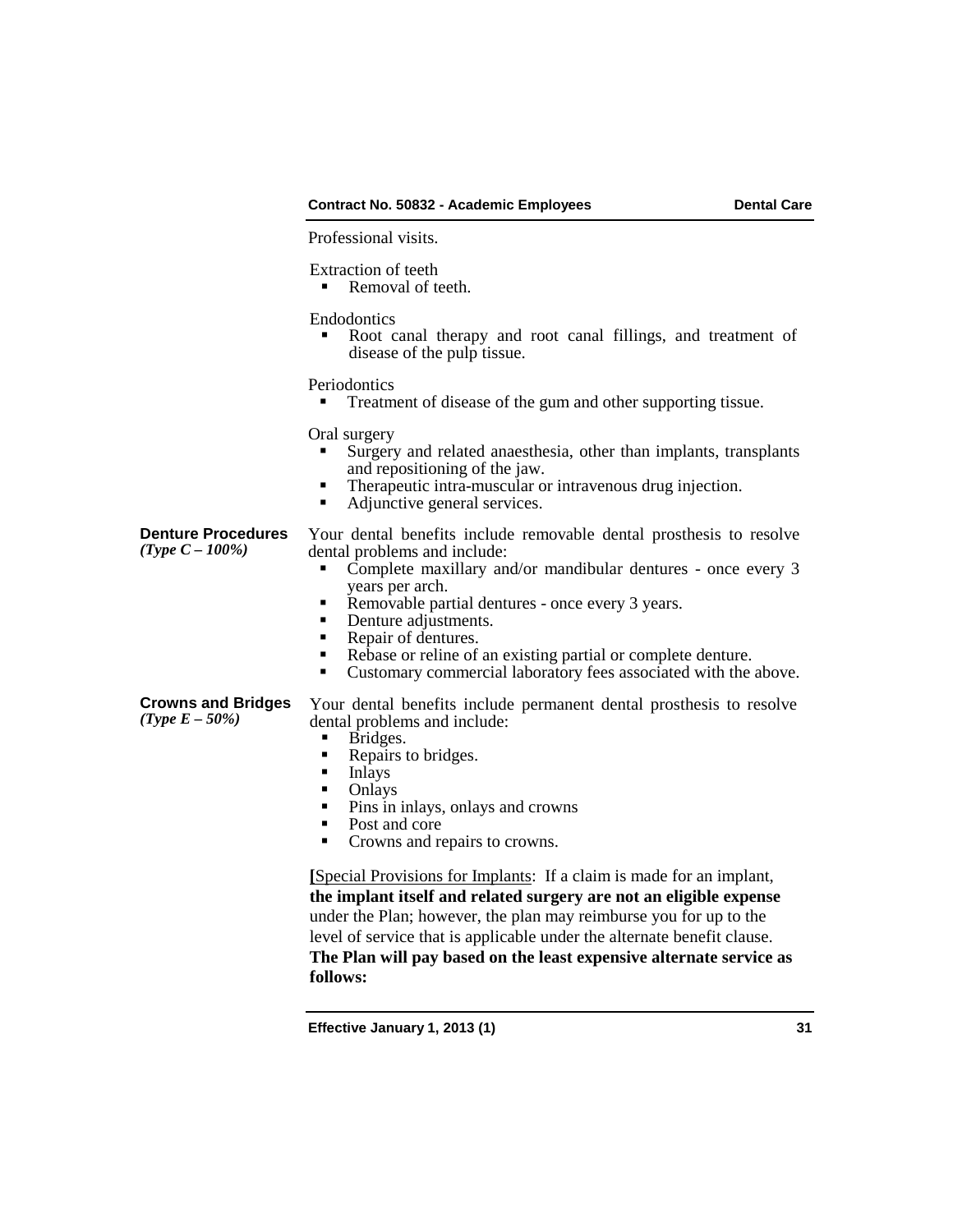#### **Contract No. 50832 - Academic Employees <b>Dental Care**

- If a crown is "the least expensive alternate service", the Plan will reimburse the allowable fee for a standard crown.
- If a denture is "the least expensive alternate service", the Plan will reimburse up to the allowable fee for a denture, either
- $\blacksquare$  If a bridge is "the least expensive alternate service", the Plan will reimburse up to the allowable fee for a bridge].

Please refer to the section **"What is not covered"** for more information about the alternate benefit clause. A pre-determination will identify what portion of the cost, if any, will be reimbursed.

*Replacement of* Charges for a replacement bridge or replacement standard dentures are not considered an eligible expense during the 3 year period following the construction or insertion of its predecessor except where:

- it is needed to replace a bridge or standard denture which has caused temporomandibular joint disturbances and which cannot be economically modified to correct the condition, or
- it is needed to replace a transitional denture which was inserted shortly following extraction of teeth and which cannot be economically modified to the final shape required.

Your dental benefits include procedures used to treat misaligned and crooked teeth subject to a lifetime maximum of \$2,500 per person and include:

Coverage includes orthodontic examinations, including orthodontic diagnostic services and fixed or removable appliances such as braces.

The following orthodontic procedures are covered:

- Required consultations between patient and dentist<br>Diagnostic services orthodontic cast
- Diagnostic services orthodontic cast.<br>■ Observation and adjustment.
- 
- 

*Replacement of* 

**Orthodontic Procedures** *(Type D – 50%)*

- Repairs.<br>• Alterations.
- Re-cementations.
- Separation.
- Fixed bilateral/unilateral or removable orthodontic appliances.
- Appliances to control oral habits.<br>• Myofunctional therapy
- Myofunctional therapy.
- Retention appliances.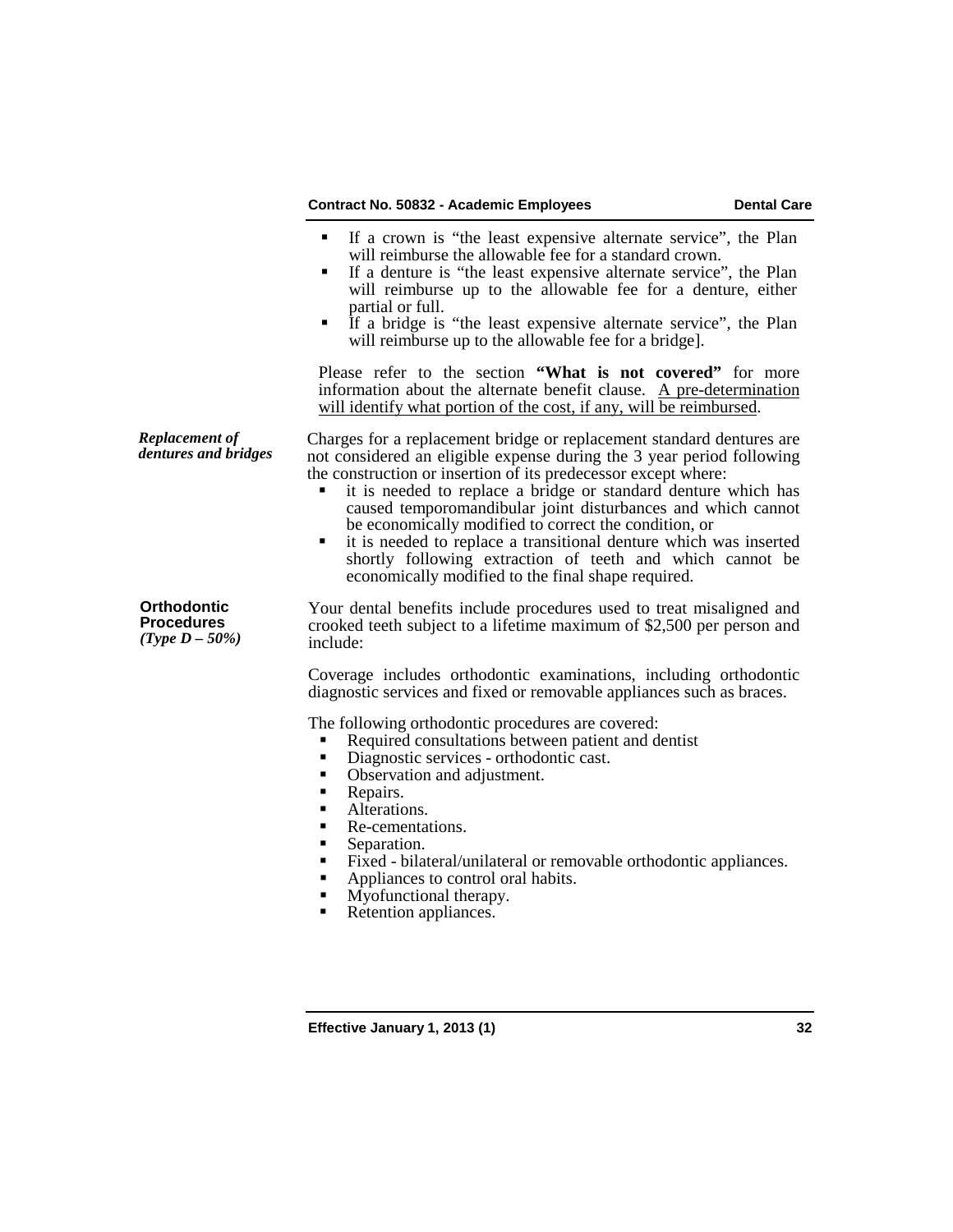### **Contract No. 50832 - Academic Employees Dental Care**

| <b>Predetermination</b><br><b>Recommended where</b><br>expenses will exceed<br>\$300 | To ensure that you and your Dentist are aware of the expenses that<br>will be paid by the Plan it is strongly recommended that you send a<br>predetermination form to Sun Life, before the work is done, for any<br>major treatment or any procedure.                                                                                                                                                             |
|--------------------------------------------------------------------------------------|-------------------------------------------------------------------------------------------------------------------------------------------------------------------------------------------------------------------------------------------------------------------------------------------------------------------------------------------------------------------------------------------------------------------|
| How do I file a<br><i>predetermination?</i>                                          | This can be done by your Dentist directly via electronic submission or<br>if necessary:<br>you can obtain a claim from your Human Resources Department.<br>ask your Dentist to complete the appropriate sections of the<br>٠<br>form.<br>you complete your sections of the form, sign it and forward it to<br>٠<br>Sun Life.                                                                                      |
|                                                                                      | Sun Life will advise you how much of the planned treatment is<br>covered by the Plan taking into account any possible alternate<br>procedure or course of treatment based on accepted dental practice,<br>and how much of the cost you will be responsible for before the work<br>is done.                                                                                                                        |
|                                                                                      | <b>Laboratory Fees</b><br>Certain procedures will usually involve the cost of a commercial<br>laboratory and when appropriate, a reasonable and customary<br>laboratory fee will be reimbursed subject to the same overall<br>maximums. Please note that while the predetermination cannot<br>take laboratory fees into account, they will be reimbursed with<br>the payment of claim.                            |
|                                                                                      | The only circumstance in which benefits will be considered for an<br>ineligible procedure is when your Dentist advises, in writing, that it is<br>both less expensive and better for you than the eligible procedure<br>which could be done.                                                                                                                                                                      |
| Coverage under<br>more than one plan                                                 | If you are covered for Dental Care under another plan, your benefits<br>will be co-ordinated with the other plan following insurance industry<br>standards. These standards determine where you should send a claim<br>first. Please refer to the 'Submissions of Claims' section of this booklet<br>for instructions.                                                                                            |
| What is not covered                                                                  | The Plan will not pay for:<br>services or supplies payable or available (regardless of any<br>waiting list) under any government-sponsored plan or program<br>unless explicitly listed as covered under this benefit.<br>services or supplies that are not usually provided to treat a dental<br>٠<br>problem, including experimental treatments.<br>any portion of the charge over the usual, customary and<br>٠ |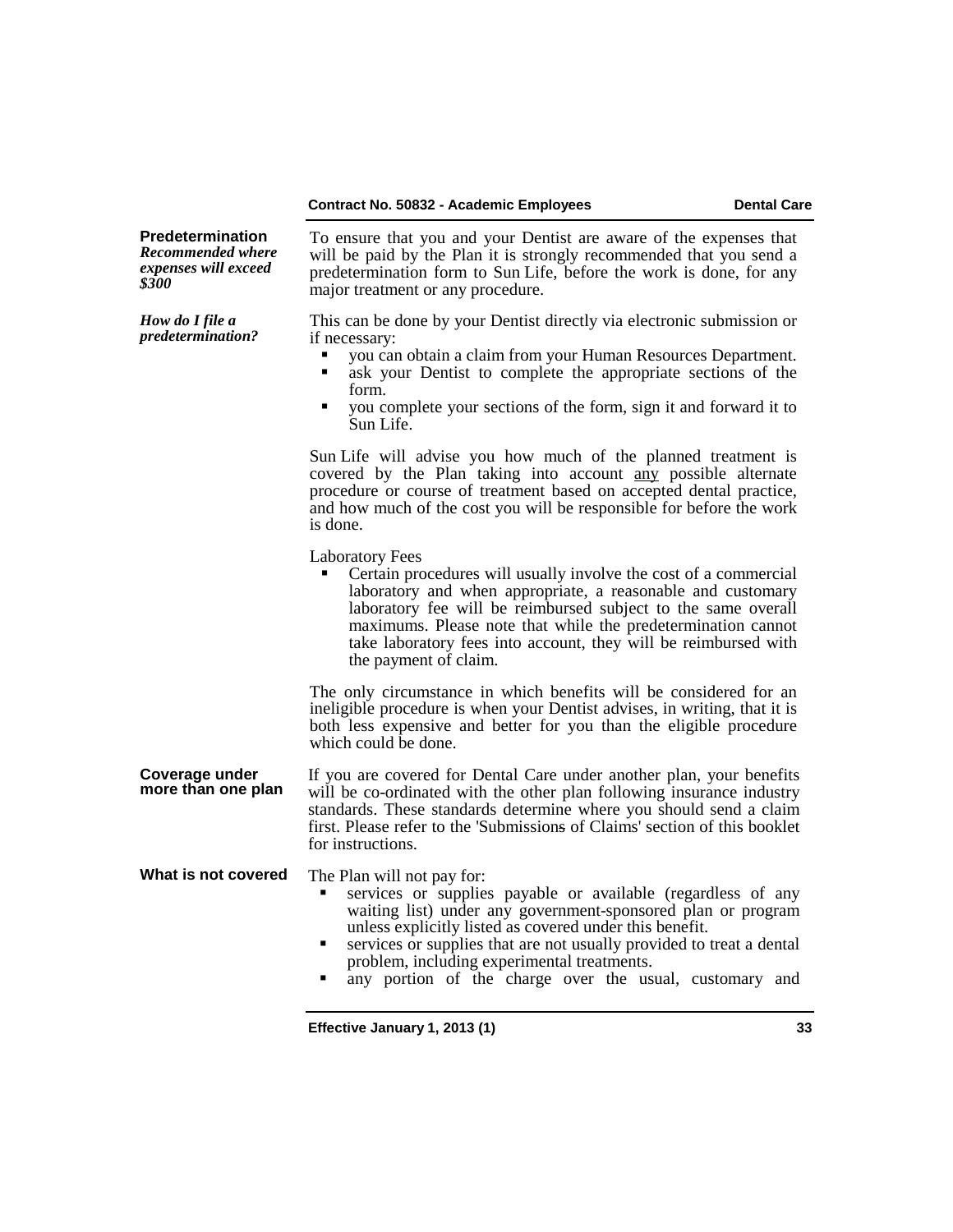|                                               | reasonable charge of the least expensive alternate service or<br>material consistent with adequate dental services when such<br>alternate service or material is customarily provided.<br>procedures performed primarily to improve appearance.<br>the replacement of dentures that are lost, misplaced or stolen.<br>٠<br>charges for appointments that you do not keep.<br>charges for completing claim forms.<br>expenses related to services or supplies of the type normally<br>intended for home or sport use except mouth guards. |  |  |
|-----------------------------------------------|------------------------------------------------------------------------------------------------------------------------------------------------------------------------------------------------------------------------------------------------------------------------------------------------------------------------------------------------------------------------------------------------------------------------------------------------------------------------------------------------------------------------------------------|--|--|
|                                               | Dental expenses resulting from:<br>the hostile action of any armed forces, insurrection or<br>participation in a riot or civil commotion.<br>commission or attempted commission of a criminal offence by<br>the insured person.<br>any cause for which compensation is available under the<br>Workplace Safety and Insurance Act, Criminal Injuries<br>Compensation Act or similar legislation.                                                                                                                                          |  |  |
| <b>Payment After</b><br>coverage ends         | If your coverage terminates, you will still be covered for procedures to<br>repair natural teeth damaged by an accidental blow if:<br>the accident occurred while you were still covered, and<br>the procedure is performed within 6 months after the date of the<br>accident.                                                                                                                                                                                                                                                           |  |  |
| <b>Expenses Outside</b><br>of Province/Canada | Expenses for emergency dental care outside Canada will qualify as<br>eligible expenses to the extent that they represent the usual, customary<br>and reasonable charges for dental care in the locality where the dental<br>care is performed, provided an expense for such dental care would<br>qualify as an eligible expense, in the Province of Ontario.                                                                                                                                                                             |  |  |
|                                               | For expenses incurred for dental care performed outside Canada on an<br>other than emergency basis, the benefit provided under this contract<br>will be the usual, customary and reasonable charges for dental care in<br>the locality where the dental care is performed but not exceeding the<br>level of eligible expenses for the Province of Ontario.                                                                                                                                                                               |  |  |
|                                               |                                                                                                                                                                                                                                                                                                                                                                                                                                                                                                                                          |  |  |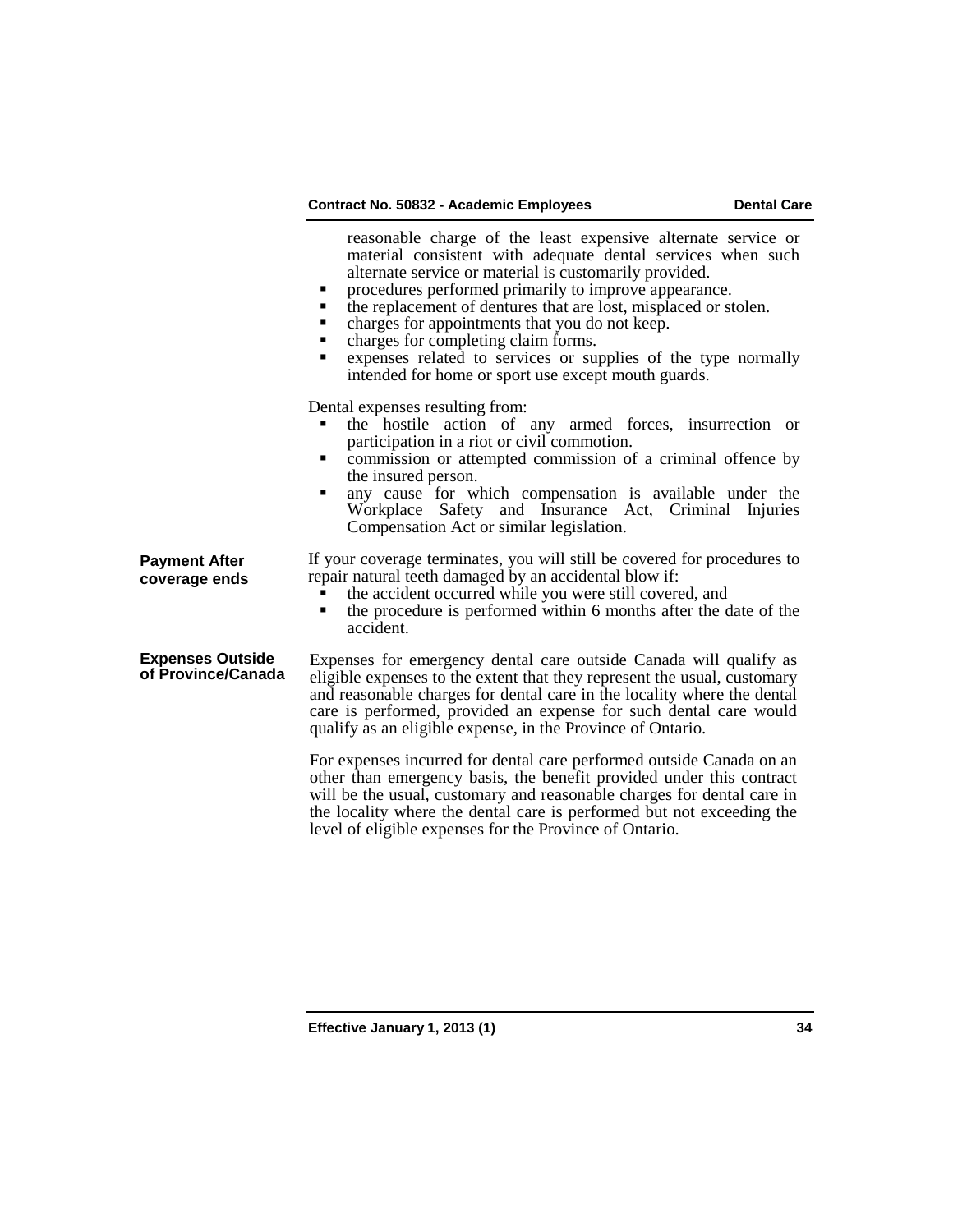# **Section 14- Short Term Disability Plan (STD)**

**General description**  The Colleges have full legal, financial and administrative responsibility for this benefit. Questions or inquiries in regard to this benefit must be directed to your College Benefits Plan Administrator.

> The Short Term Disability Plan (STD) is not an insurance plan. It is a benefit paid directly to you by the College. The full description of the STD plan is documented in the current Academic Collective Agreement.

#### **Cumulative Sick Leave Credits**

A member of the Academic Bargaining Unit employed by the College on a full-time basis on or after April 1, 1991, will accumulate sick leave credits at the rate of 20 days per year of continuous service, or pro-ration thereof.

Unused sick leave credits will be accumulated. However, no gratuity entitlement will be attached to these credits.

A member of the Academic Bargaining Unit employed by the College on a full-time basis prior to April 1, 1991, will accumulate sick leave credits at the rate of 20 days per year of continuous services, or a pro- ration thereof.

Unused sick leave credits will be accumulated. After ten years of continuous full-time service at a single College, any unused sick leave credits are payable upon death, termination or retirement, provided you have not received a payment under the Sick Leave Buyout Plan. The formula for calculating payment is:



The payout is subject to a maximum gratuity of 50% of annual base salary.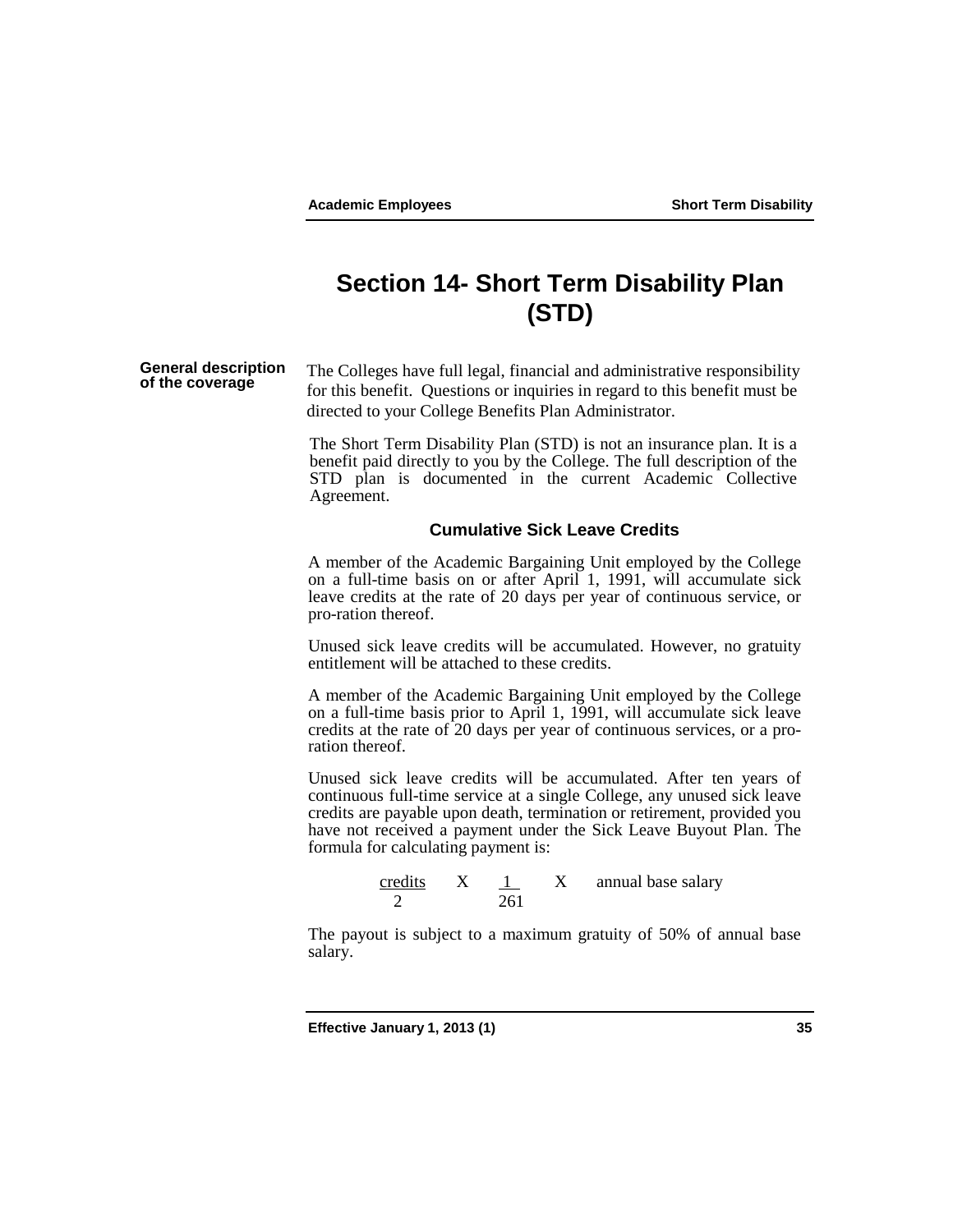#### **Academic Employees Short Term Disability**

Some Colleges have different formulas, etc. It is recommended that you contact your College or Union Local President regarding the formula at your College.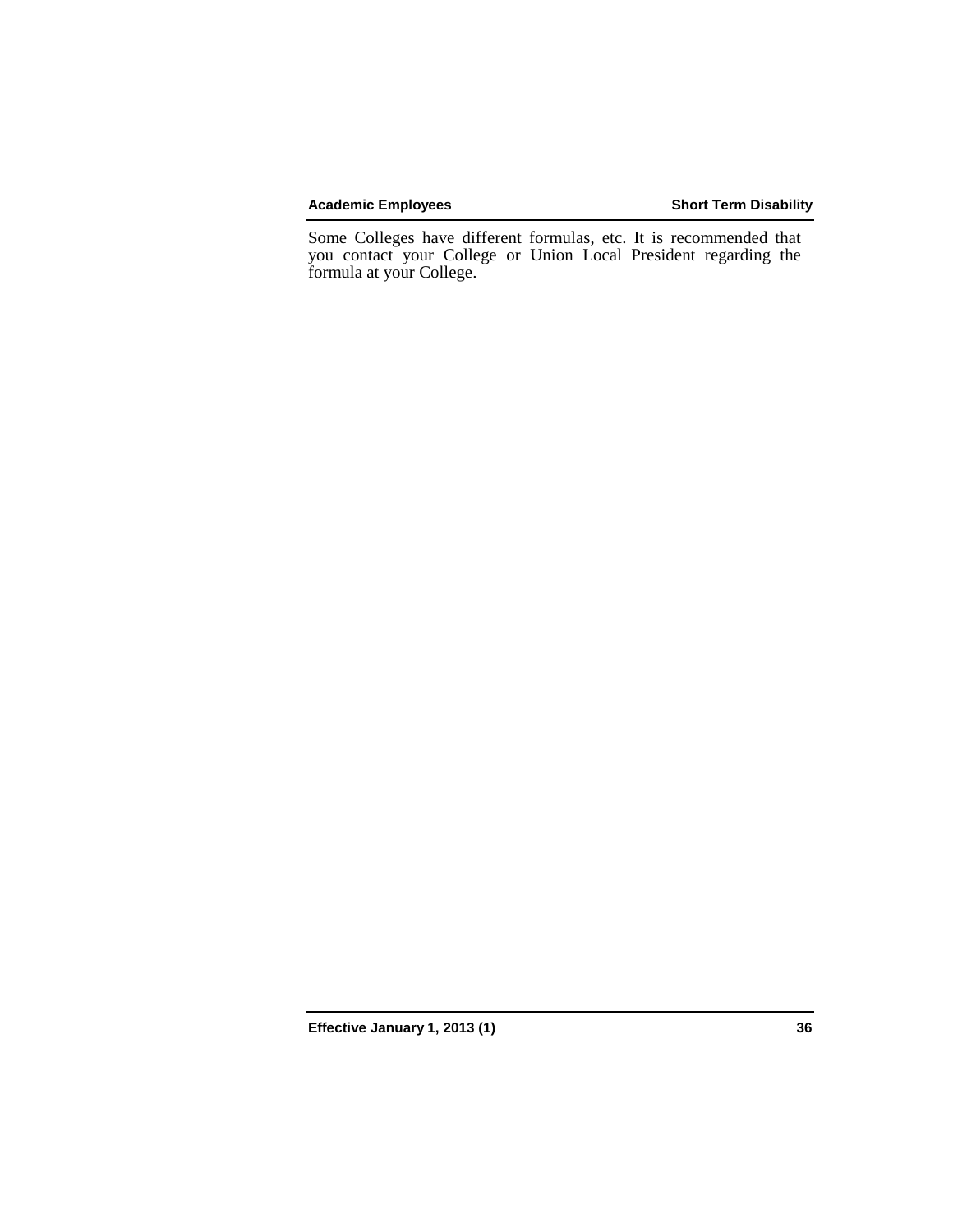## **Section 15 - Long Term Disability (LTD)**

**General description of the coverage** As a full-time Academic employee you have Long Term Disability coverage which provides a benefit to you if you become 'totally disabled' for an amount equal to 60% of your monthly base salary. The Plan will pay this benefit to you if you have exhausted the elimination period specified under the Plan and you provide proof of claim acceptable to Sun Life that: you became totally disabled while covered, and you are under the regular care of a physician for the disability. The benefit will continue to be paid as long as you continue to meet the relevant definition of total disability as defined in the group contract or the last day of the month in which you attain age 65. *What is meant by*  You are considered totally disabled if, because of bodily injury, sickness or disease: you can perform none of the duties relating to your regular work during the elimination period and subsequently for a period up to but not exceeding 24 months, and **EXECUTE:** afterwards, you are wholly and continuously prevented, after 24 Monthly Indemnity payments, from engaging in any occupation or employment for wage or profit for which you are reasonably qualified by education, training or experience. Wage or profit may be defined as your ability to earn income commensurate to your Monthly Indemnity payment level at an alternate occupation. You are encouraged to participate in Rehabilitation activities under an approved Rehabilitation program without jeopardizing your Long Term Disability benefits. **LTD Benefits and**  Since you pay the full premium for this coverage, the benefit is non-<br>taxable on receipt.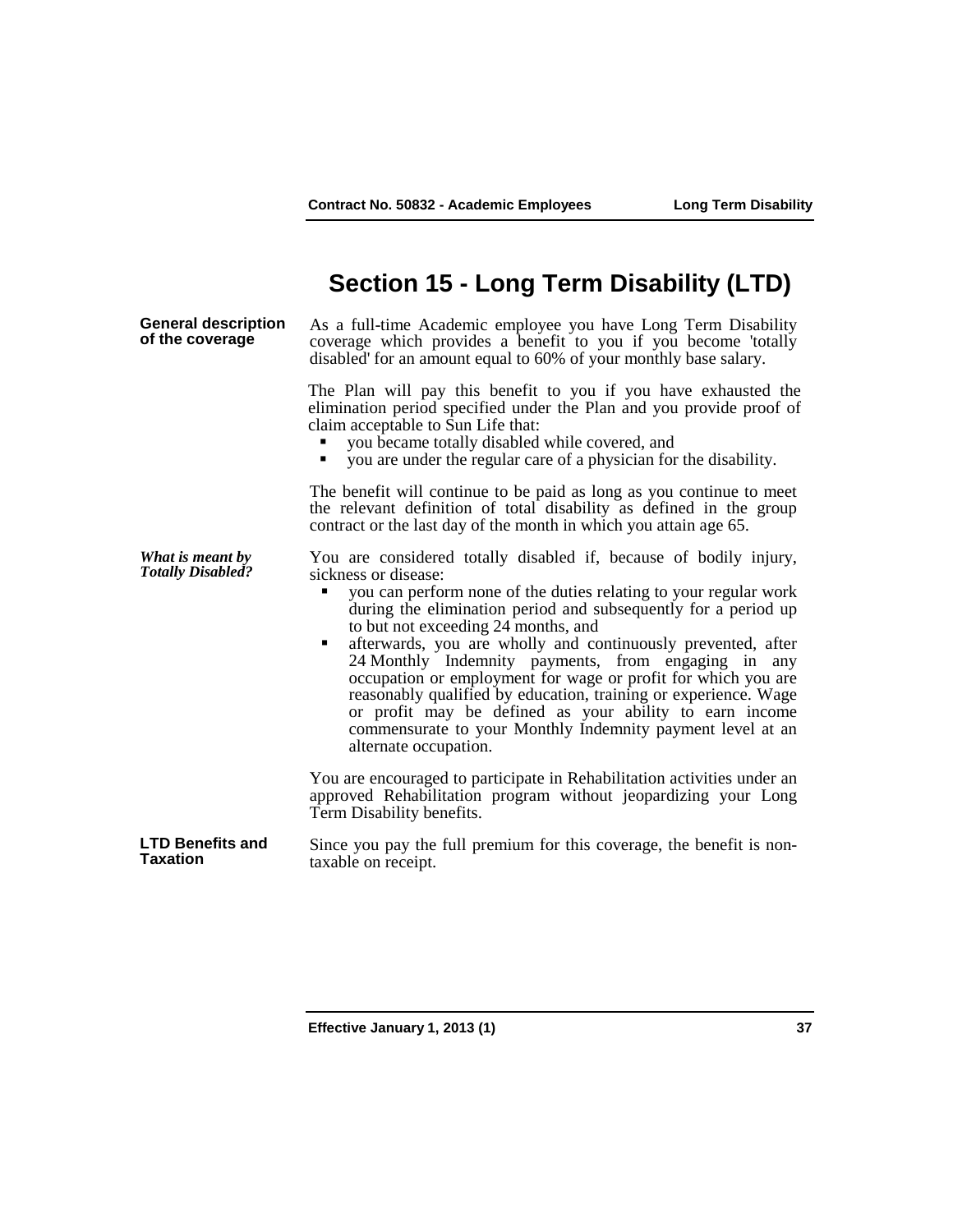| <b>Amount of Insurance</b>                                                                                 | The amount of benefit payable to you is based on your monthly base<br>salary on the day you first become disabled, and is non-taxable when<br>you receive it. Your benefit cheque will be calculated as 60% of your<br>monthly base salary less income you may receive:<br>for the same or a subsequent disability under any government-<br>sponsored plan, excluding Employment Insurance benefits or<br>automatic cost-of-living increases under any government-<br>sponsored plan that occur after benefits begin.<br>any indemnity from any government operated or sponsored plan<br>٠<br>such as the Workplace Safety and Insurance Act, Canada<br>Pension Plan and Québec Pension Plan.<br>under any amount of income provided for you from any<br>٠<br>employer in respect of employment prior to the date of<br>commencement of the elimination period.<br>any amount of income provided under any retirement or pension<br>٠<br>plan of the College.<br>under a motor vehicle insurance plan which provides disability<br>٠<br>benefits to the extent that the law does not prohibit such a<br>deduction.<br>under any Criminal Injuries Compensation Act or similar law,<br>where allowed by law. |
|------------------------------------------------------------------------------------------------------------|-------------------------------------------------------------------------------------------------------------------------------------------------------------------------------------------------------------------------------------------------------------------------------------------------------------------------------------------------------------------------------------------------------------------------------------------------------------------------------------------------------------------------------------------------------------------------------------------------------------------------------------------------------------------------------------------------------------------------------------------------------------------------------------------------------------------------------------------------------------------------------------------------------------------------------------------------------------------------------------------------------------------------------------------------------------------------------------------------------------------------------------------------------------------------------------------------------------|
|                                                                                                            | Note:<br>You have an obligation to apply for any of the above for which you<br>may be eligible.                                                                                                                                                                                                                                                                                                                                                                                                                                                                                                                                                                                                                                                                                                                                                                                                                                                                                                                                                                                                                                                                                                             |
|                                                                                                            | If you receive any of the income amounts above as a retroactive<br>payment in a lump sum, you will have to repay Sun Life. The amount<br>will be deducted from your monthly payment.                                                                                                                                                                                                                                                                                                                                                                                                                                                                                                                                                                                                                                                                                                                                                                                                                                                                                                                                                                                                                        |
|                                                                                                            | Income from personal disability or life policies will not be deducted<br>from your LTD payments.                                                                                                                                                                                                                                                                                                                                                                                                                                                                                                                                                                                                                                                                                                                                                                                                                                                                                                                                                                                                                                                                                                            |
| <b>Members</b> of the<br>Colleges of Applied<br><b>Arts &amp; Technology</b><br><b>Pension Plan (CAAT)</b> | Members of the Colleges of Applied Arts and Technology Pension<br>Plan should contact the CAAT Pension Plan directly as well as the<br>College Benefits Administrator to discuss the impact on your College<br>Pension.                                                                                                                                                                                                                                                                                                                                                                                                                                                                                                                                                                                                                                                                                                                                                                                                                                                                                                                                                                                     |
| <b>Teachers' Pension</b><br><b>Plan Member (TPP)</b>                                                       | Members of the Teachers' Pension Plan should contact the Teachers'<br>Pension Plan directly as well as the College Benefits Administrator to<br>discuss the impact on your College Pension.                                                                                                                                                                                                                                                                                                                                                                                                                                                                                                                                                                                                                                                                                                                                                                                                                                                                                                                                                                                                                 |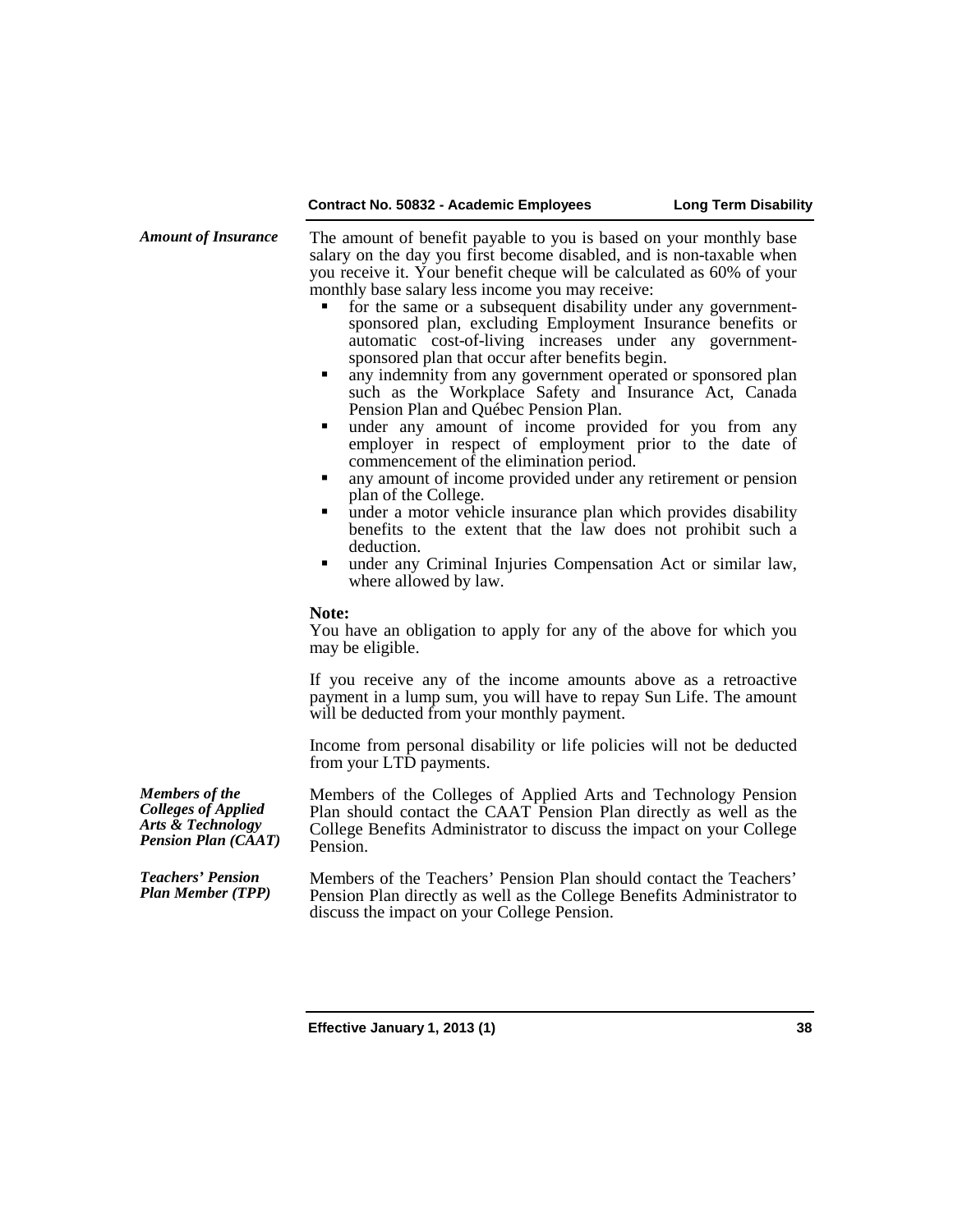### **Contract No. 50832 - Academic Employees Long Term Disability**

| <b>Elimination period</b>          | Your Long Term Disability payments begin after you have completed<br>the elimination period. The elimination period is the period<br>commencing when you became totally disabled and ending on the<br>later of:<br>the completion of 130 working days (including statutory and<br>college holidays) of absence due to illness in the past 12 months,<br><sub>or</sub><br>the expiration of sick leave credits, if any, which you elect to<br>٠<br>use. |  |  |
|------------------------------------|--------------------------------------------------------------------------------------------------------------------------------------------------------------------------------------------------------------------------------------------------------------------------------------------------------------------------------------------------------------------------------------------------------------------------------------------------------|--|--|
| <b>Coverage ends</b>               | Your coverage will end on the earliest of the following dates:<br>the end of the month in which your employment terminates.<br>the date you attain age 64 and 6 months.<br>the end of the period for which the premium is paid for your<br>insurance.<br>the date your group contract is no longer in force.<br>п                                                                                                                                      |  |  |
| How will I receive my<br>benefits? | The Long Term Disability Plan pays in advance. This means that your<br>first benefit payment is due the first day after completion of the<br>elimination period indicated on the application form submitted by the<br>College. Subsequent payments are made on the first day of each<br>month that you continue to qualify for benefits under the terms of the<br>group contract.                                                                      |  |  |
|                                    | You will be given the option of receiving your benefit payments by<br>either cheque or electronic funds transfer directly into your bank<br>account.                                                                                                                                                                                                                                                                                                   |  |  |
|                                    | To ensure the accuracy of your disability benefit payments, you must<br>advise your College Benefits Administrator immediately if:<br>your medical condition changes.<br>you begin to receive any other income (i.e., Canada Pension<br>Disability Benefits, or you return to work, either full time or part<br>time.                                                                                                                                  |  |  |

Your College Benefits Administrator is responsible for informing Sun Life if you return to work.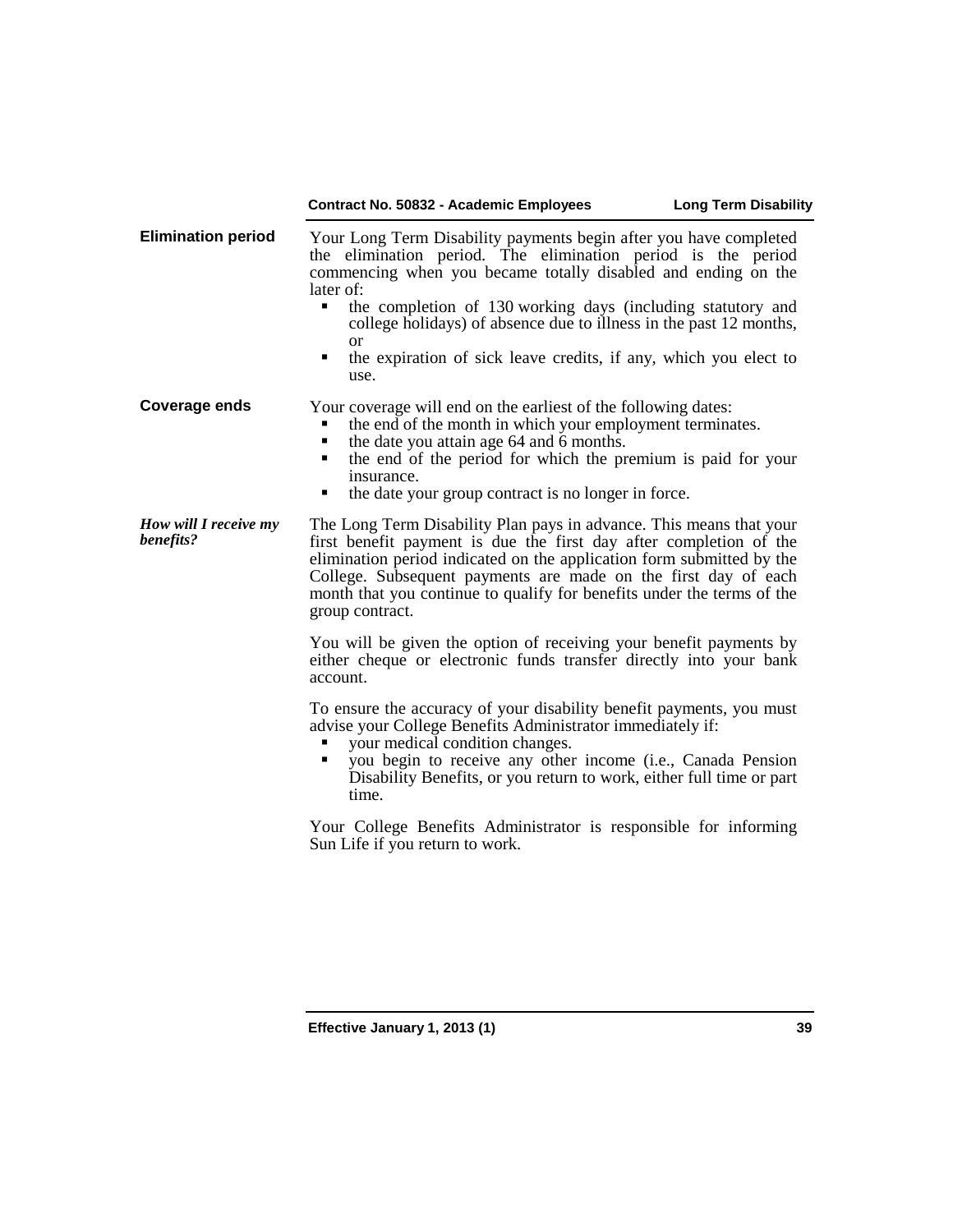#### **Contract No. 50832 - Academic Employees Long Term Disability**

**Proof of disability** Once the claim is approved, proof of your continuing disability will be required from time to time depending on the medical evidence previously supplied by your doctor. Sun Life will send the appropriate documents when this information is required. The information requested will be used to determine your eligibility for the continuance of benefits and should be obtained and returned to Sun Life promptly (usually within 90 days) in order to avoid unnecessary interruptions or delays in your benefit payments.

> In the event you no longer qualify as totally disabled Sun Life will notify the College Benefits Administrator who is responsible for notifying you.

**Medical examination** At the time your application is made for Long Term Disability benefits, medical information must be included. In the event that Sun Life is unable to render a decision on the claim based on the medical information provided, Sun Life may arrange for you to have an Independent Medical Examination (IME), at their expense.

> Your co-operation in complying with Sun Life's request for an IME is very important because without the appropriate medical information Sun Life cannot approve the claim and benefits cannot be paid.

An IME may also be required as proof of continuing disability.

**Return to Work** When you recover and are able to return to full-time employment, Long Term Disability will cease on the date you return to work. The College has an obligation under the Human Rights Code to provide 'reasonable accommodation' for disabled employees. This may involve modifications to the job or your workplace.

> If there is potential for rehabilitation, you will be contacted by either your College Benefits Administrator or a Sun Life counsellor. However, you can also initiate this activity by contacting the College Benefits Administrator, and/or the Sun Life counsellor looking after your case.

**Rehabilitation Rehabilitation** In the event you are unable to return to full-time employment, you are encouraged to participate in a gradual return-to-work program that could involve a period of part-time work leading up to a return to fulltime work. During this period, you may qualify for rehabilitation income under the Long Term Disability Plan provided the program has been approved in writing by Sun Life.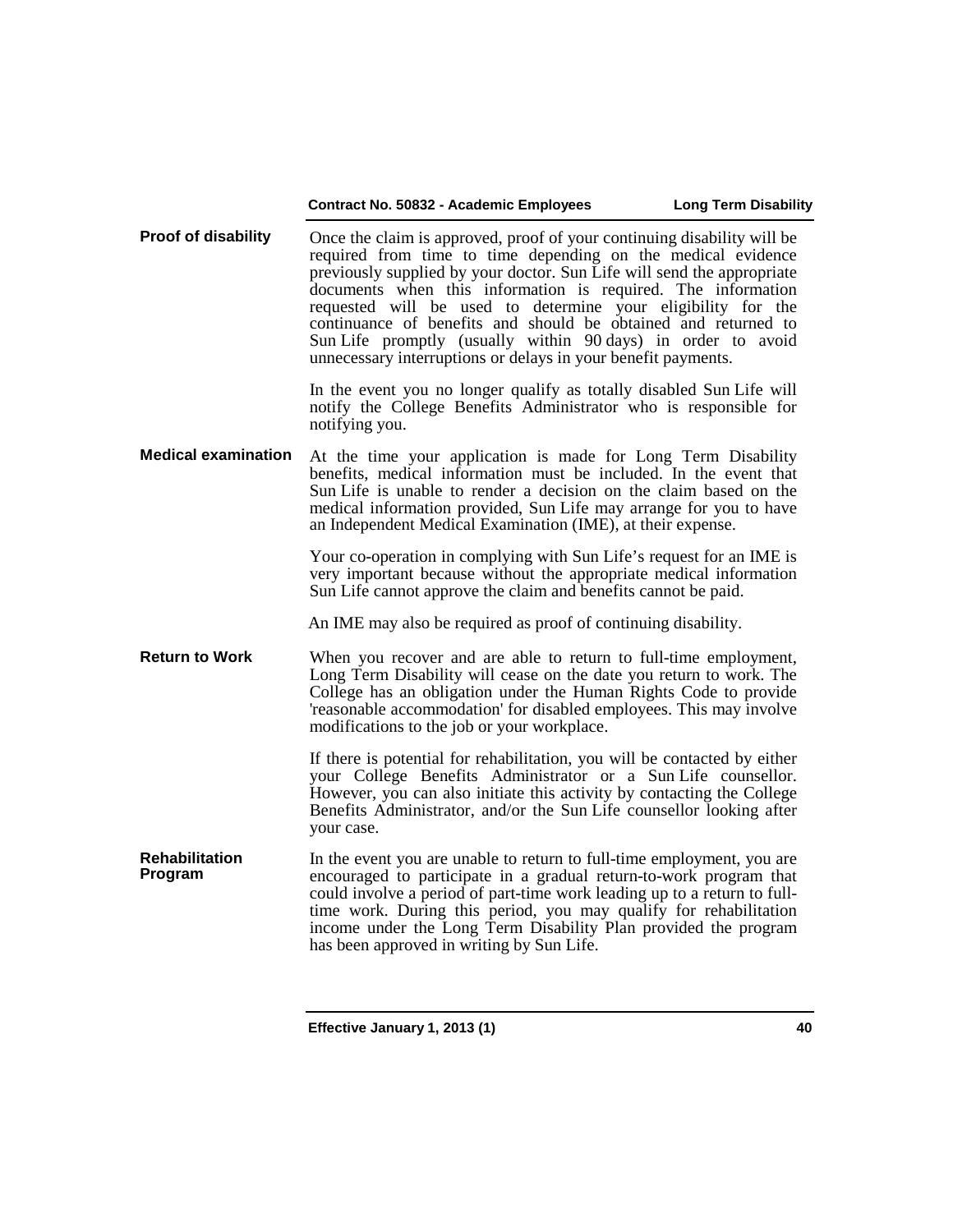Where there is the possibility of rehabilitation in order to return to work, you, your physician, the College, or Sun Life may initiate the process.

Successful rehabilitation is a team effort and includes participation from Sun Life, the College, your Union Local Representative, your attending doctor and you.

*Payment during Rehabilitation* You are entitled to keep 50% of your rehabilitative earnings while participating in a rehabilitation plan approved by Sun Life.

> If, during any month your total income is more than 100% of your predisability base salary (less provincial and federal income taxes if your benefit is non-taxable), your Long Term Disability payments will be reduced by the excess.

*Recurrence of disability* If you have been receiving Long Term Disability payments and recover, but the same (or related) total disability recurs, you need not complete another elimination period unless you have been back at work on a full-time basis for at least 12 months.

> If you have a chronic disease or illness and suffer a relapse after the end of the period referred to above, Sun Life may, at its sole discretion, accept a subsequent claim as a continuation of the previous one at the same level of benefits and without applying a new elimination period. Any such acceptance will be based on a consideration by Sun Life of the circumstances involved and will only be done if the group contract is in force at the time a request for such consideration is made.

> The benefits you receive will be based on the same benefit level as on the original date of total disability.

*How will my Extended Health Care and Dental Care benefits be affected?* Your Extended Health Care (including Vision and Hearing Care) and Dental Care remain in force during the time you receive Long Term Disability benefits provided that you were subscribing to such benefits on the date your Long Term Disability payments commenced. Your Extended Health Care, Vision, Hearing and Dental Care may be continued provided you make the appropriate arrangements through your College Benefits Administrator and paying 100% of the cost.

*How will my Life Insurance be affected?* Your Life Insurance will be continued for you and your dependents without the payment of premiums as long as you are in receipt of Long Term Disability benefits.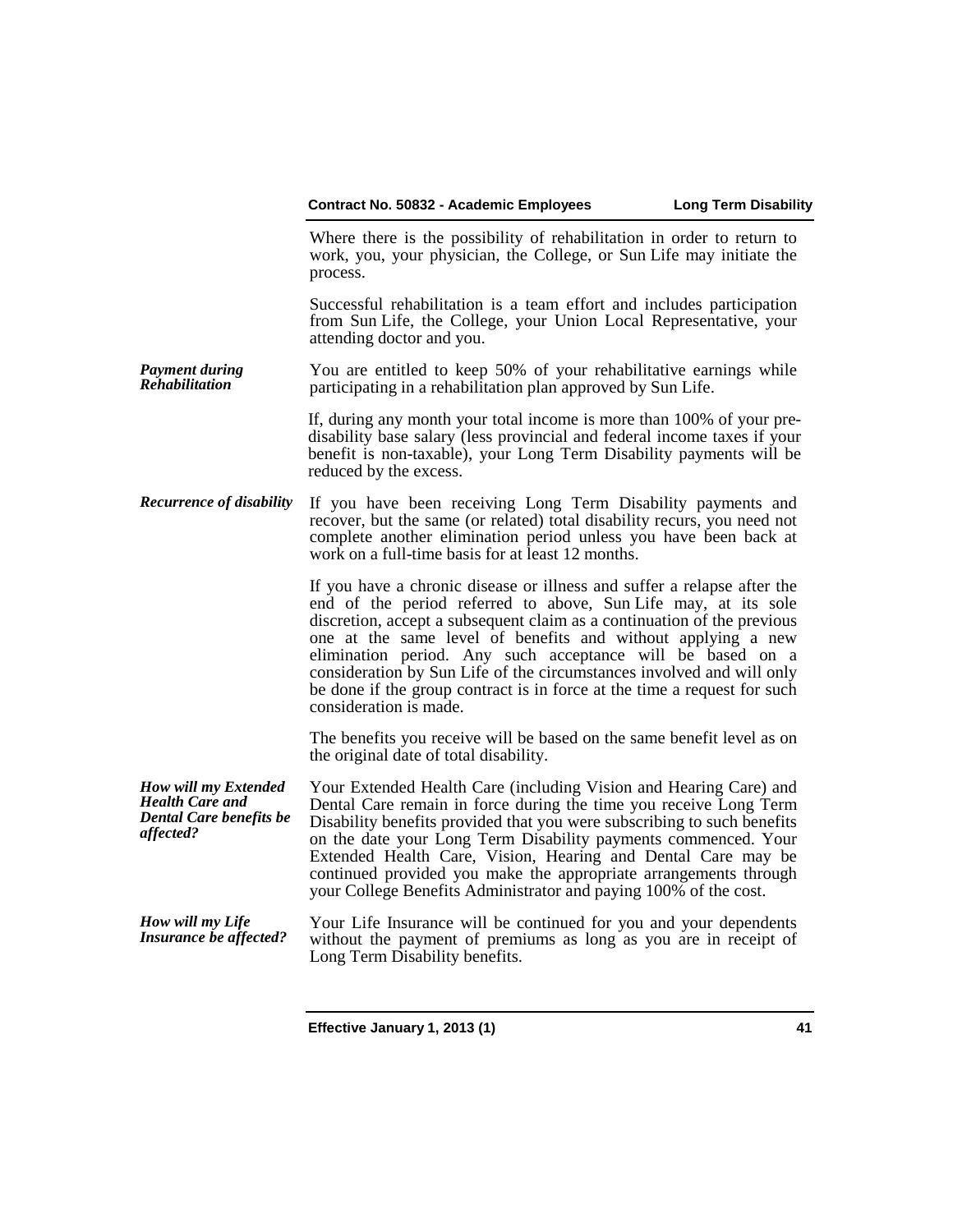|                                                                     | Contract No. 50832 - Academic Employees                                                                                                                                                                                                                                                                                                                                                                                                                                                                                                                                                                                                                                                                                                                                                                                                                                      | <b>Long Term Disability</b> |
|---------------------------------------------------------------------|------------------------------------------------------------------------------------------------------------------------------------------------------------------------------------------------------------------------------------------------------------------------------------------------------------------------------------------------------------------------------------------------------------------------------------------------------------------------------------------------------------------------------------------------------------------------------------------------------------------------------------------------------------------------------------------------------------------------------------------------------------------------------------------------------------------------------------------------------------------------------|-----------------------------|
| <b>Waiver of LTD</b><br><b>Premiums</b>                             | No contributions for Long Term Disability will be required during any<br>period you are receiving monthly benefits.                                                                                                                                                                                                                                                                                                                                                                                                                                                                                                                                                                                                                                                                                                                                                          |                             |
| Your<br>responsibilities                                            | During your total disability, you are expected to make reasonable<br>efforts to:<br>keep the College and Sun Life informed about the status of your<br>disability on a regular basis.<br>recover from your disability, including participating in any<br>reasonable treatment or rehabilitation program and accepting<br>any reasonable offer of modified duties from your College.<br>return to work in your own occupation during the first 24<br>months that benefits are payable.<br>obtain training in order to qualify for another occupation if it<br>٠<br>becomes apparent that you will not be able to return to your own<br>occupation within the first 24 months that benefits are payable.<br>try to obtain work in another occupation after the first 24 months<br>that benefits are payable.<br>obtain benefits that may be available from other sources.<br>٠ |                             |
| <b>When LTD benefits</b><br>are not payable<br><i>Exclusions</i>    | In accordance with the group contract, Sun Life will not pay Long<br>Term Disability benefits for any disability which results from:<br>participation in a riot, rebellion or insurrection.<br>war, declared or undeclared, or active duty in any armed service<br>٠<br>during a time of war.<br>intentionally self-inflicted injuries, while sane or insane, by<br>firearm or otherwise.<br>commission or attempted commission of a criminal offence by<br>٠<br>you.                                                                                                                                                                                                                                                                                                                                                                                                        |                             |
| Non-Payment of<br><b>Long Term Disability</b><br><b>Limitations</b> | No payments will be made during the period:<br>you are not under the regular care of a doctor and receiving<br>appropriate treatment.<br>you engage in any employment or occupation for wage or profit<br>٠<br>(other than in a Rehabilitation Program) except as approved by<br>Sun Life.<br>you choose not to participate in a rehabilitation program<br>٠<br>approved by your Attending Physician, the College and Sun Life.<br>you are on a leave of absence except as stated under the<br>■<br>Maternity/Parental leave of absence or except where specifically<br>agreed to by Sun Life.<br>you are absent from Canada longer than 4 months due to any<br>■<br>reason, unless Sun Life agrees in writing in advance to pay<br>benefits during the period.<br>you are serving a prison sentence or are confined in a similar<br>institution.                            |                             |
|                                                                     | Effective January 1, 2013 (1)                                                                                                                                                                                                                                                                                                                                                                                                                                                                                                                                                                                                                                                                                                                                                                                                                                                | 42                          |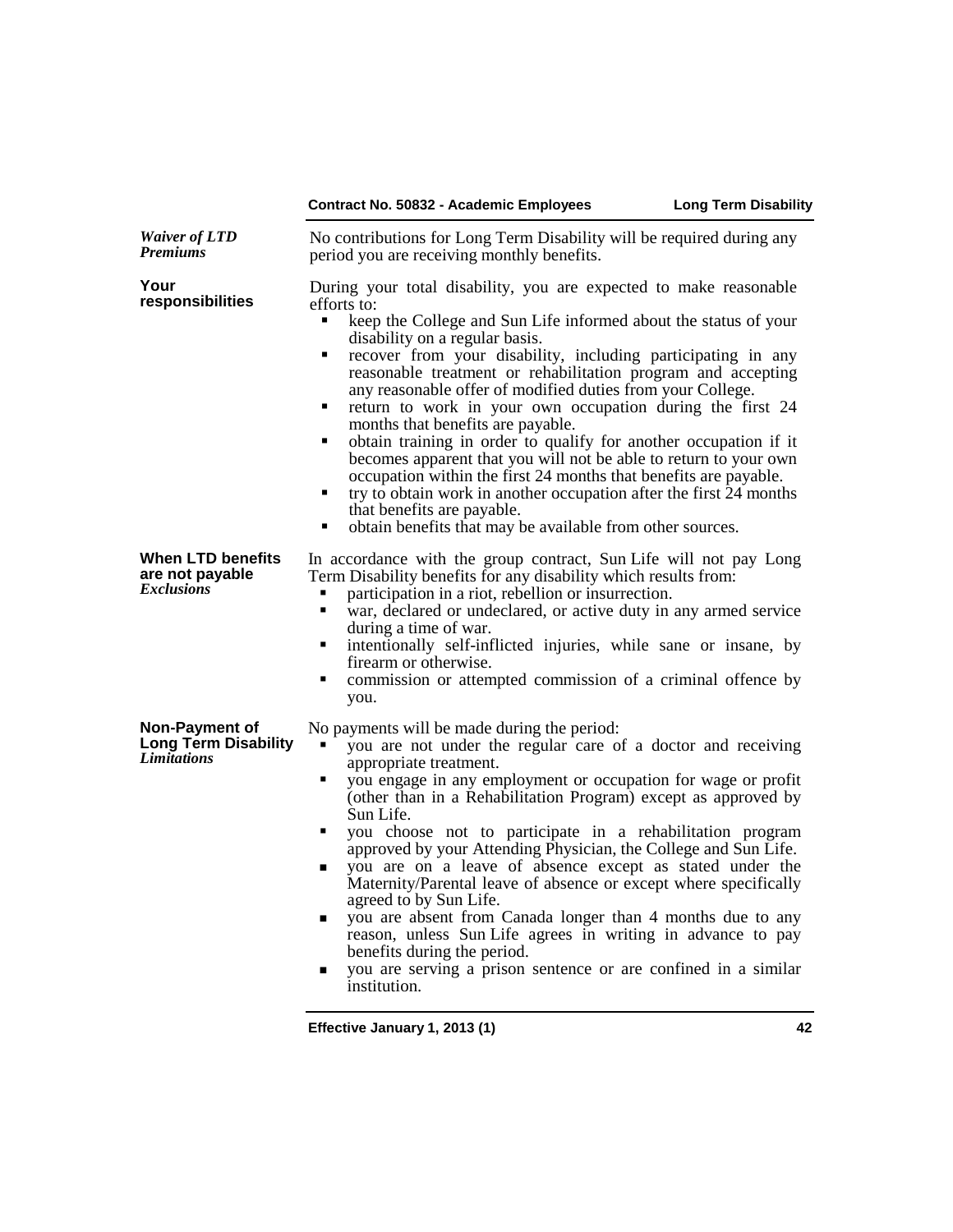### **Contract No. 50832 - Academic Employees Long Term Disability**

| When LTD payments | Your Long Term Disability payments end on the earliest of the                                                             |
|-------------------|---------------------------------------------------------------------------------------------------------------------------|
| end               | following dates:                                                                                                          |
|                   | • the date you no longer meet the definition of Totally Disabled.<br>the last day of the month in which you reach age 65. |

- 
- the last day of the month in which you die.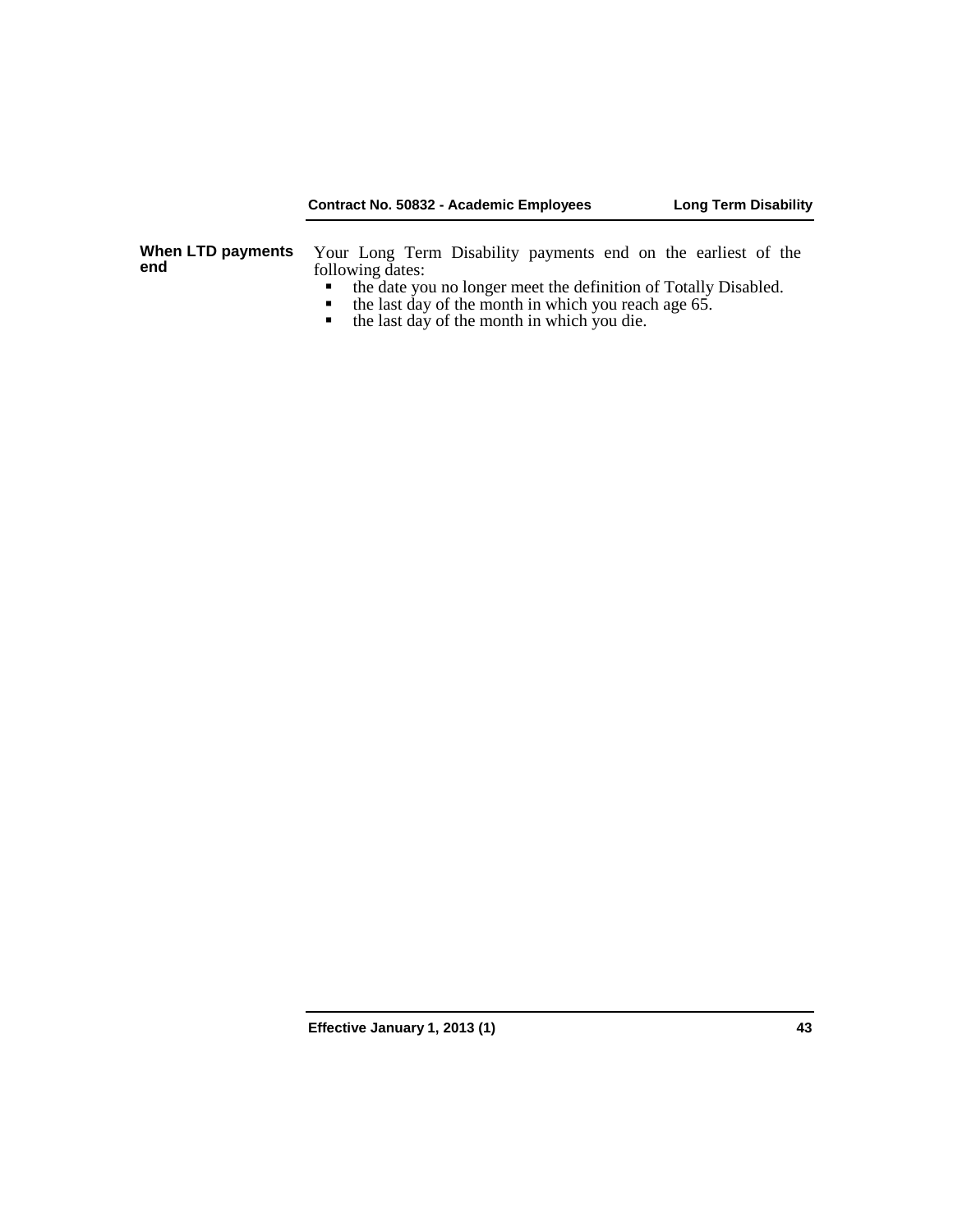## **Section 16 - Life Insurance Coverage**

**General description**  Your Employee Life Insurance is term insurance that covers you 24 hours per day while you remain an employee of the College and continue to meet the eligibility requirements for insurance under the group contract. There are three levels of coverage. They are described below. Basic Life Insurance You are covered in the amount of \$25,000.

| Supplementary Life<br>Insurance | You may choose additional coverage in units<br>of $$10,000$ up to a maximum of $$60,000$ . |
|---------------------------------|--------------------------------------------------------------------------------------------|
|                                 |                                                                                            |

Employee Pay-All Life Insurance Provided you have chosen the maximum of \$60,000 under the Supplementary Life Insurance benefit you may choose to be covered in units of \$10,000 up to an additional \$300,000 under the Employee Pay-All Life Insurance.

If you are covered for the maximum benefits available under the Plan you would be insured for a total of \$385,000.

**Change without evidence of insurability** No medical examination or other evidence of insurability is required provided you are actively at work and you apply for the optional life insurance for you or your spouse within 31 days of the following:

- the date you completed your Waiting Period, or
- the date you acquire a Dependent or an additional Dependent, or the date your marital status changes.
- 

*What happens if I do not apply within 31 days or I wish to increase the amount of Life Insurance?*

You will be required to furnish evidence of insurability to Sun Life. Such insurance coverage will take effect only upon the date your evidence of insurability is approved by Sun Life. It is important to note that it is possible that coverage could be declined. Serious consideration should be given before declining the life benefits at the time the benefits are first offered to you.

#### **Coverage during total disability (***The contract holder has the sole legal and financial liability for*

If you become totally disabled before you retire or reach age 65, whichever is earlier, Life coverage for you and your dependents may continue without the payment of premiums as long as you are in receipt of Long Term Disability (LTD) benefits. This continued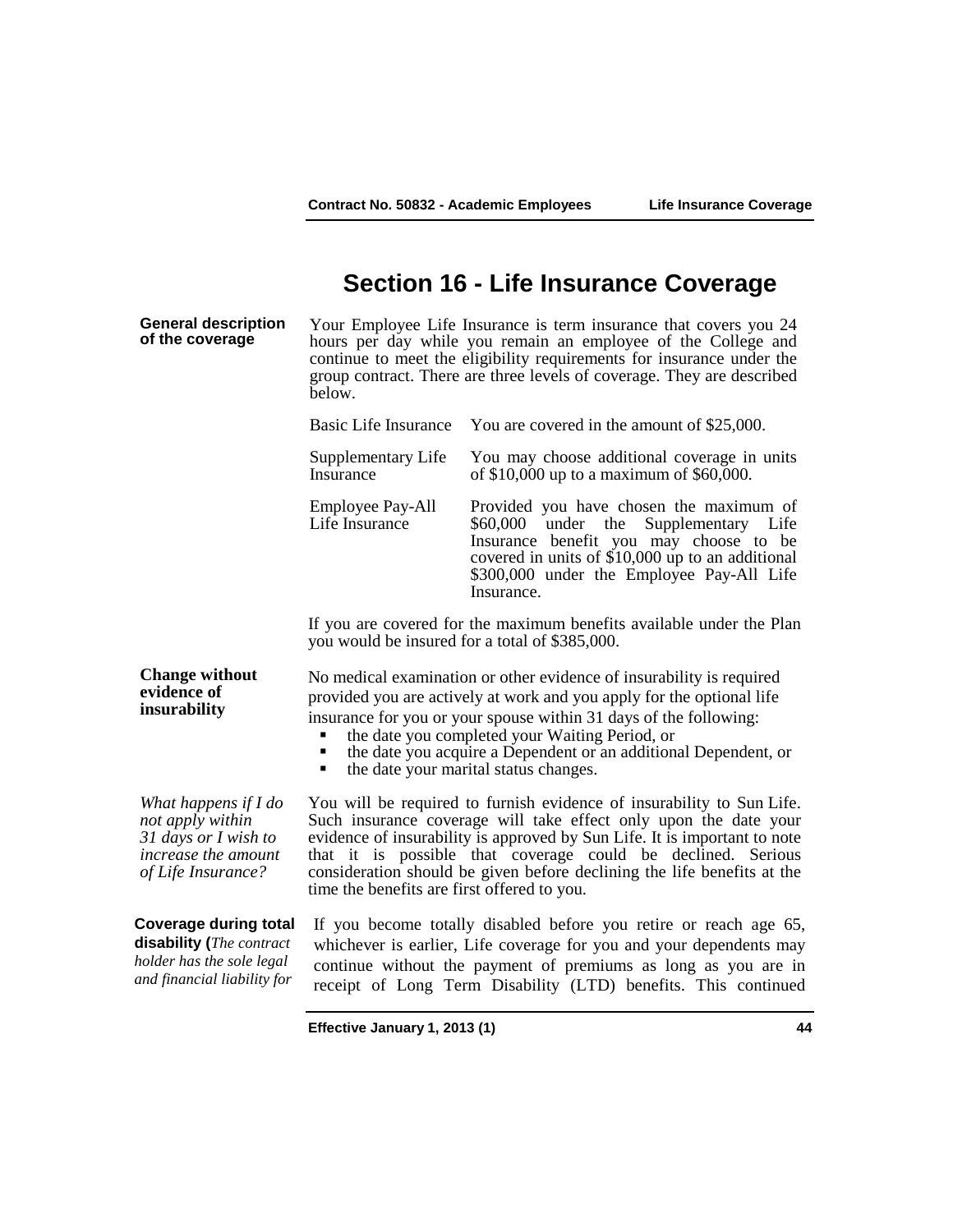*the Coverage during total as administrator on behalf of the contract holder***)**

*disability. Sun Life only acts*  the date you became totally disabled, including reductions and coverage is subject to the terms of the contract which were in effect on terminations. In addition, all continued coverage with Sun life terminates on the date the benefit under which the person is covered with Sun Life terminates.

# **Accidental Death and Dismemberment**

| <b>General description</b><br>of the coverage<br>(Mandatory) | Accidental Death and Dismemberment (AD $\&$ D) insurance is<br>provided. This means that if, due to an accident occurring while<br>covered, you die or suffer a dismemberment as listed in the table under<br>Table of Losses, you may be eligible for benefits. Any death benefit<br>paid under this coverage is in addition to the Basic Life Insurance<br>coverage.                                                                                                                                          |
|--------------------------------------------------------------|-----------------------------------------------------------------------------------------------------------------------------------------------------------------------------------------------------------------------------------------------------------------------------------------------------------------------------------------------------------------------------------------------------------------------------------------------------------------------------------------------------------------|
| <b>Accident</b>                                              | An accident is a bodily injury that occurs solely as a direct result of a<br>violent, sudden and unexpected action from an outside source.                                                                                                                                                                                                                                                                                                                                                                      |
| <b>Your Accidental</b><br>Death and                          | Amount of Insurance - \$25,000                                                                                                                                                                                                                                                                                                                                                                                                                                                                                  |
| <b>Dismemberment</b><br><b>Insurance</b>                     | 100% of the insurance is payable in the event of accidental death. For<br>other Dismemberment situations the amount payable is \$25,000 pro-<br>rated in proportion to the percentages identified in the Table of Losses<br>Chart.                                                                                                                                                                                                                                                                              |
| What the Plan will<br>pay                                    | The Plan will pay for this benefit if you:<br>accidentally drown.<br>disappear in an accident while travelling. This only applies if the<br>means of transportation disappears, sinks, is wrecked, forced to<br>land or stranded and the body is not found within one year. There<br>must be no evidence that you are still alive.<br>are in an accident or exposed to the elements and, as a direct<br>٠<br>result, you suffer one of the losses listed below within 365 days<br>of that accident or exposure. |
|                                                              | The amount that the Plan will pay is a percentage of the \$25,000. The<br>percentage depends on the loss suffered. The following table shows the<br>percentages used to determine the payment. However, only the largest<br>percentage is paid for injuries to the same limb resulting from the same<br>accident, and the maximum payable due to any one accident is<br>\$25,000.                                                                                                                               |
|                                                              |                                                                                                                                                                                                                                                                                                                                                                                                                                                                                                                 |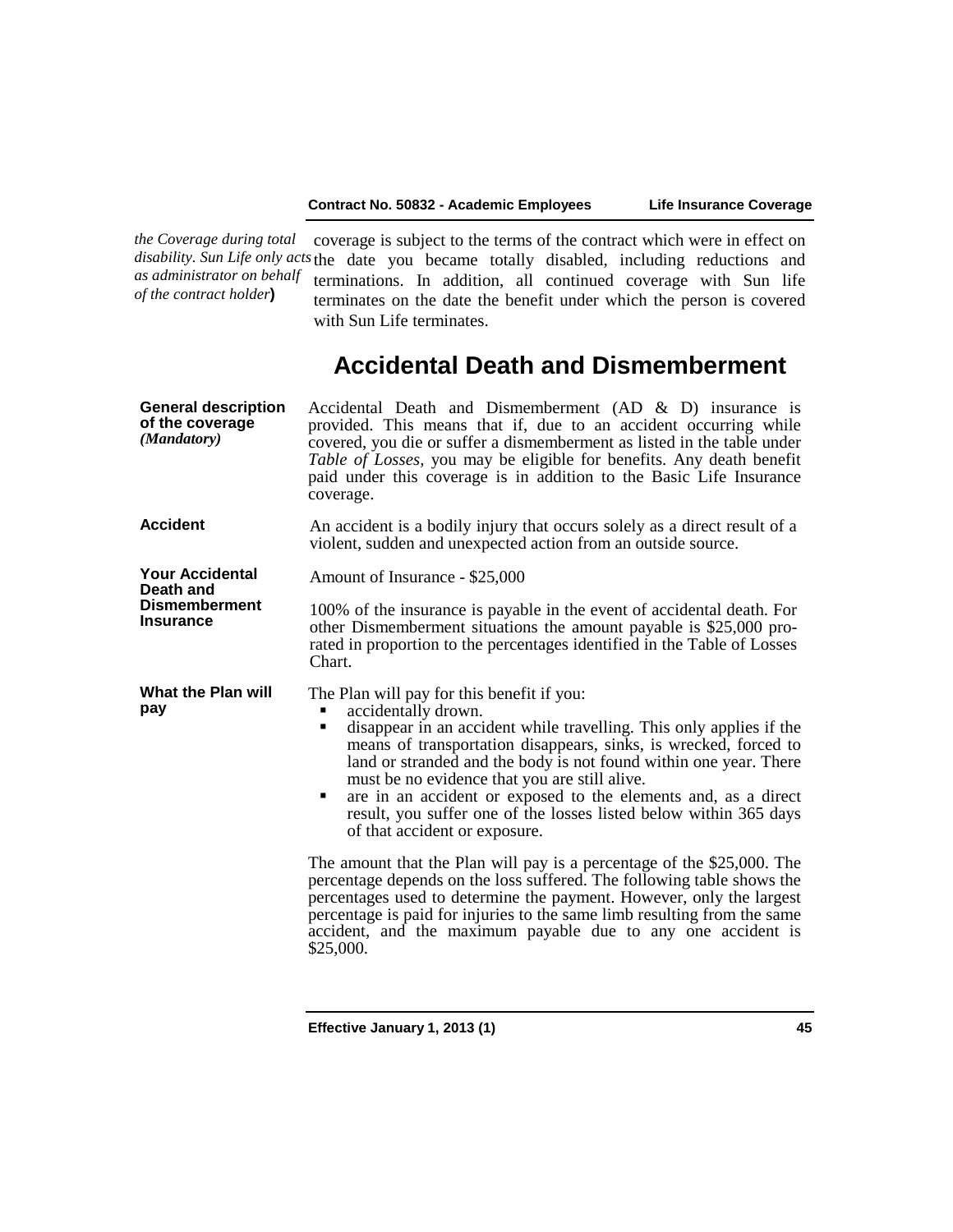**Contract No. 50832 - Academic Employees Life Insurance Coverage**

|                        | TABLE OF LOSSES CHART                                                                                                                                                                                                                                                                                                                                                                                                                                                                                                                                                                                                                                                                                                                                                                                                                                                                                                                                                                                                                                 |        |
|------------------------|-------------------------------------------------------------------------------------------------------------------------------------------------------------------------------------------------------------------------------------------------------------------------------------------------------------------------------------------------------------------------------------------------------------------------------------------------------------------------------------------------------------------------------------------------------------------------------------------------------------------------------------------------------------------------------------------------------------------------------------------------------------------------------------------------------------------------------------------------------------------------------------------------------------------------------------------------------------------------------------------------------------------------------------------------------|--------|
|                        | Loss of life                                                                                                                                                                                                                                                                                                                                                                                                                                                                                                                                                                                                                                                                                                                                                                                                                                                                                                                                                                                                                                          | 100%   |
|                        | Loss of both hands                                                                                                                                                                                                                                                                                                                                                                                                                                                                                                                                                                                                                                                                                                                                                                                                                                                                                                                                                                                                                                    | 100%   |
|                        | Loss of both feet                                                                                                                                                                                                                                                                                                                                                                                                                                                                                                                                                                                                                                                                                                                                                                                                                                                                                                                                                                                                                                     | 100%   |
|                        | Loss of one hand                                                                                                                                                                                                                                                                                                                                                                                                                                                                                                                                                                                                                                                                                                                                                                                                                                                                                                                                                                                                                                      | 50%    |
|                        | Loss of one foot                                                                                                                                                                                                                                                                                                                                                                                                                                                                                                                                                                                                                                                                                                                                                                                                                                                                                                                                                                                                                                      | 50%    |
|                        | Loss of thumb and index finger on the same hand                                                                                                                                                                                                                                                                                                                                                                                                                                                                                                                                                                                                                                                                                                                                                                                                                                                                                                                                                                                                       | 33.33% |
|                        | Loss of use of one arm and one leg                                                                                                                                                                                                                                                                                                                                                                                                                                                                                                                                                                                                                                                                                                                                                                                                                                                                                                                                                                                                                    | 100%   |
|                        | Loss of use of one arm                                                                                                                                                                                                                                                                                                                                                                                                                                                                                                                                                                                                                                                                                                                                                                                                                                                                                                                                                                                                                                | 50%    |
|                        | Loss of use of one leg                                                                                                                                                                                                                                                                                                                                                                                                                                                                                                                                                                                                                                                                                                                                                                                                                                                                                                                                                                                                                                | 50%    |
|                        | Loss of entire sight of one eye                                                                                                                                                                                                                                                                                                                                                                                                                                                                                                                                                                                                                                                                                                                                                                                                                                                                                                                                                                                                                       | 50%    |
|                        | Loss of entire sight of both eyes                                                                                                                                                                                                                                                                                                                                                                                                                                                                                                                                                                                                                                                                                                                                                                                                                                                                                                                                                                                                                     | 100%   |
|                        | Loss of sight of one eye and either one hand or one foot                                                                                                                                                                                                                                                                                                                                                                                                                                                                                                                                                                                                                                                                                                                                                                                                                                                                                                                                                                                              | 100%   |
| <b>Accidental Loss</b> | Loss of a hand means that it was severed at or above the wrist.<br>Loss of a foot means that it was severed at or above the ankle.<br>Loss of a thumb and index finger means that they were severed at<br>٠<br>or above the first joint from the hand.<br>Loss of sight must be total and permanent.<br>٠                                                                                                                                                                                                                                                                                                                                                                                                                                                                                                                                                                                                                                                                                                                                             |        |
|                        | Loss of use of limb must be total, continuous for 12 months, and then<br>must be determined to be permanent and irrecoverable before the<br>benefit is payable.                                                                                                                                                                                                                                                                                                                                                                                                                                                                                                                                                                                                                                                                                                                                                                                                                                                                                       |        |
| What is not covered    | The Plan will not pay AD $\&$ D benefits for losses that are the result of:<br>suicide or self-inflicted injury, while sane or insane.<br>taking any poison, drug or medicine, whether voluntarily or<br>П<br>otherwise.<br>inhaling gas, whether voluntarily or otherwise, other than as a<br>٠<br>result of performance by the employee of the regular duties of his<br>employment.<br>bodily or mental infirmity or disease of any kind or infection<br>other than infection occurring simultaneously with and in<br>consequence of an accidental cut or wound.<br>flying in, descending from or being exposed to any hazard related<br>٠<br>to an aircraft while<br>receiving flying lessons.<br>$\Box$<br>performing any duties in connection with the aircraft (except<br>$\Box$<br>when such duties are being performed as part of your<br>occupation with the College).<br>being flown for a parachute jump.<br>$\Box$<br>a member of the armed forces if the aircraft is under the<br>$\Box$<br>control of or chartered by the armed forces. |        |
|                        | war, insurrection or the hostile action of the armed forces of any                                                                                                                                                                                                                                                                                                                                                                                                                                                                                                                                                                                                                                                                                                                                                                                                                                                                                                                                                                                    |        |

#### *TABLE OF LOSSES CHART*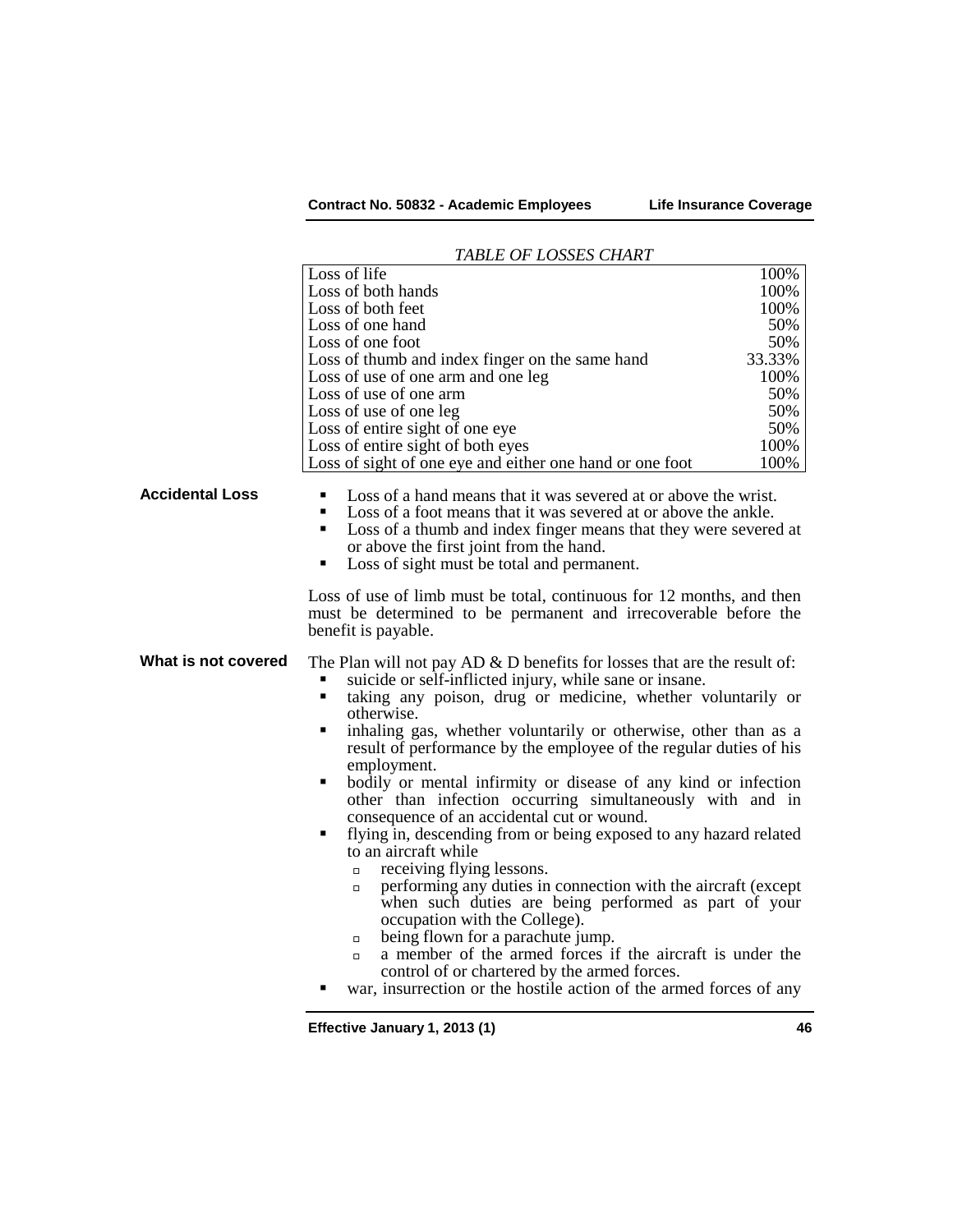|                                                                      |                                                                                                                                                                                                                                                 | Contract No. 50832 - Academic Employees           |             | Life Insurance Coverage                                                                                                                                                                                                                                                                  |  |
|----------------------------------------------------------------------|-------------------------------------------------------------------------------------------------------------------------------------------------------------------------------------------------------------------------------------------------|---------------------------------------------------|-------------|------------------------------------------------------------------------------------------------------------------------------------------------------------------------------------------------------------------------------------------------------------------------------------------|--|
|                                                                      | country.<br>٠                                                                                                                                                                                                                                   | participation in a criminal offence               |             |                                                                                                                                                                                                                                                                                          |  |
| Coverage during total<br>disability                                  |                                                                                                                                                                                                                                                 | $&$ D. coverage will be continued.                |             | If you become totally disabled while insured before you terminate<br>employment, retire, or reach age 65, whichever is earliest, you're A.D.                                                                                                                                             |  |
|                                                                      |                                                                                                                                                                                                                                                 |                                                   |             | Dependent Life Insurance Coverage                                                                                                                                                                                                                                                        |  |
| <b>General description</b><br>of the coverage<br>(Optional)          |                                                                                                                                                                                                                                                 |                                                   |             | Dependent Life Insurance is term insurance which covers your spouse<br>and dependent children while you remain an employee of the College<br>and they continue to meet the eligibility requirements for the insurance.                                                                   |  |
| <b>Amount of Insurance</b>                                           | Spouse:                                                                                                                                                                                                                                         | \$5,000                                           | Each child: | \$2,000                                                                                                                                                                                                                                                                                  |  |
|                                                                      |                                                                                                                                                                                                                                                 | dependent children die.                           |             | The benefit is payable to you. Its purpose is to assist you and your<br>family with the additional financial burden should your spouse or                                                                                                                                                |  |
| Proof of good health                                                 |                                                                                                                                                                                                                                                 |                                                   |             | Required on all amount of coverage unless requested within 31 days<br>of completing the waiting period or of acquiring a new dependent.                                                                                                                                                  |  |
| <b>Coverage during Total</b><br><b>Disability</b>                    | If you become totally disabled before you terminate employment,<br>retire or reach age 65, whichever is the earliest, your Dependent Life<br>Insurance will be continued (provided it was in effect prior to your<br>date of total disability). |                                                   |             |                                                                                                                                                                                                                                                                                          |  |
|                                                                      |                                                                                                                                                                                                                                                 | of the date the disability begins.                |             | Sun Life must receive proof of your total disability within 12 months                                                                                                                                                                                                                    |  |
|                                                                      |                                                                                                                                                                                                                                                 |                                                   |             | <b>Appointing a Beneficiary</b>                                                                                                                                                                                                                                                          |  |
| <b>Beneficiary</b><br><b>Appointments</b>                            |                                                                                                                                                                                                                                                 | appointment, payment will be made to your estate. |             | You may name as beneficiary of your choice, a person, persons or<br>your estate. In the event of your death, benefits will be paid in the<br>name of the last legally nominated beneficiary you left on file with the<br>College Benefits Administrator. In the absence of a beneficiary |  |
| Appointment of a<br><b>Beneficiary</b> in the<br>Province of Ontario | insured.                                                                                                                                                                                                                                        |                                                   |             | Except as restricted by law you may change your beneficiary at any<br>time. In the Province of Ontario, the beneficiary is revocable by the<br>This means that you may change your beneficiary<br>appointment at any time without the approval of your beneficiary.                      |  |
|                                                                      |                                                                                                                                                                                                                                                 |                                                   |             |                                                                                                                                                                                                                                                                                          |  |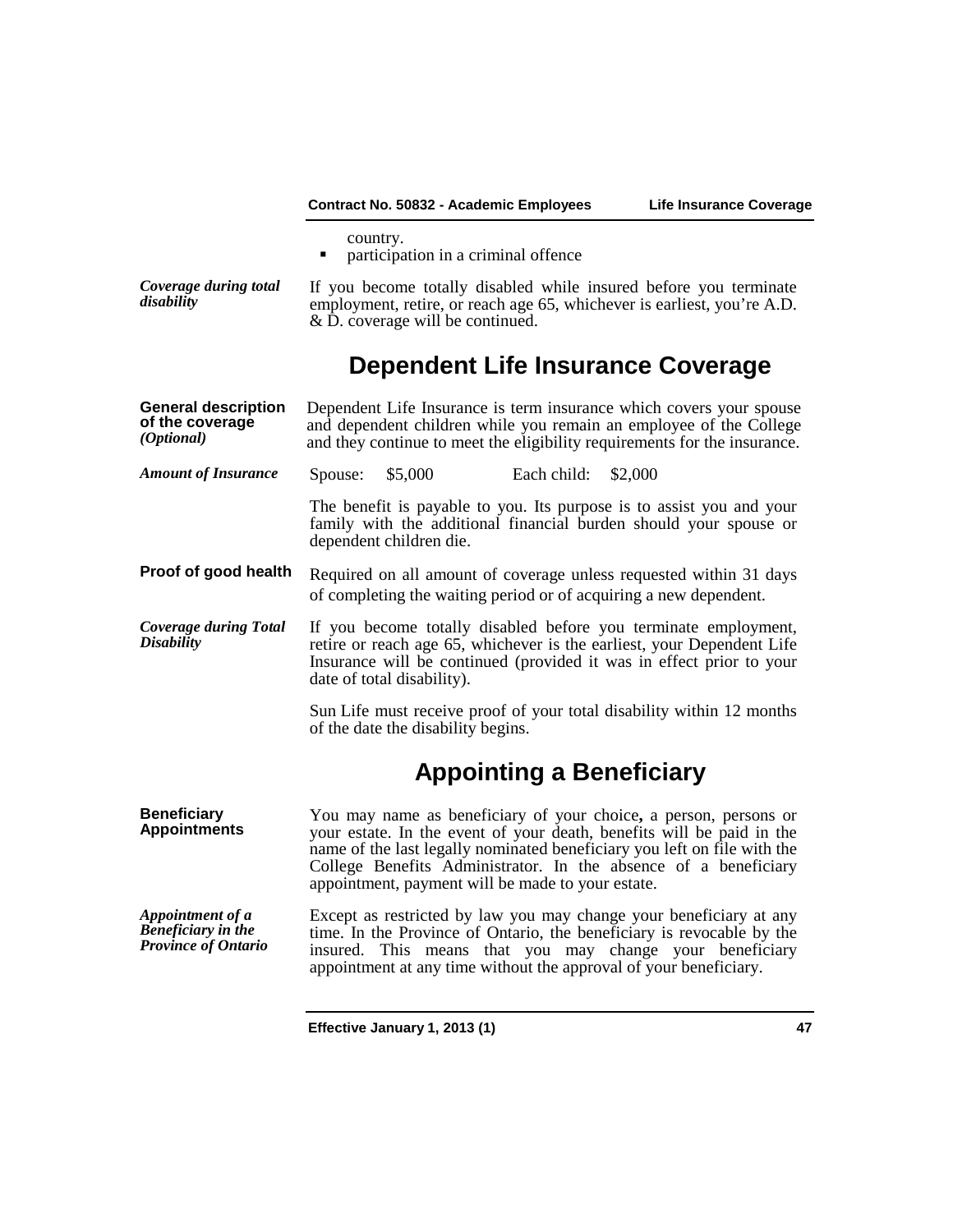#### **Contract No. 50832 - Academic Employees Life Insurance Coverage**

*Appointment of a Beneficiary in the Province of Quebec*

The Province of Quebec requires that you indicate whether your beneficiary is revocable or irrevocable at the time you make your benefit election. If you have indicated the beneficiary is irrevocable at the time of enrolment, you may only change the beneficiary appointment with the written permission of the current beneficiary. The enrolment form provided by the College contains this information.

Your beneficiary appointment can be a complex matter, and depending on your specific situation, you may wish to seek legal advice before making a nomination and/or changing an appointment. The necessary form is available from your Human Resources Department.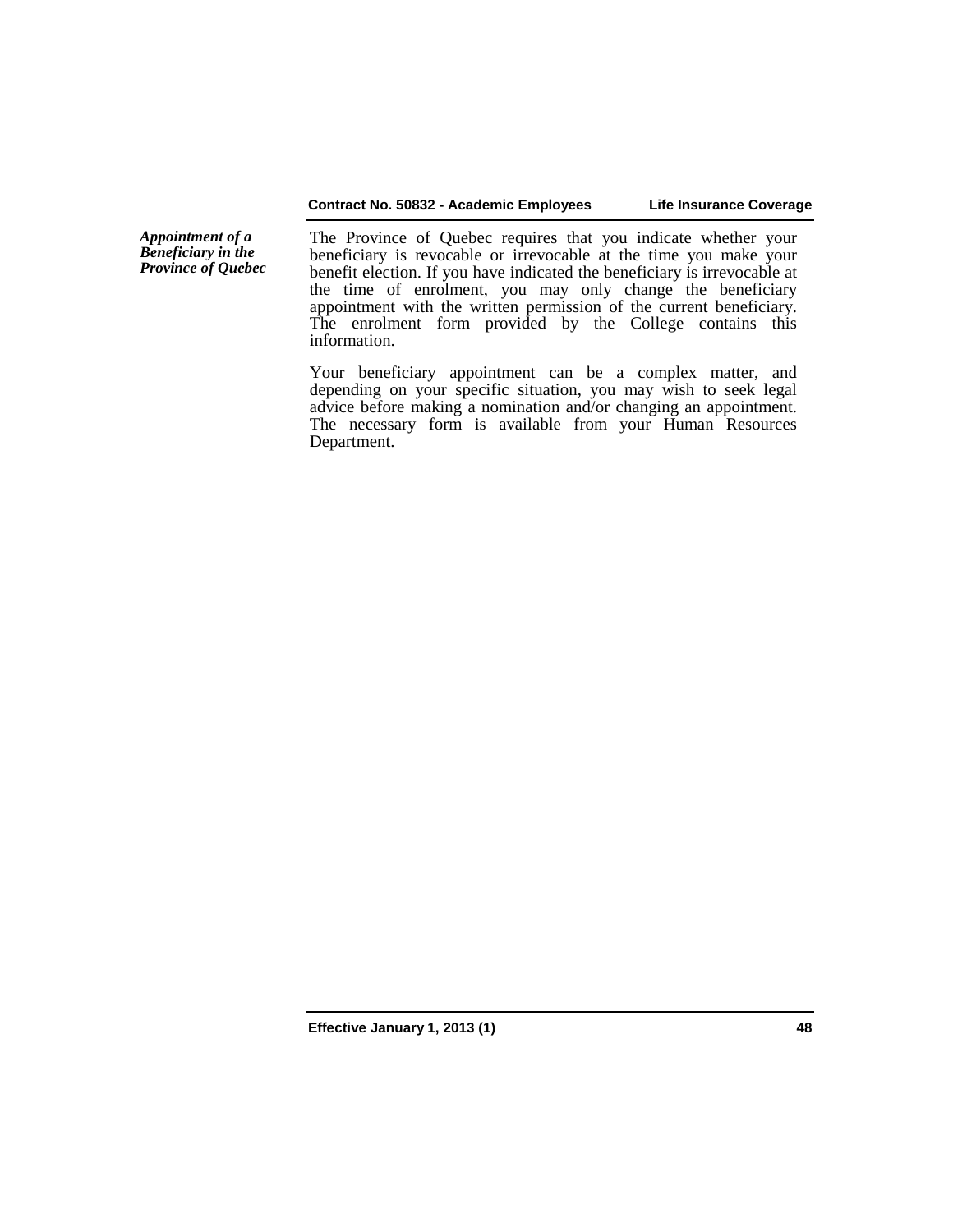## **Life Insurance Conversion**

**Converting your Life Insurance** When your Life Insurance terminates or reduces as a result of changes in your coverage that are age-related or as a result of your termination of employment, you may apply to convert the group Life coverage, to an individual Life policy with Sun Life without providing proof of good health.

> It is your responsibility to initiate an application to convert your Life Insurance with Sun Life. The College will issue a conversion form to you. This form will confirm details of your employment such as your start date with the College, the amount of insurance coverage in effect at the time of your separation from the College, the termination date of your insurance as well as providing a list of Sun Life numbers where you can call to get more information about your options on an individual policy. You have 31 days from the date your insurance is reduced or ceases to convert your Life Insurance to an individual Life policy with Sun Life.

*How much can I convert* You may convert your total Life Insurance coverage to a maximum of \$200,000.

*How long do I have to*  You have 31 days from the date your insurance coverage is reduced or ceases to convert your Life insurance to a private policy with Sun Life.

*If you die during the Conversion Period* If you die during this 31 day conversion period, the conversion amount of Life Insurance coverage will be paid to your last named beneficiary as recorded on your file in the Human Resources Department as a death claim.

**Converting your Dependent Life Insurance** You may also apply to convert your spouse's Life coverage to an individual Life policy with Sun Life without providing proof of good health. This is not available for dependent children.

> Where necessary in order to comply with applicable legislation: If your child's Life coverage ends due to the termination of your Life coverage, you may apply to convert the group Life coverage for your child to an individual Life policy with Sun Life without providing proof of good health.

#### *How long do I have to* You have 31 days from the date your spouse's Life insurance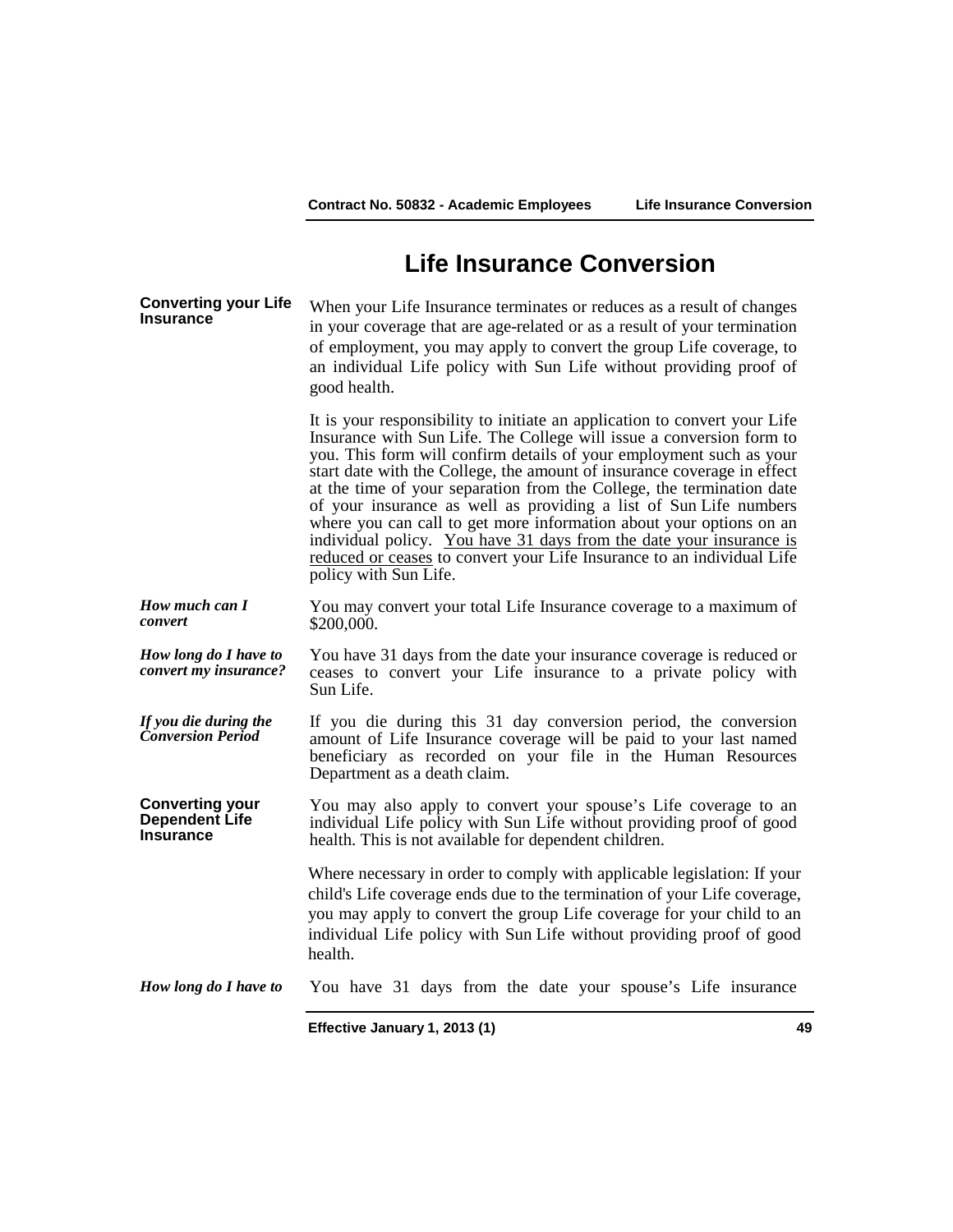#### **Contract No. 50832 - Academic Employees Life Insurance Conversion**

*convert my spouse's life*  coverage ceases to convert to a private policy with Sun Life.

*What happens if my spouse dies during the Conversion Period?*

If your Spouse dies during this 31 day conversion period, the conversion amount of Dependent Life Insurance coverage will be paid as a death claim to you.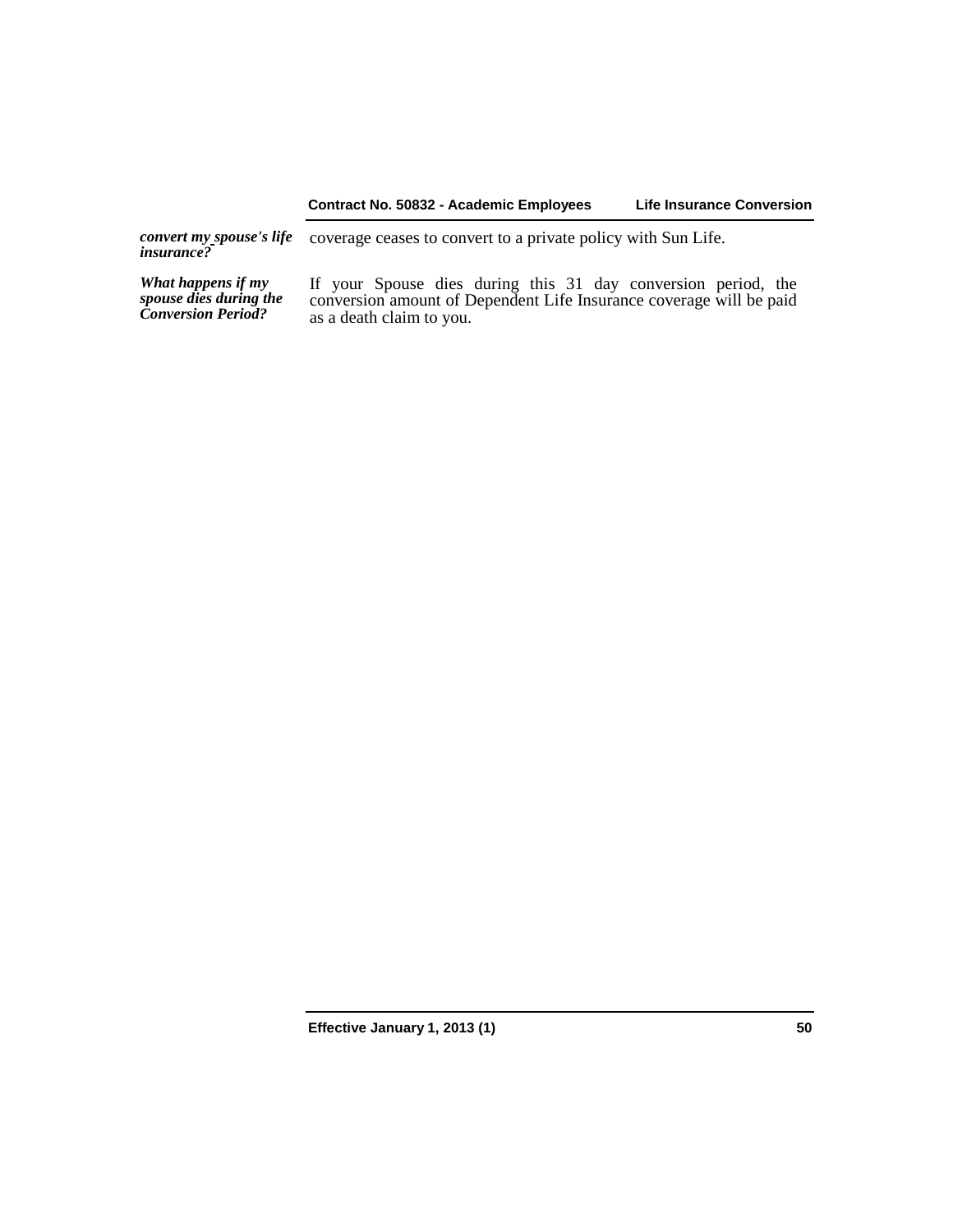# **Section 17 – Critical Illness Insurance**

**General Description General Description** Critical Illness insurance provides protection that Long Term of Coverage Disability, Life Insurance, and Extended Health Care insurance coverages do not. Following the diagnosis of a critical illness and a prescribed survival period, this insurance pays a one-time, lump-sum benefit (see Critical Illness brochure for additional information). **Eligibility** You are eligible to apply for coverage for yourself and/or your spouse provided you are a full-time Academic employee of the Colleges of Applied Arts and Technology. To qualify, you must: • be between the ages of 18 and 65<br>
• reside in Canada<br>
• he actively at work be actively at work provide proof of good health **Eligibility Date** Is the date you have completed the Waiting Period of one continuous month of full-time employment. **Coverage** Coverage is available to you and your spouse up to a maximum of \$200,000 in units of \$25,000. **Coverage Effective**  If you and your spouse apply on your Eligibility Date (or prior to), any amount of coverage that does not require medical information \$50,000 or less) will be effective on your Eligibility Date.<br>If you and your spouse apply within 31 days following your Eligibility Date, any amount of coverage that does not require medical information (\$50,000 or less) will be effective on the date the application form was signed. Your Human Resources Department must be in receipt of your signed application form within the 31 days following your Eligibility Date for coverage to be effective. If you apply for amounts that exceed \$50,000 during your eligibility period, you will be required to complete a medical questionnaire. If approved, you will be notified by Sun Life of the date your coverage will be effective. If you apply for coverage after your 31-day eligibility period, medical information will be required for all amounts of coverage applied for.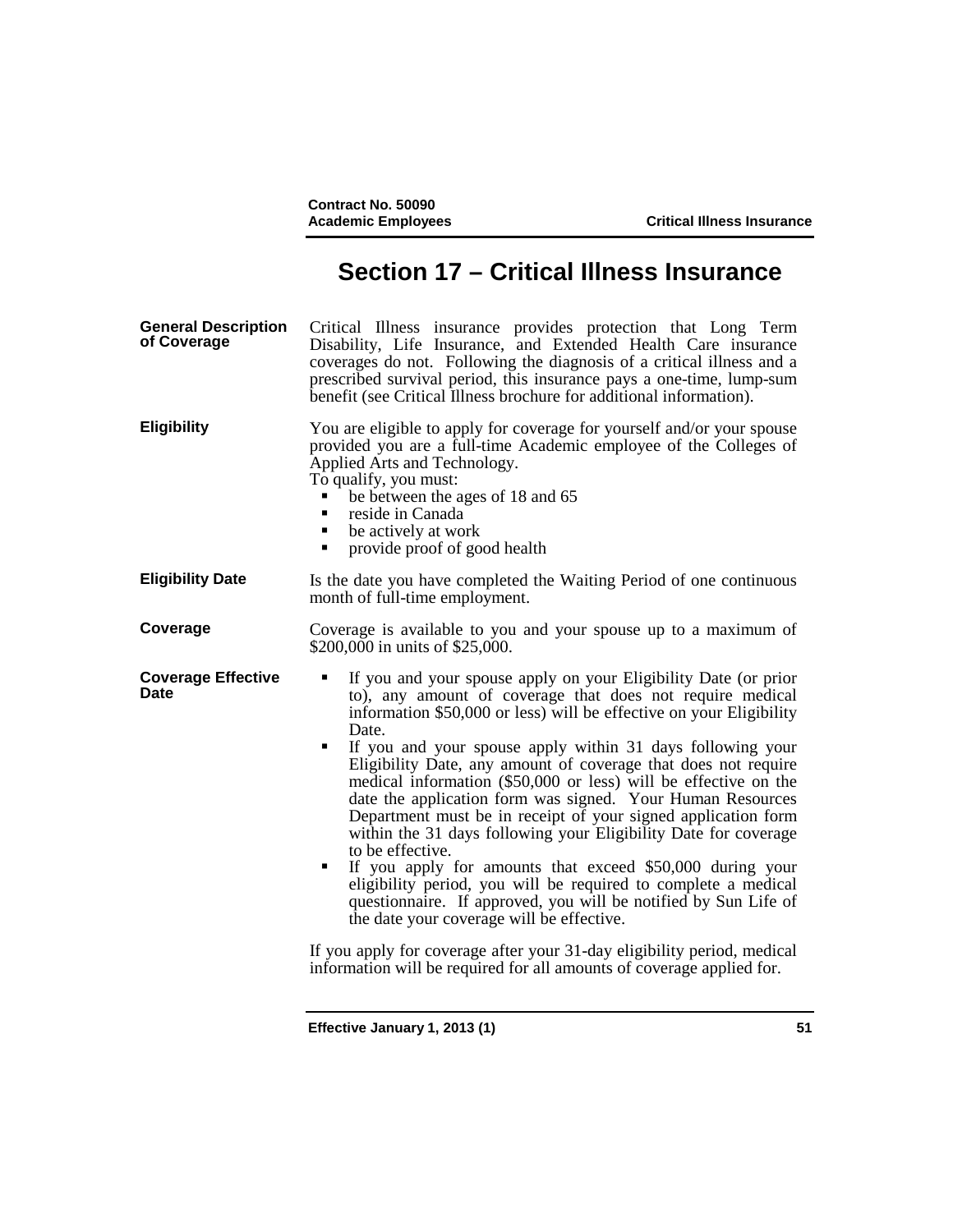|                                                      | <b>Contract No. 50090</b><br><b>Academic Employees</b>                                                                                                                                                                                                                                                                                                                                                                                                                                                                                                                                                                                                                                   | <b>Critical Illness Insurance</b> |
|------------------------------------------------------|------------------------------------------------------------------------------------------------------------------------------------------------------------------------------------------------------------------------------------------------------------------------------------------------------------------------------------------------------------------------------------------------------------------------------------------------------------------------------------------------------------------------------------------------------------------------------------------------------------------------------------------------------------------------------------------|-----------------------------------|
| <b>Insured Critical</b><br><b>Illness Conditions</b> | The Colleges of Applied Arts and Technology Critical Illness<br>insurance plan covers a broad range of conditions $-19$ in total $-$ as<br>follows:                                                                                                                                                                                                                                                                                                                                                                                                                                                                                                                                      |                                   |
|                                                      | 1. Cancer<br><b>Heart Attack (Myocardial Infarction)</b><br>2.<br>3.<br><b>Stroke</b><br>4. Aorta surgery                                                                                                                                                                                                                                                                                                                                                                                                                                                                                                                                                                                |                                   |
|                                                      | 5. Major organ transplant<br>6. Major burns<br>7. Major organ failure requiring transplant<br>8. Kidney Failure                                                                                                                                                                                                                                                                                                                                                                                                                                                                                                                                                                          |                                   |
|                                                      | 9. Alzheimer's disease<br>10. Loss of speech<br>11. Parkinson's disease<br>12. Coronary artery bypass surgery                                                                                                                                                                                                                                                                                                                                                                                                                                                                                                                                                                            |                                   |
|                                                      | 13. Blindness<br>14. Multiple Sclerosis<br>15. Loss of independent existence<br>16. Deafness<br>17. Paralysis                                                                                                                                                                                                                                                                                                                                                                                                                                                                                                                                                                            |                                   |
|                                                      | 18. Coma<br>19. Benign brain tumour                                                                                                                                                                                                                                                                                                                                                                                                                                                                                                                                                                                                                                                      |                                   |
|                                                      | For further description of these disabilities please read the "Critical"<br>Illness Insurance" brochure.                                                                                                                                                                                                                                                                                                                                                                                                                                                                                                                                                                                 |                                   |
| <b>Limitations and</b><br><b>Exclusions</b>          | No benefits are payable for claims resulting from:<br>Declared or undeclared war, insurrection or rebellion<br>Voluntary participation in a riot or act of civil disobedience<br>٠<br>Attempted suicide, or intentionally self-inflicted injuries while<br>п<br>sane or self-inflicted injuries while insane<br>Committing or attempting to commit a criminal offence<br>Use of illegal or illicit drugs or substances, misuse of drugs or<br>٠<br>alcohol<br>Any symptom or medical problem leading to a diagnosis or<br>surgery if that symptom or medical problem began or occurred<br>before the first premium due date<br>Any symptom or medical problem, leading to a diagnosis of |                                   |
|                                                      | Effective January 1, 2013 (1)                                                                                                                                                                                                                                                                                                                                                                                                                                                                                                                                                                                                                                                            | 52                                |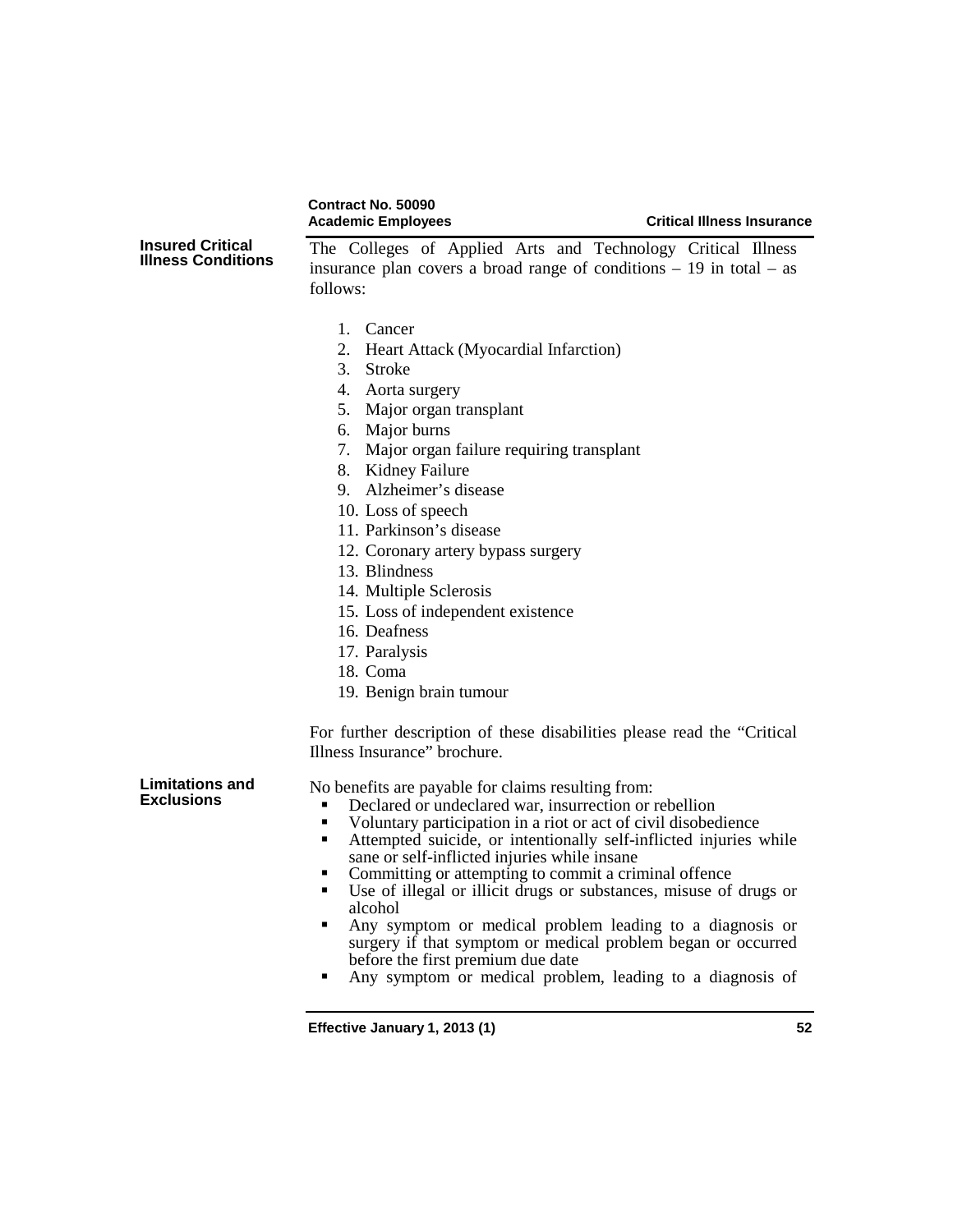| Contract No. 50090        |  |
|---------------------------|--|
| <b>Academic Employees</b> |  |

cancer, which commenced within 90 days following the first **PEREDEN** PRIMA TO PERFECT PRIMA PERFECT PRIMA PRIMA PERFECT PRIMA PRIMA PRIMA PRIMA PRIMA PRIMA PRIMA PRIMA PRIMA PRIMA PRIMA PRIMA PRIMA PRIMA PRIMA PRIMA PRIMA PRIMA PRIMA PRIMA PRIMA PRIMA PRIMA PRIMA PRIMA PRIMA PRIMA

- 
- For any coverage that does not require health information (\$50,000 or less), no benefit is payable for any covered condition that occurs within 12 months after the effective date of the insured person's coverage, and that resulted from any injury, sickness or medical condition (whether or not diagnosed) for which, during the 12 months prior to the effective date of insurance, the insured person:
	- $\Box$  had symptoms
	- $\Box$  consulted a physician or other health care practitioner, or
	- $\Box$  was provided any health-related care, advice or treatment, or that a reasonable prudent person, with such injury, sickness or medical condition, would have consulted a physician or any other health care practitioner.

# **Coverage Ends** Your Critical Illness Insurance coverage will end on the earliest of:<br>the day you retire;

- 
- the day you reach age 65;<br>the date you no longer a re
- the date you no longer a resident of Canada;
- the day the benefit is paid for the first covered condition;
- $\blacksquare$  the day your employment ends;<br> $\blacksquare$  the day the group contract ends:
- the day the group contract ends;
- the end of the period for which premiums have been paid; or the day of your death.
- the day of your death.

Your Spouse's Critical Illness coverage will end on the earlier of:

- the day your spouse no longer qualifies under the definition;<br>
 the day you or your spouse reach age 65;<br>
 the day your spouse no longer resides in Canada;
- 
- the day your spouse no longer resides in Canada;<br>the day the benefit is paid for the first covered co-
- the day the benefit is paid for the first covered condition;<br>
 the day your employment ends;<br>
 the day the group contract ends;
- 
- $\bullet$  the day the group contract ends;<br>the end of the period for which r
- the end of the period for which premiums have been paid; or the day of your spouse's death
- the day of your death or the day of your spouse's death.

**Coverage** 

If you lose your Critical Illness insurance coverage through a change in employment, marital status or retire, you and/or your spouse can maintain your coverage up to a maximum of \$100,000 by calling Sun Life Financial within 31 days of loss of coverage. If you reach age 65, therefore your coverage terminates, your spouse is still eligible to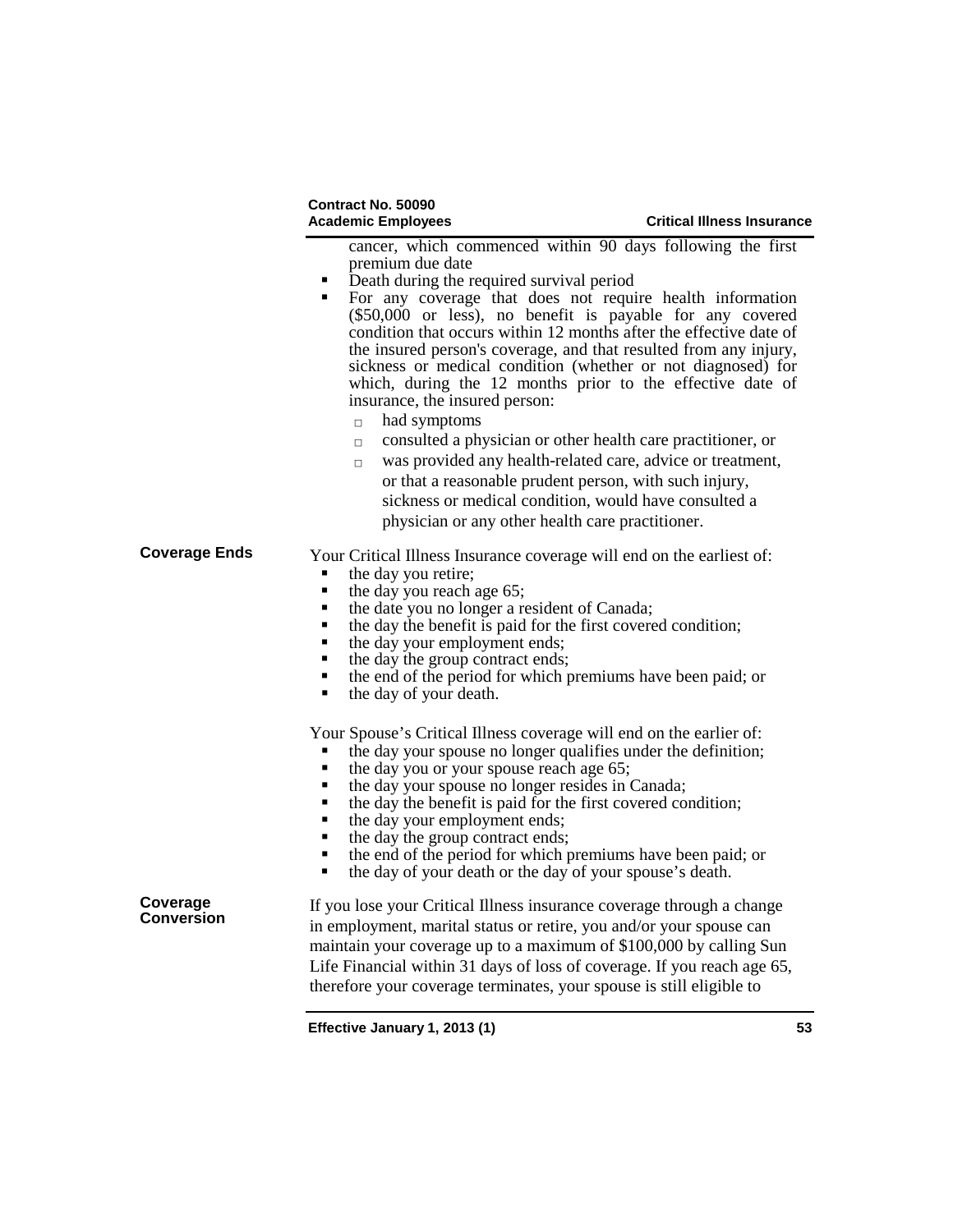|                     | Contract No. 50090<br><b>Academic Employees</b>                                                                                                   | <b>Critical Illness Insurance</b> |
|---------------------|---------------------------------------------------------------------------------------------------------------------------------------------------|-----------------------------------|
|                     | convert their coverage (up to a maximum of \$100,000) if they are<br>under the age of 65.<br>Note: Not eligible to convert coverage after age 65. |                                   |
| <b>How to Apply</b> | To apply for coverage, contact your College Benefits Administrator to<br>obtain an enrolment package.                                             |                                   |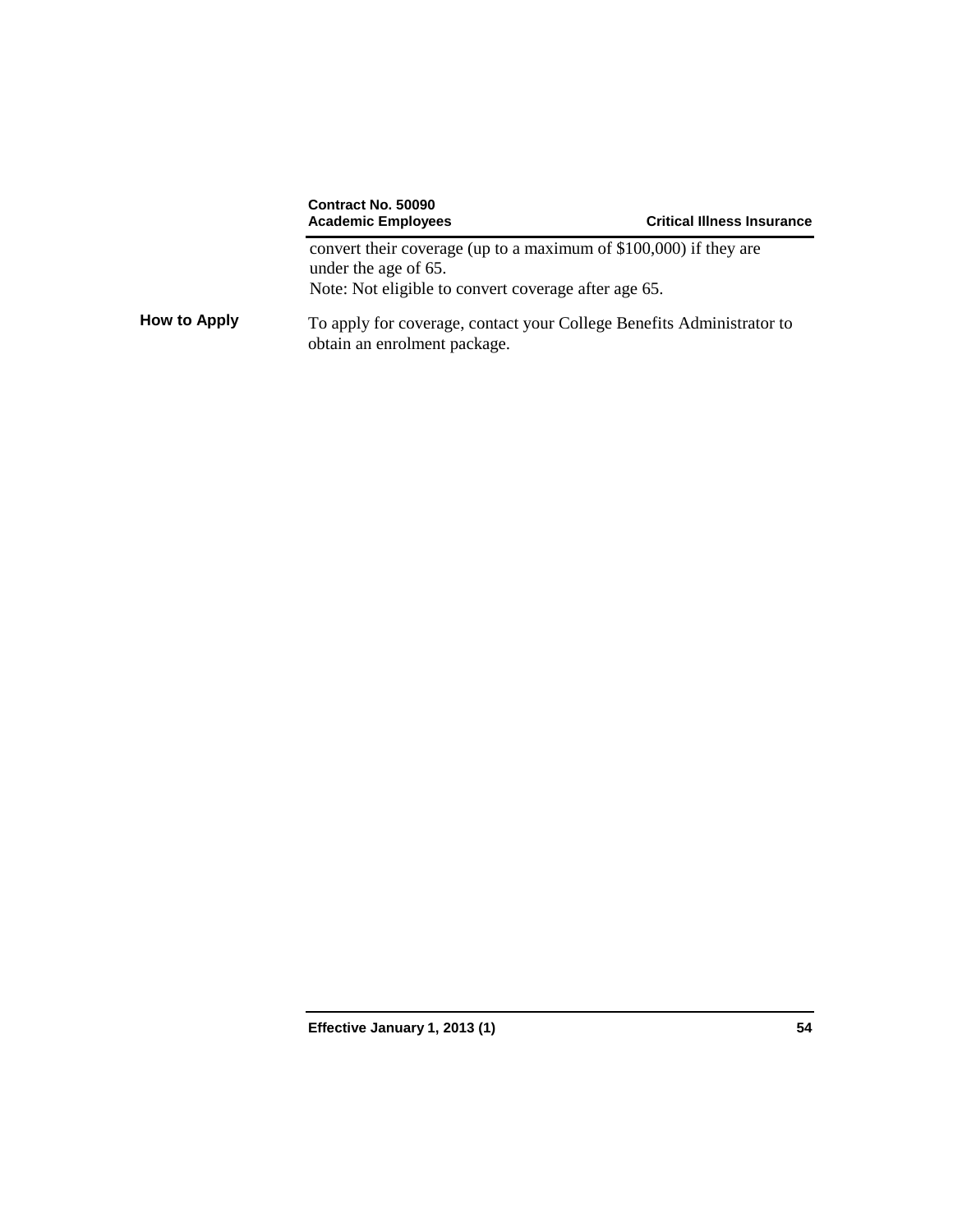# **Section 18 - Submission of Claims**

# **Making Claims**

Sun Life is dedicated to processing your claims promptly and efficiently. You should contact your employer to get the proper form to make a claim.

There are time limits for making claims. These limits are discussed in the appropriate sections of this employee benefits booklet. If you fail to abide by these time limits, you may not be entitled to some or all benefit payments.

All claims must be made in writing on forms approved by Sun Life.

For the assessment of a claim, Sun Life may require medical records or reports, proof of payment, itemized bills, or other information Sun Life considers necessary. Proof of claim is at your expense.

# **Legal actions**

Except where or when applicable legislation permits the use of a different limitation period, every action or proceeding against an insurer for the recovery of insurance money payable under this contract is absolutely barred unless commenced within the time set out in the Insurance Act or the time set out in such other legislation as may apply to a claim, action or proceeding for insurance money.

Where or when applicable legislation permits the use of a different limitation period, no legal action or proceeding may be brought against Sun Life:

regarding any claims for which no payment has been made by Sun Life, more than one year after the end of the time period in which the initial submission of proof of claim is required by the terms of the contract, or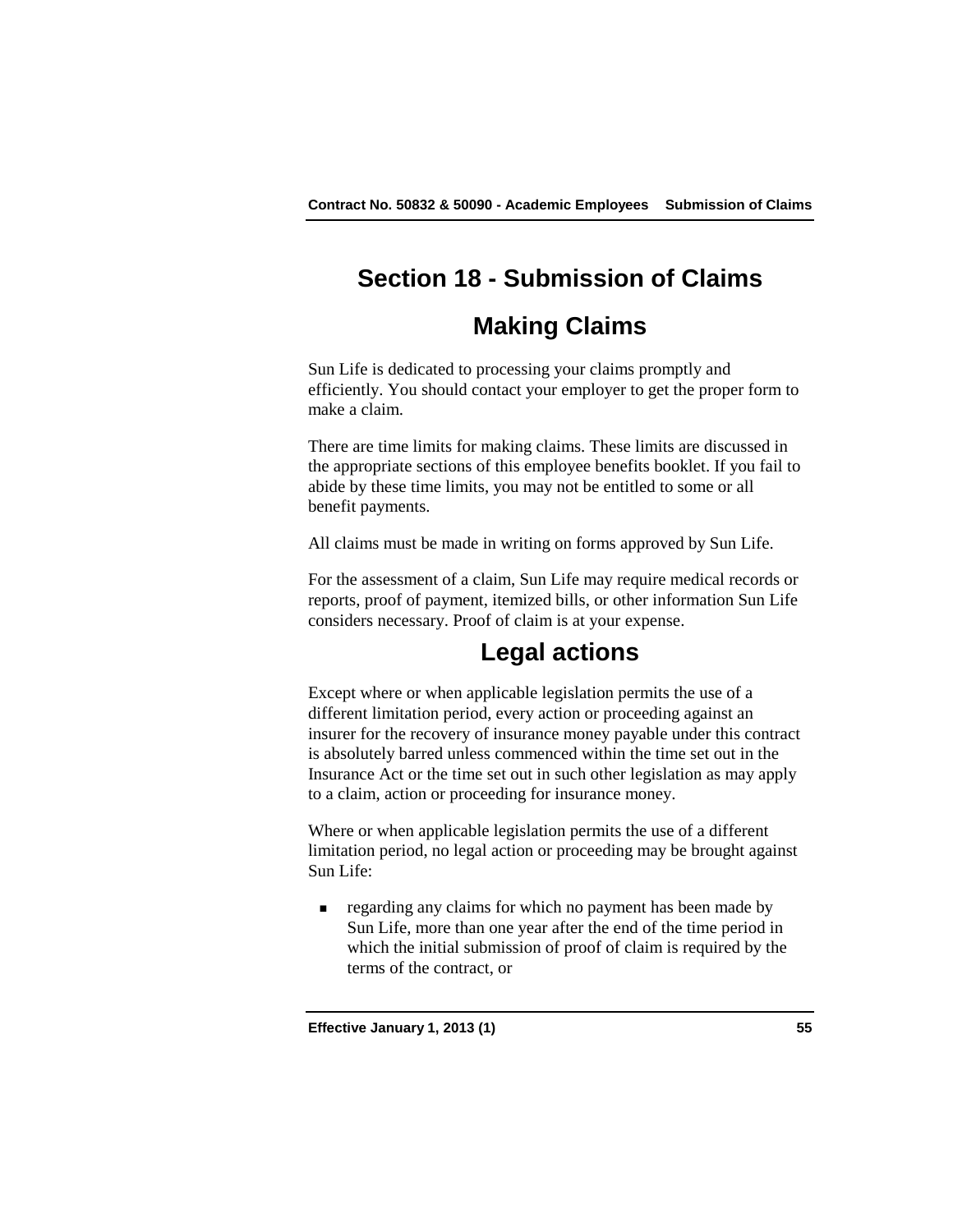- **regarding claims for disability benefits that have been paid by** Sun Life for some period of time, more than one year after the last date for which disability benefits have been paid, or
- **regarding all other claims for which some payment has been** made by Sun Life, more than one year after the last payment made by Sun Life with respect to the claim, or
- regarding claims for *Coverage during total disability* which are initially approved, more than one year after the date you cease to be covered or your premiums cease to be waived.

# **Making an Extended Health Care Claim**

| <b>Drug Card Plan</b>                                                         | The drug card is used for prescription drugs only. The card is<br>accepted at most drug stores across Canada. The drug card cannot be<br>used outside Canada. Other claims, such as physiotherapy or medical<br>supplies, are not covered under the drug card plan and receipts must<br>be submitted to Sun Life using the Extended Health Care claim form<br>to obtain reimbursement. The drug card cannot be used outside of<br>Canada. These claims must be submitted to Sun Life using the<br>Extended Health Care claim form. |
|-------------------------------------------------------------------------------|------------------------------------------------------------------------------------------------------------------------------------------------------------------------------------------------------------------------------------------------------------------------------------------------------------------------------------------------------------------------------------------------------------------------------------------------------------------------------------------------------------------------------------|
| What happens if I do<br>not use the drug card to<br>purchase my drugs         | If you do not use the card for all your drug purchases, your<br>reimbursement could be affected due to pharmacy mark-ups on the cost<br>of the drugs. This means that you may have to pay more out-of pocket                                                                                                                                                                                                                                                                                                                       |
| <b>Time limits for filing</b><br>a claim                                      | Claims must be received by Sun Life no later than the earliest of:<br>548 days following the date on which the expense was incurred,<br>90 days following the end of your Extended Health Care<br>п<br>coverage, or<br>90 days following the termination of the Extended Health Care<br>provision.                                                                                                                                                                                                                                 |
| Co-ordination of<br>benefits<br>(Coverage under more<br><i>than one plan)</i> | If you are covered for Extended Health Care under this plan and you<br>and or your spouse are covered under another plan, your benefits will<br>be co-ordinated with the other plan following insurance industry<br>standards.                                                                                                                                                                                                                                                                                                     |
|                                                                               | These standards determine where you should send a claim first. Here<br>are some guidelines:<br>if you are claiming expenses for your spouse who is covered for<br>those expenses under another plan, you must send the claim to                                                                                                                                                                                                                                                                                                    |
|                                                                               |                                                                                                                                                                                                                                                                                                                                                                                                                                                                                                                                    |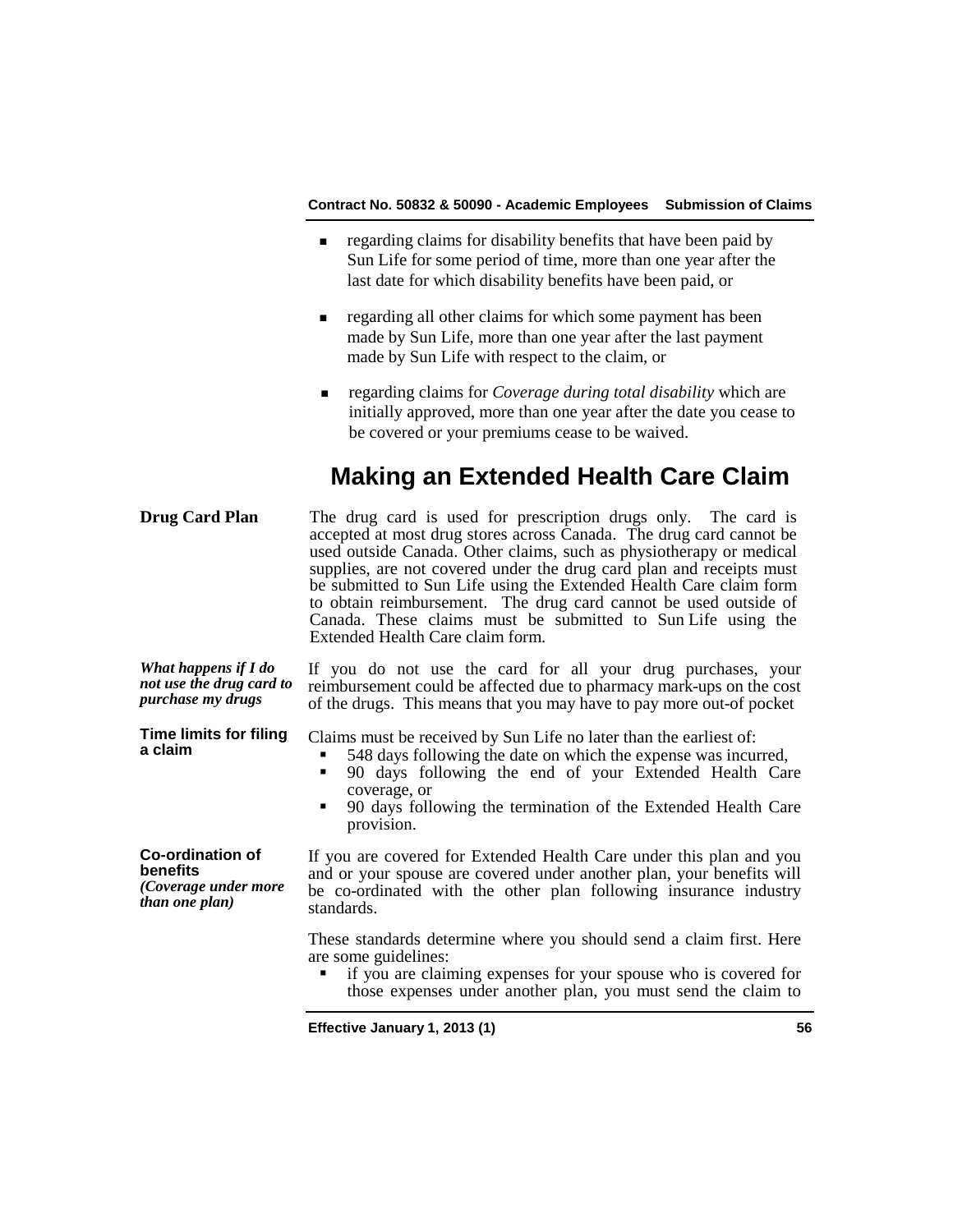your spouse's plan first. if you are claiming expenses for your children and both you and your spouse have coverage under different plans, you must claim under the plan of the parent with the earlier birthday (month and day) in the calendar year. For example, if your birthday is May 1 and your spouse's birthday is June 5, you must claim under your plan first. the maximum amount that you can receive from all plans for eligible expenses is 100% of actual expenses. If your spouse is over age 65 and eligible for coverage under the Ontario Drug Benefit Program (ODB), there are specific rules to follow. Contact your College Benefits Administrator for further details. **Ontario Assistive Devices Program** The Ontario Assistive Devices Program (ADP), run by the Ontario Ministry of Health, helps people who have long-term physical disabilities get needed equipment and supplies. To find out more about this program, contact the Assistive Devices Branch of the Ministry of Health. *The Claims Process* If you are submitting your first claim for benefits, the claim form can be obtained from your College Benefits Administrator. Sun Life will send the payment directly to you along with a pre-printed claim form for you to use when you submit your next claim. In the event you misplace your personalized claim form, a generic form can be obtained from your College Benefits Administrator. **Contacting Sun Life** Sun Life's web address is: [www.sunlife.ca](http://www.sunlife.ca/) Sun Life's e-mail address is [askus@sunlife.com](mailto:askus@sunlife.com) Sun Life's number in Toronto is 416-753-4300 Sun Life's toll-free number is-800-361-6212 Should you require assistance, please contact your College Benefits Administrator to obtain a brochure with additional information on Sun Life contacts. *Private Duty Nursing*  Private Duty Nursing Services must be ordered by a doctor for the treatment of an illness. In addition to the claim form and the receipt for the expenses, you must include the completed "In Home Nursing Care Questionnaire" form (if a pre-determination was not done) which must be completed by the attending physician. **Note:** The "In Home Nursing Care Questionnaire" form must be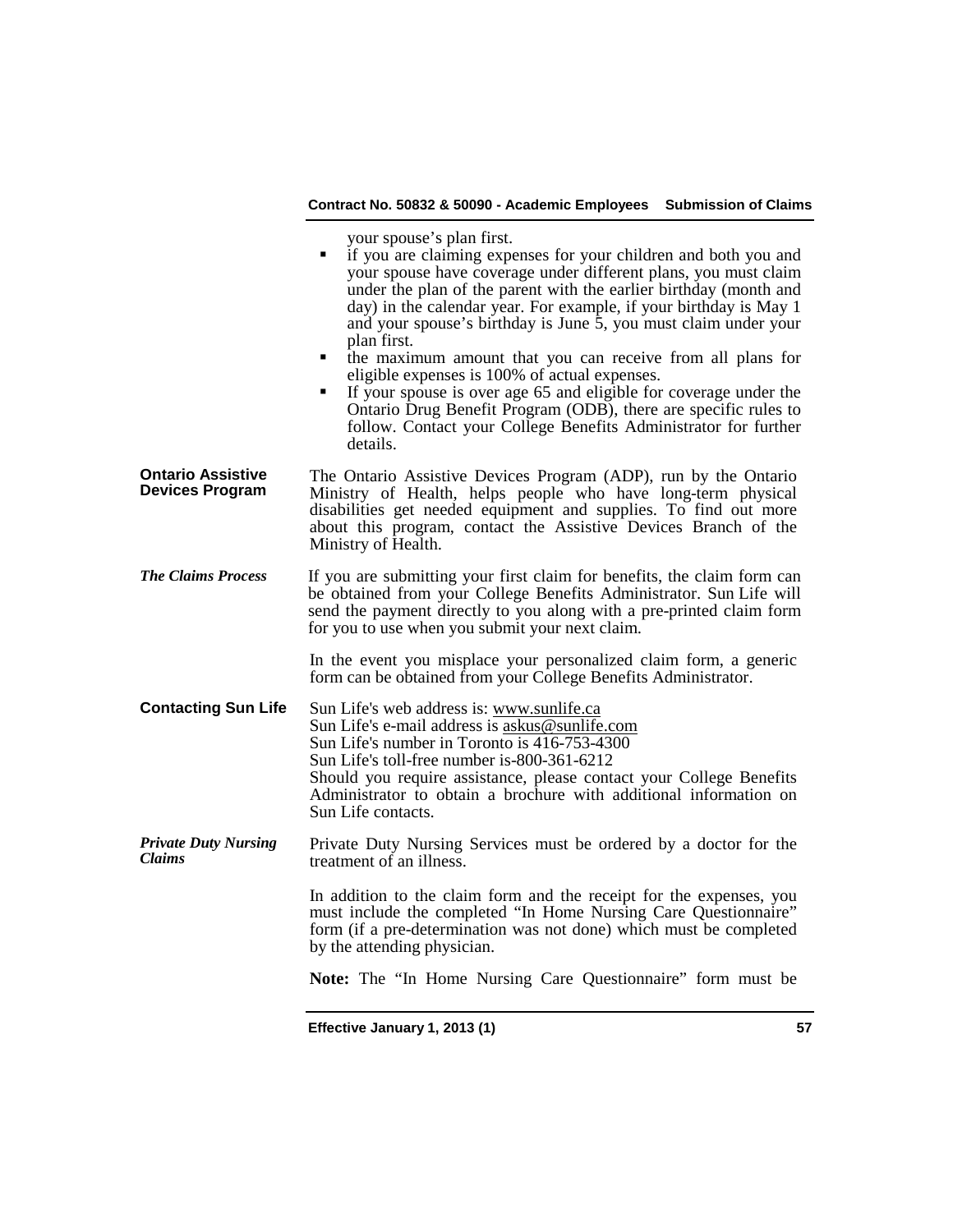|          | submitted to Sun Life before the claim will be considered for<br>payment.                                                                    |  |
|----------|----------------------------------------------------------------------------------------------------------------------------------------------|--|
| lies and | Medical Supplies and Equipment must be ordered by a doctor for the<br>treatment of an illness. In addition to the alaim form and the resolut |  |

*Medical Suppl*<br>Equipment *Medical Supplies and* Medical Supplies and Equipment must be ordered by a doctor for the *Equipment* treatment of an illness. In addition to the claim form and the receipt for the expenses, you must include a letter from your doctor. This letter should describe the nature of your disability or your Dependent's disability, a diagnosis, how the particular supplies or equipment will improve/stabilize your or the claimant's condition and the length of time the supplies or equipment will be required.

*How long will it take for my claim to be processed?* Provided you have sent all the necessary information and completed the form satisfactorily your claim should be processed within 7 days.

*Following up on a claim* In the event a payment has taken longer than anticipated, you may follow-up on the status of the payment by contacting Sun Life directly.

*How do I make a claim flow do I make a claim* If you are entitled to and have elected survivor benefits follow the for survivor's benefits? process stated above. Your Social Insurance Number will be your Identification number, not the certificate number of your deceased spouse.

| <b>Out-of-Province</b><br><b>Claims</b><br><b>OHIP</b> first | your claim for expenses incurred outside the province must be<br>submitted to OHIP first.<br>original receipts should be included with your claim and you<br>must keep a copy for your records and/or later submission to<br>Sun Life.                                                                                                                                 |
|--------------------------------------------------------------|------------------------------------------------------------------------------------------------------------------------------------------------------------------------------------------------------------------------------------------------------------------------------------------------------------------------------------------------------------------------|
| <b>Sun Life second</b>                                       | the balance of the claim not paid by OHIP should be submitted<br>to Sun Life, using the normal claim form for your Group.<br>the OHIP reimbursement statement and copies of your receipts<br>should be attached to the Sun Life claim form.<br>be sure to keep a copy of the information sent to Sun Life for<br>your records.                                         |
| <b>Out-of-Canada</b><br><b>Claims</b><br><b>OHIP</b> first   | You are responsible to pay for all your medical expenses and claim for<br>reimbursement upon your return to Canada as noted below.<br>your claim for expenses incurred outside Canada must be<br>submitted to OHIP first.<br>original receipts should be included with your claim and you<br>must keep a copy for your records and/or later submission to<br>Sun Life. |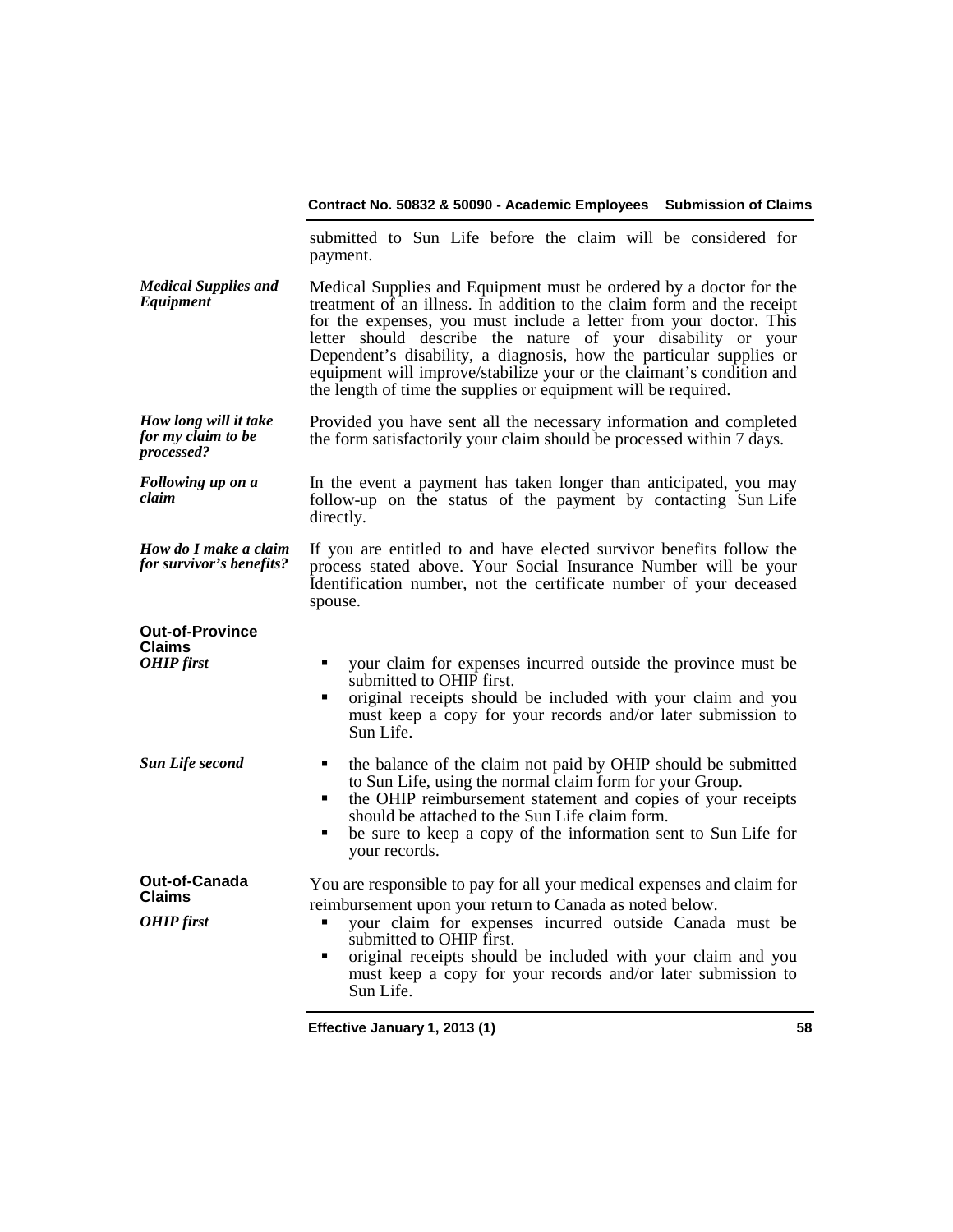|                                                                                       | Contract No. 50832 & 50090 - Academic Employees Submission of Claims                                                                                                                                                                                                                                                                                                                                                        |    |
|---------------------------------------------------------------------------------------|-----------------------------------------------------------------------------------------------------------------------------------------------------------------------------------------------------------------------------------------------------------------------------------------------------------------------------------------------------------------------------------------------------------------------------|----|
| <b>Sun Life second</b>                                                                | the balance of the claim not paid by OHIP should be submitted<br>to Sun Life, using the normal claim form for your Group.<br>the OHIP reimbursement statement and copies of your receipts<br>٠<br>should be attached to the Sun Life claim form.<br>be sure to keep a copy of the information sent to Sun Life for<br>٠<br>your records.                                                                                    |    |
|                                                                                       | <b>Making a Dental Claim</b>                                                                                                                                                                                                                                                                                                                                                                                                |    |
| <b>Time limits for filing</b><br>a claim                                              | Claims must be received by Sun Life within the earliest of :<br>the end of the calendar year following the year during which you<br>incur the expenses.<br>90 days after the end of your Dental Care coverage.<br>90 days following termination of the Dental Care provision.<br>٠                                                                                                                                          |    |
| <b>Co-ordination of</b><br>benefits<br>(Coverage under more<br><i>than one plan</i> ) | If you or your spouse are covered for Dental Care under another plan,<br>your benefits will be co-ordinated with the other plan following<br>insurance industry standards.                                                                                                                                                                                                                                                  |    |
| <b>The Claims Process</b>                                                             | Claims can be submitted electronically by your dentist or, if you are<br>submitting your first claim for benefits a claim form can be obtained<br>from your Benefits Administrator at the College.                                                                                                                                                                                                                          |    |
|                                                                                       | If you are submitting the claim to Sun Life:<br>Ask your Dentist to complete the applicable sections of the<br>claim form.<br>You complete the applicable sections of the claim form, sign it,<br>٠<br>attach any relevant information, and forward it to the Sun Life<br>claims office. The appropriate address is noted on the claim<br>form.<br>Keep a copy of the claim form and your receipts for future<br>reference. |    |
|                                                                                       | If your Dentist is submitting the claim electronically:<br>Your Dentist is required to complete the applicable sections of<br>the claim form.<br>You complete the applicable sections of the claim form and sign<br>it.                                                                                                                                                                                                     |    |
|                                                                                       | Your Dentist electronically forwards the claim directly to Sun Life<br>and the payment is generated immediately. If you have assigned<br>payment to the dentist, payment will be made directly to the Dentist.                                                                                                                                                                                                              |    |
|                                                                                       | Effective January 1, 2013 (1)                                                                                                                                                                                                                                                                                                                                                                                               | 59 |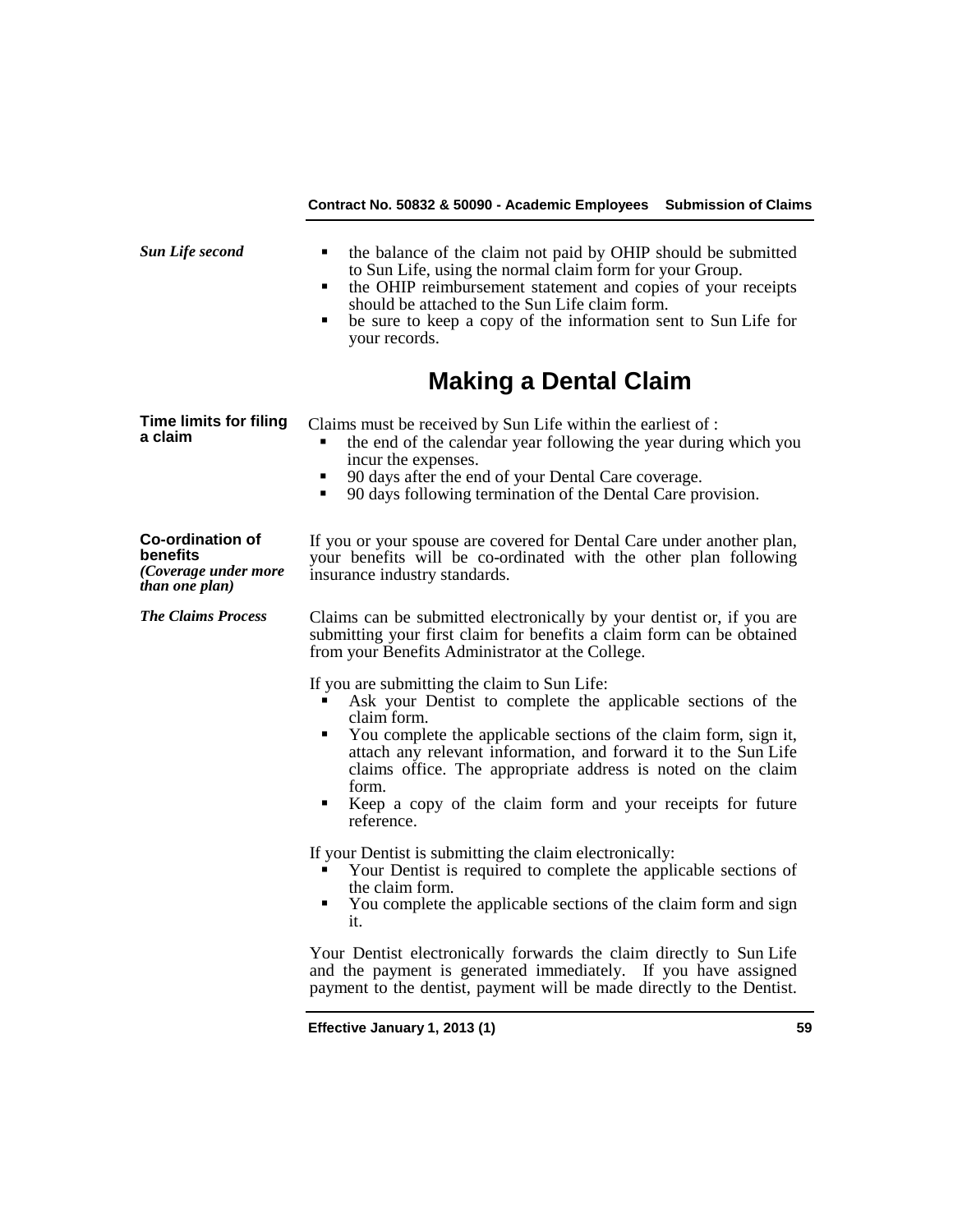|                                                           | If payment is to be made to you and you have set up a direct deposit<br>with Sun Life (www.mysunlife.ca) the payment will be deposited to<br>your account within a couple of days. Otherwise, a cheque will be<br>mailed to your home address.                                                                                                                 |
|-----------------------------------------------------------|----------------------------------------------------------------------------------------------------------------------------------------------------------------------------------------------------------------------------------------------------------------------------------------------------------------------------------------------------------------|
| <b>Orthodontic Claims</b>                                 | Although most orthodontists will quote a single amount for the full<br>course of treatment covering several years, orthodontic expenses will<br>be reimbursed based on a monthly or quarterly basis as treatment is<br>rendered. The Plan will not prepay services that have not been<br>rendered.                                                             |
| How long will it take<br>for my claim to be<br>processed? | Provided you have sent all the necessary information and the claim<br>form has been completed satisfactorily, your claim should be<br>processed within 7 days. Sun Life will send the payment directly to<br>you along with a pre-printed claim form for you to use when you<br>submit your next claim.                                                        |
|                                                           | Each time you file a claim, you must follow the same process.                                                                                                                                                                                                                                                                                                  |
|                                                           | In the event you misplace your personalized claim form, a generic<br>form can be obtained from your Benefits Administrator at the College.                                                                                                                                                                                                                     |
| Following up on a<br>claim                                | In the event a payment has taken longer than anticipated, you may<br>follow-up on the status of the payment by contacting Sun Life<br>directly.                                                                                                                                                                                                                |
| <b>Contacting Sun Life</b>                                | Sun Life's web address is: www.sunlife.ca<br>Sun Life's e-mail address is askus sunlife.com<br>Sun Life's number in Toronto is 416-753-4300<br>Sun Life's toll-free number is 1-800-361-6212<br>Should you require assistance, please contact your College Benefits<br>Administrator to obtain a brochure with additional information on<br>Sun Life contacts. |
|                                                           | <b>Making a Claim for Long Term Disability</b><br><b>Benefits</b>                                                                                                                                                                                                                                                                                              |
| When and how to<br>make a claim<br>Your responsibilities  | You are responsible for notifying your College that you are disabled<br>and obtaining the following forms from your College Benefits<br>Administrator:<br>(a) Employee's Statement.<br>(b) Authorization to Communicate form.<br>(c) Canada Pension Plan (CPP) Assignment Form.<br>(d) Application for Canada Pension Plan (CPP) Disability benefits.          |
|                                                           |                                                                                                                                                                                                                                                                                                                                                                |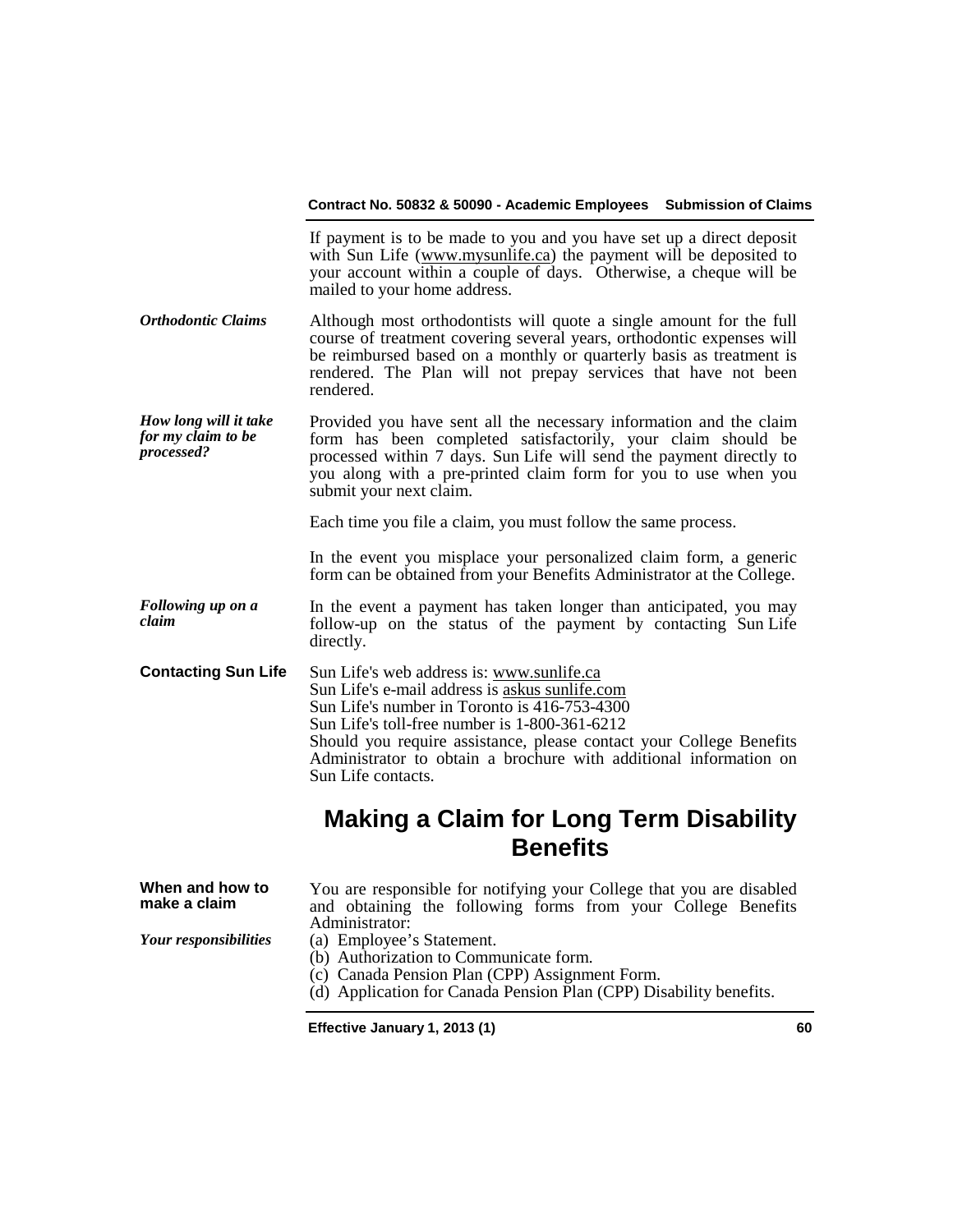#### **Contract No. 50832 & 50090 - Academic Employees Submission of Claims** (e) Attending Doctor's Statement of Disability. Your claim for Long Term Disability should be submitted as soon as possible, usually two months prior to completion of the elimination period. You complete forms a, b and c and forward them to Sun Life. You must sign the Attending Physician Statement of Disability (form e) and give it to your doctor. You must also contact the Income Security Program office, Human Resources Development Canada, to make an application for Canada Pension Plan disability benefits (form d). You are responsible for payment of any charges for having medical forms completed. These forms include those described above, supplementary medical statements and any other forms that may have to be completed by your doctor. *Your doctor's*  Once your doctor has completed the Attending Physician's Statement, you or your doctor may send it directly to Sun Life or, if you prefer, you may return it to your College Benefits Administrator to send to Sun Life. *Your employer's*  The College must complete the Employer's Statement and forward it to Sun Life. *Time lines for making a claim* A claim should be made no later than 90 days after you complete your elimination period. Ceasing to be actively at work with the College does not, by itself, mean that you are totally disabled. Failure to furnish such proof within the time required may not invalidate nor reduce any claim if Sun Life determines that such proof was furnished as soon as was reasonably possible. Except in the absence of legal capacity, however, such proof must be furnished no later than one year from the time proof is otherwise required. *Claim is received by Sun Life* Sun Life will begin processing your claim once all the completed claim forms have been received. Your claim cannot be processed until Sun Life has received the Employee's Statement (including the Authorization to Communicate form), Employer's Statement and the Attending Physician's Statement. *Incomplete or additional information* If additional information is needed to make a decision on your claim, Sun Life will notify the College by letter as soon as possible. Your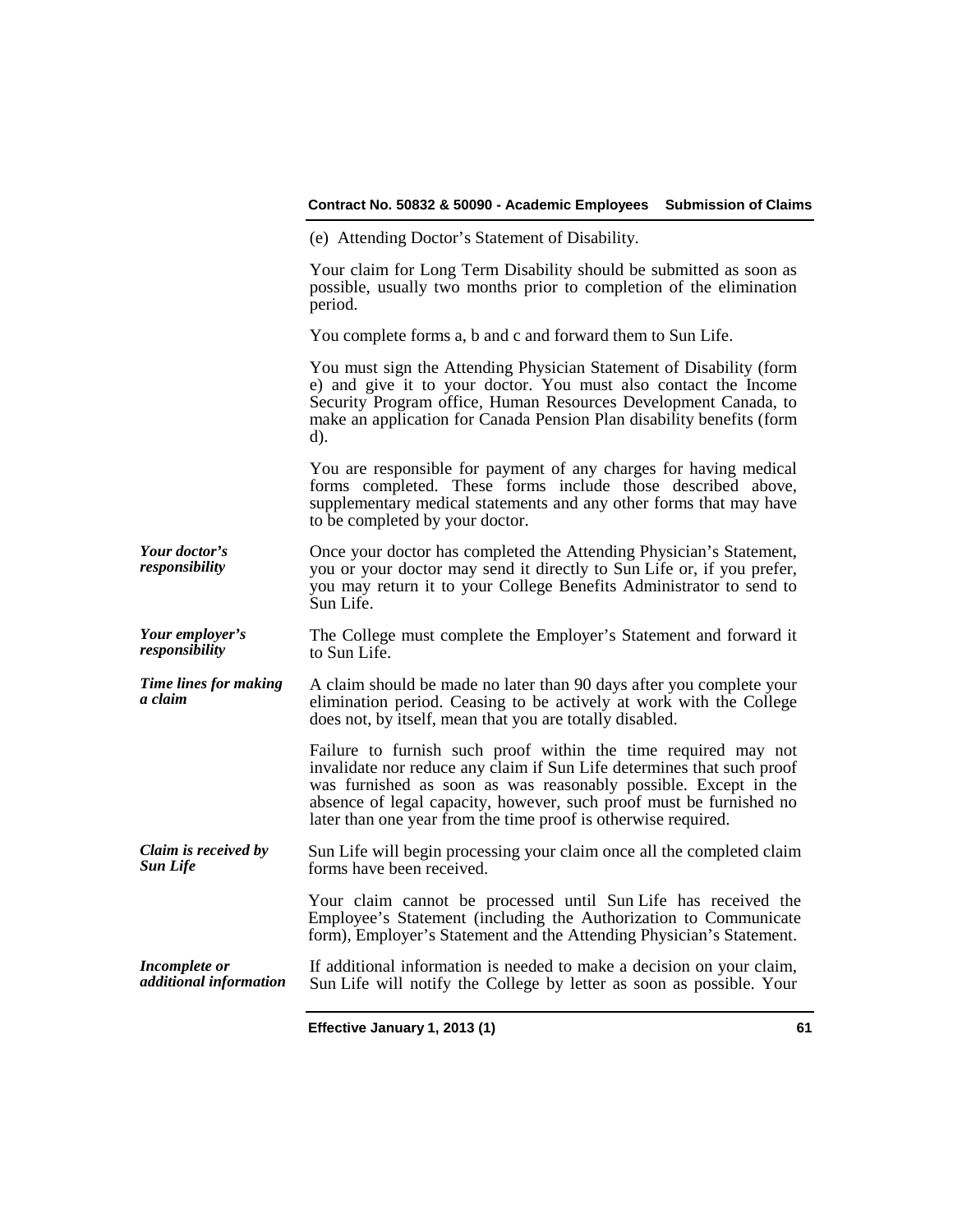|                                                              | College Benefits Administrator will, in turn, notify you that further<br>information is needed. Any expenses associated with acquiring the<br>additional information will be your responsibility with the exception<br>of an Independent Medical Examination (IME) ordered by Sun Life.                                                                                                                                                                                                                                                                                                                                                                                                                                                                                                                                                                                |
|--------------------------------------------------------------|------------------------------------------------------------------------------------------------------------------------------------------------------------------------------------------------------------------------------------------------------------------------------------------------------------------------------------------------------------------------------------------------------------------------------------------------------------------------------------------------------------------------------------------------------------------------------------------------------------------------------------------------------------------------------------------------------------------------------------------------------------------------------------------------------------------------------------------------------------------------|
| Claim is reviewed by<br><b>Sun Life</b>                      | Sun Life claims personnel and practising doctors review your claim to<br>determine if you qualify for disability benefits, in accordance with the<br>terms of your contract. The nature of the claim will determine whether<br>a specialist(s) report(s) is required.                                                                                                                                                                                                                                                                                                                                                                                                                                                                                                                                                                                                  |
| How will I be notified if<br>my claim has been<br>processed? | Sun Life will send the College a letter confirming the amount of your<br>disability benefits, the date they will commence and the duration for<br>which benefits are approved (if known). Your College Benefits<br>Administrator will forward this information along to you.                                                                                                                                                                                                                                                                                                                                                                                                                                                                                                                                                                                           |
|                                                              | Assuming all the forms have been completed fully and no follow-up is<br>required by Sun Life, it takes approximately 4-6 weeks for a Long<br>Term Disability claim to be processed. If there are any complications<br>with the forms, additional time would be added to the process<br>resulting in a period of time when you could be without remuneration.                                                                                                                                                                                                                                                                                                                                                                                                                                                                                                           |
|                                                              | Every attempt is made to ensure a delay does not happen. Continuous<br>contact between you and your College Benefits Administrator will<br>help to minimise this situation. In this event, you may apply for<br>Employment Insurance Sick benefits.                                                                                                                                                                                                                                                                                                                                                                                                                                                                                                                                                                                                                    |
| What can I do if my<br>claim is declined?                    | Sun Life will advise the College Benefits Administrator that your<br>claim has been denied and Sun Life will provide an outline of the<br>procedures and the type of medical information required for<br>reconsideration of your claim.<br>You may respond to this decision by:<br>appealing this decision through the Sun Life appeal process<br>pursuing your appeal with your College Benefits administrator<br>٠<br>contacting your local union office<br>٠<br>contacting a member of the Joint Insurance Committee (JIC)<br>٠<br>Information about the JIC is contained in the Academic<br>Collective Agreement.<br>Your claim will be reconsidered provided you submit new medical<br>information as requested for review. In order to effectively re-evaluate<br>your claim, all outstanding information requested in the decline letter<br>should be provided. |
|                                                              |                                                                                                                                                                                                                                                                                                                                                                                                                                                                                                                                                                                                                                                                                                                                                                                                                                                                        |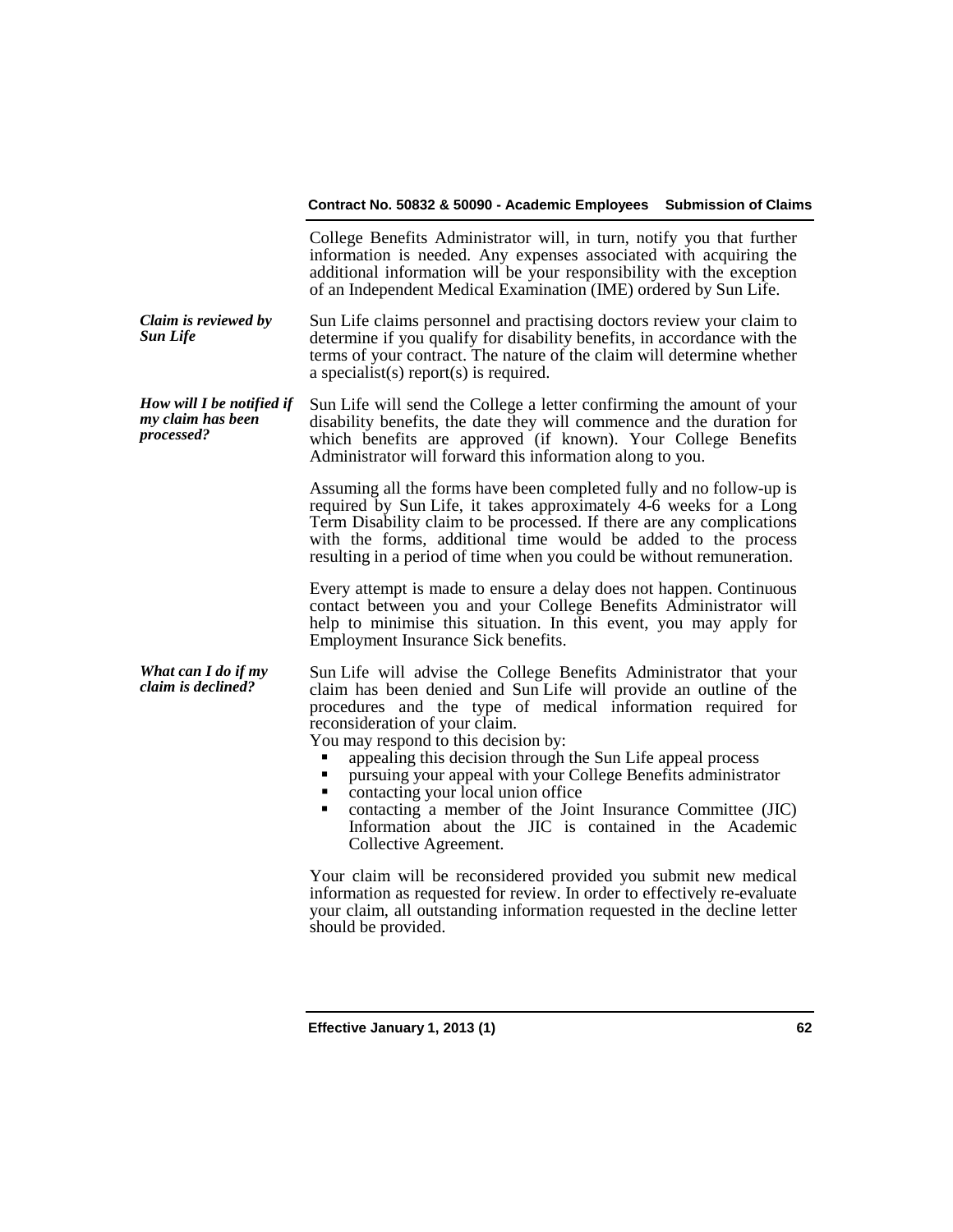**Discrepancies in benefit payment amounts**

It is recommended that you check your benefit payment amount each month to ensure it is correct. In the event you discover there is a discrepancy, it is important for you to contact your Benefits Administrator at the College so that the appropriate adjustment can be made. If you have been overpaid, a re-payment arrangement can be worked out for you; if you have been underpaid Sun Life will be required to make the correction and issue payment.

# **Making a Life Insurance Claim**

| How to make a claim Your College Benefits Administrator must be contacted immediately, |
|----------------------------------------------------------------------------------------|
| and will assist you or your beneficiary with the process associated with               |
| filing a death claim.                                                                  |

#### *Your Death Claim* In the event of your death the following must occur as soon as possible after your death:

- A claim form must be completed by the College.<br>A claim form must be completed by your beneficiary.
- 
- The completed claim forms along with a death certificate from your attending physician or funeral home must be forwarded to Sun Life in order for the claim to be adjudicated.

A minor cannot personally receive a death benefit under the plan until reaching the age of majority. If you reside outside Québec and are designating a minor as your beneficiary, you may wish to designate someone to receive the death benefits during the time your beneficiary is a minor. If you reside outside Québec and have not designated a trustee, current legislation may require Sun Life to pay the death benefit to the court or to a guardian or public trustee. If you reside in Québec, the death benefit will be paid to the parent(s)/legal guardian of the minor on the minor's behalf. Alternatively, you may wish to designate the estate as beneficiary and provide a trustee with directions in your will. You are encouraged to consult a legal advisor.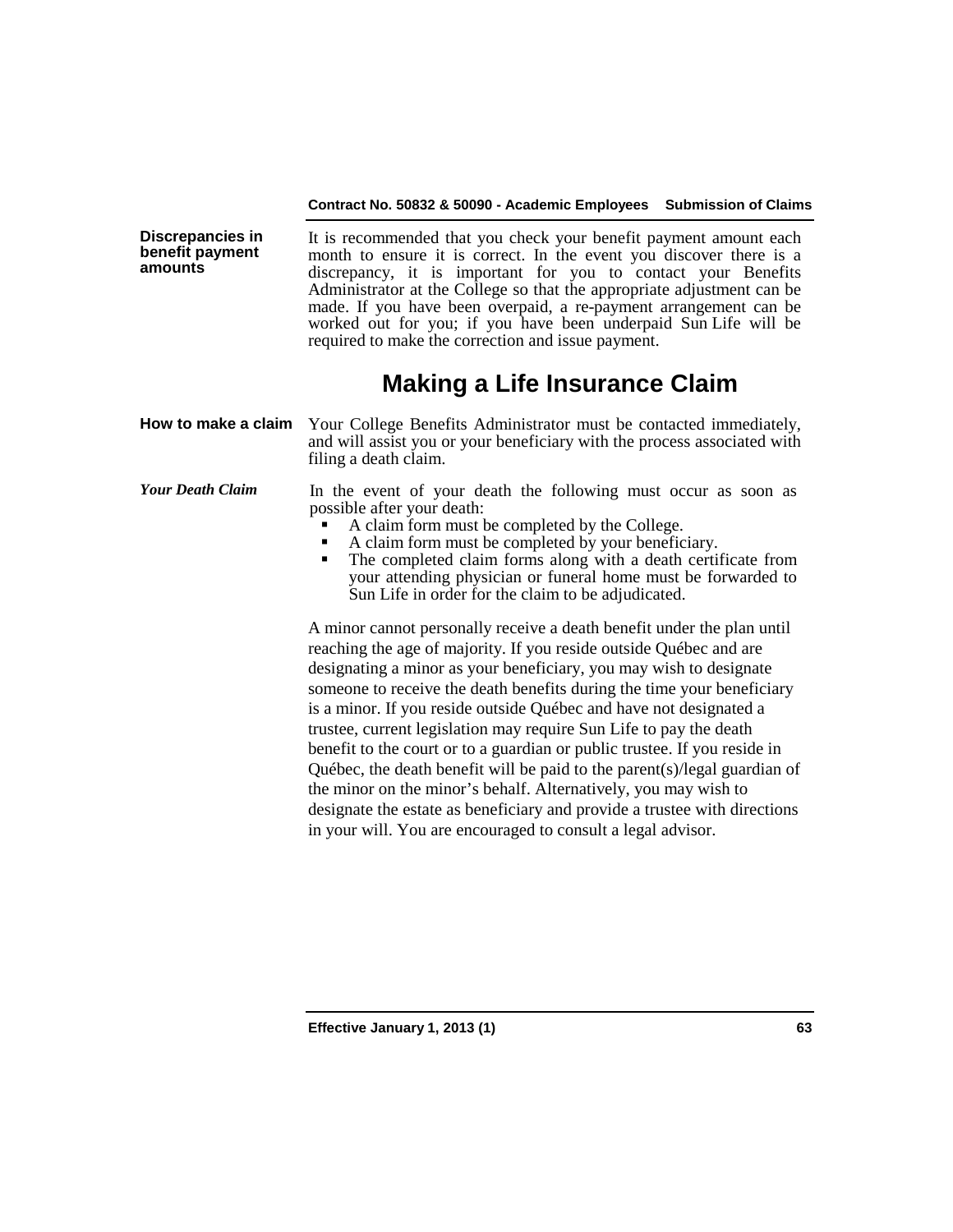| <b>For Accidental Death &amp;</b><br><b>Dismemberment Claims</b><br>(Applicable only to<br><i>employees</i> ) | If you suffer a loss other than death, the following must occur within<br>six months of the loss:<br>A claim form must be completed by the College.<br>A claim form must be completed by you.<br>The completed claim forms along with an Attending Physician's<br>Statement clearly indicating the date and details of the accident,<br>the nature of the injury, the date of loss and the degree of loss<br>must be forwarded to Sun Life in order for the claim to be<br>adjudicated.                                                                                                                                                                                                                                |
|---------------------------------------------------------------------------------------------------------------|------------------------------------------------------------------------------------------------------------------------------------------------------------------------------------------------------------------------------------------------------------------------------------------------------------------------------------------------------------------------------------------------------------------------------------------------------------------------------------------------------------------------------------------------------------------------------------------------------------------------------------------------------------------------------------------------------------------------|
| <b>Death Claim for your</b><br>Dependent(s)                                                                   | In the event of the death of a Dependent, the following must occur as<br>soon as possible after the death of a Dependent:<br>A claim form must be completed by the College.<br>A claim form must be completed by you.<br>The completed claim forms along with a death certificate from<br>your Dependent's attending physician or funeral home must be<br>forwarded to Sun Life in order for the claim to be adjudicated.<br>It normally takes 3-4 weeks to process a claim, however, this may vary<br>depending on the circumstances of each case. Sun Life will make<br>every effort to keep the Benefits Administrator informed of the status<br>of your claim.<br><b>Making a Critical Illness Insurance Claim</b> |
|                                                                                                               |                                                                                                                                                                                                                                                                                                                                                                                                                                                                                                                                                                                                                                                                                                                        |
| How to make a claim                                                                                           | Your College Benefits Administrator must be contacted immediately,<br>and will assist you or your beneficiary with the process associated with<br>filing a death claim.                                                                                                                                                                                                                                                                                                                                                                                                                                                                                                                                                |
| <b>Your Critical Illness</b><br>Claim                                                                         | In the event you are diagnosed with one or more of the insured<br>Critical Illness conditions, the following must occur as soon as<br>possible after your diagnosis:                                                                                                                                                                                                                                                                                                                                                                                                                                                                                                                                                   |
|                                                                                                               | a claim form must be completed by you<br>the completed claim form along with supporting medical<br>$\blacksquare$<br>evidence must be forwarded to Sun Life in order for the claim<br>to be adjudicated                                                                                                                                                                                                                                                                                                                                                                                                                                                                                                                |
|                                                                                                               | If you have any questions about your claim, please contact your<br>benefits Administrator or Sun Life's customer Service department<br>toll-free at 1-800-669-7921 (or in Toronto area call 416-408-7390).                                                                                                                                                                                                                                                                                                                                                                                                                                                                                                             |
|                                                                                                               | It normally takes 3-4 weeks to process a claim, however, this may vary<br>depending on the circumstances of each case. Sun Life will make                                                                                                                                                                                                                                                                                                                                                                                                                                                                                                                                                                              |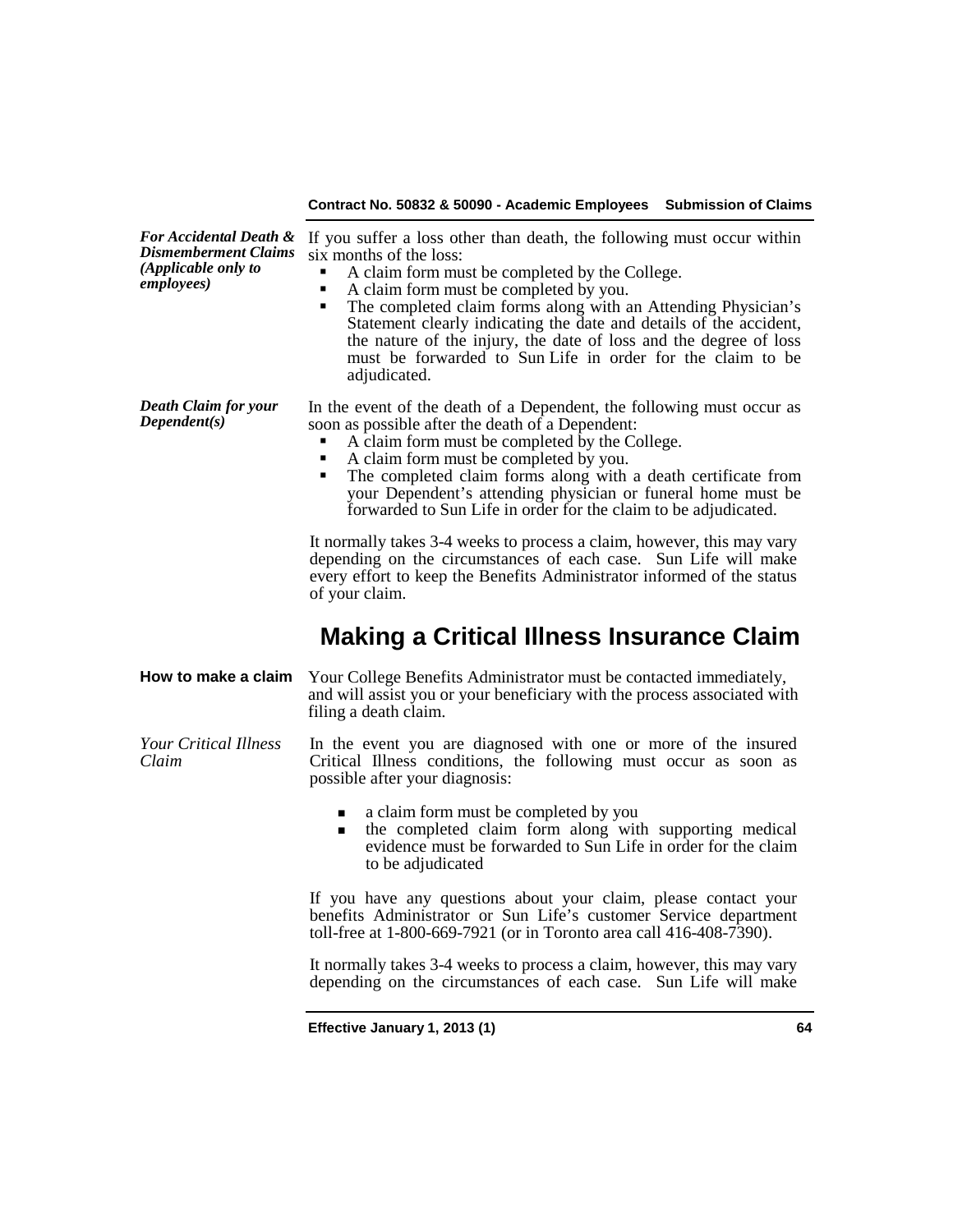every effort to keep the Benefits Administrator informed of the status of your claim.

You may send the completed claim form directly to Sun Life at the following address:

> Sun Life Assurance Company of Canada Association & Affinity Business P.O. Box 4097, Station A Toronto, ON M5W 2Z5